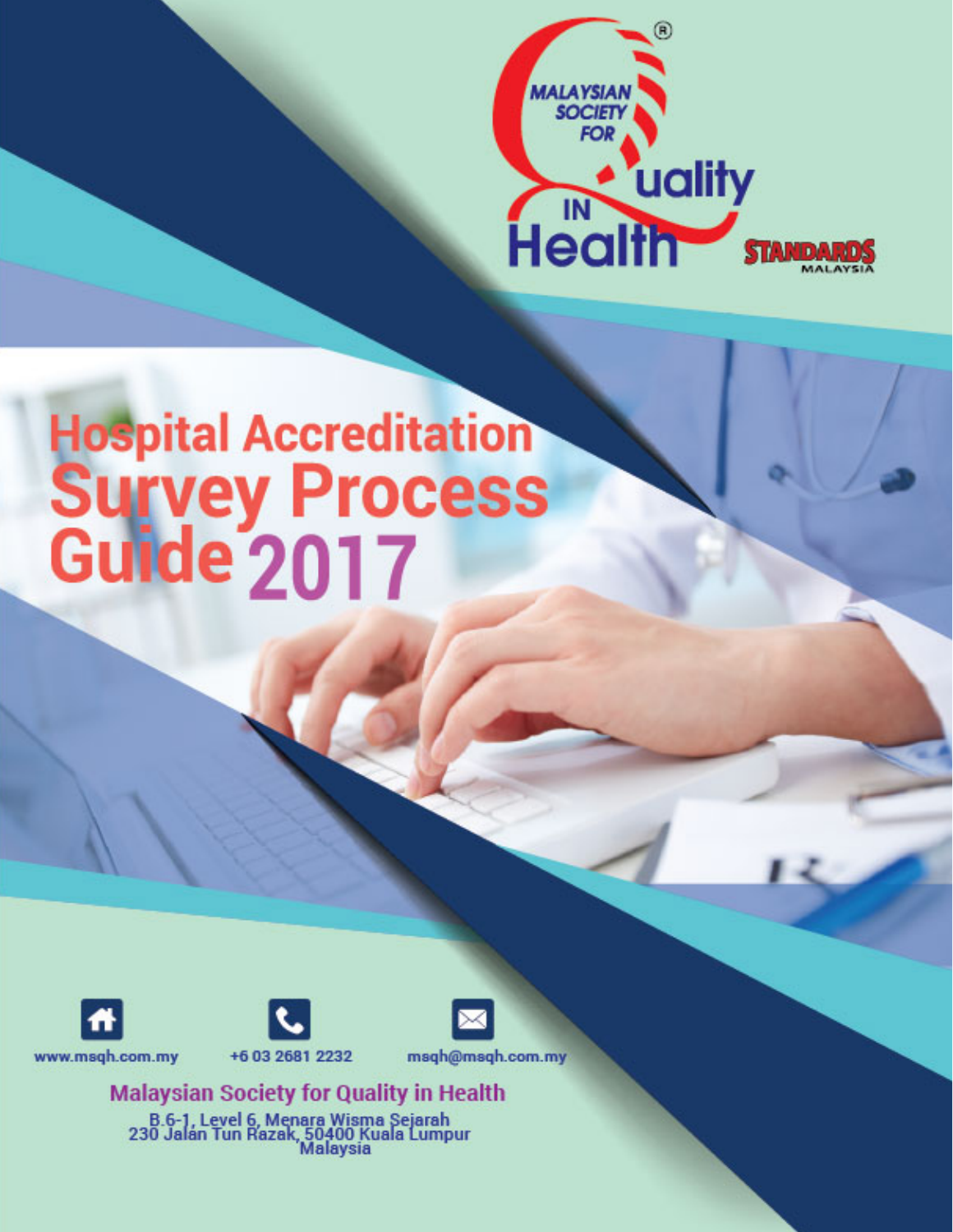| <b>MSQH Policies and Procedures</b> |                                                    |  |
|-------------------------------------|----------------------------------------------------|--|
| <b>Title</b>                        | : Hospital Accreditation Survey Process Guide 2017 |  |
| Doc. No                             | : HAP101                                           |  |
| <b>Issue</b>                        | : 4                                                |  |
| <b>Revised</b>                      | : Dec 2016                                         |  |
| <b>Next Review</b>                  | : 2020                                             |  |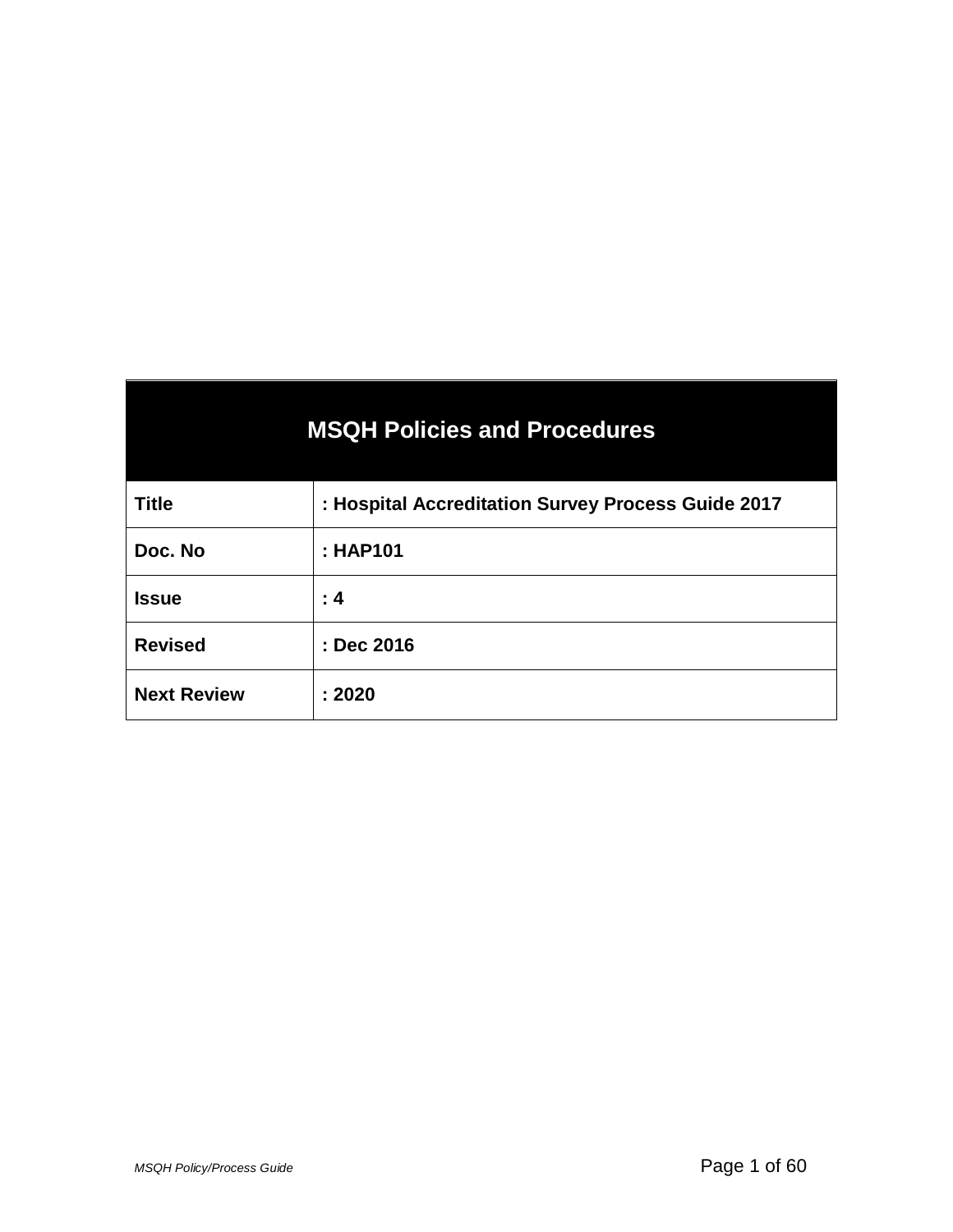### *Acknowledgement*

*The Malaysian Society for Quality in Health wishes to thank the Ministry of Health Malaysia, the Association of Private Hospitals of Malaysia, the Malaysian Medical Association and all related health care organisations and professional bodies and individual experts for their support and contributions in the development of the Malaysian Hospital Accreditation Survey Process Guide.* 



*Purpose of the Malaysian Hospital Accreditation Survey Process Guide*

*This document is the survey policy and process guide for the Malaysian Healthcare Accreditation Program developed, implemented and co-ordinated by the Malaysian Society for Quality in Health, a healthcare standards and accreditation body established as a result of a tripartite memorandum of understanding between the Malaysian Ministry of Health (MOH), Association of Private Hospitals Malaysia (APHM) and Malaysian Medical Association (MMA).*

*The contentsof this document may change from time to time at the discretion of the MSQH Committee, to reflect changes in strategy, policy direction and process guide consequent to reforms in the international and the Malaysian health care arena, inputs and feedback from its stakeholders, as well as from external and internal clients of MSQH.*

#### **© Malaysian Society for Quality in Health**

*All rights reserved. No part of this book may be reproduced, stored in a retrieval system, or transmitted in any form or by any means, electronic, mechanical, photocopying, recording or otherwise, without the explicit permission of the Malaysian Society for Quality in Health.* 

> **Malaysian Society for Quality in Health B6-1, Level 6 Menara Wisma Sejarah 230, Jalan Tun Razak 50400 Kuala Lumpur**

**Telephone: 603-2681 2232 Fax: 603-2681 3199 Email: msqh@msqh.com.my Website: [www.msqh.com.my](http://www.msqh.com.my/)**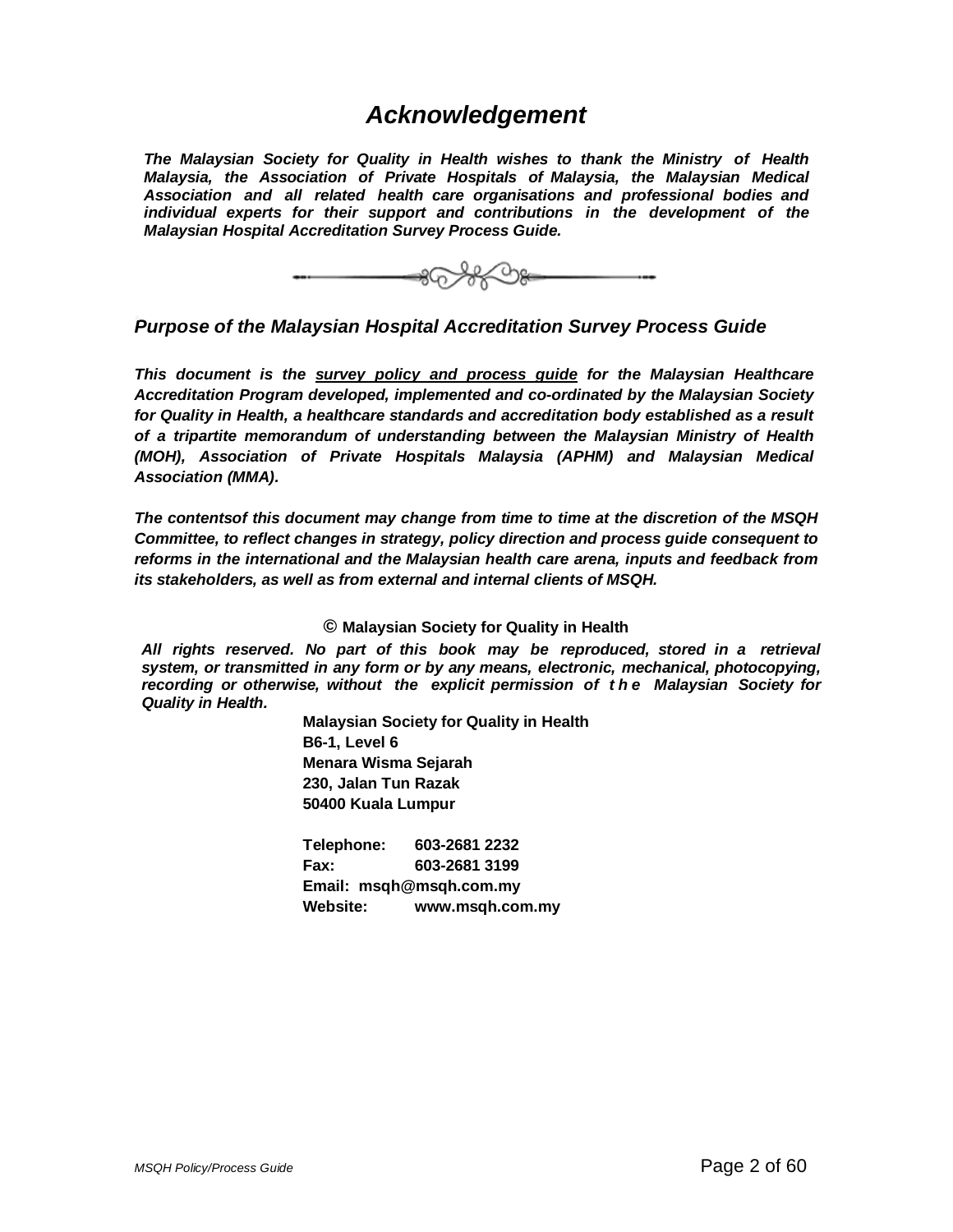## **MSQH: Hospital Accreditation Survey Policy and Process Guide**

| No.   | <b>Title/Details</b>                                      | Page           |
|-------|-----------------------------------------------------------|----------------|
|       | <b>President &amp; Chief Executive Officer's Foreword</b> | 5              |
|       | Introduction                                              | 6              |
|       | SECTION A: MSQH HOSPITAL ACCREDITATION PROGRAMME          |                |
| A1.0  | MSQH: Who are we?                                         | $\overline{7}$ |
| A2.0  | Purpose of Accreditation Programme                        | 8              |
| A3.0  | Value of MSQH Hospital Accreditation                      | 9              |
| A4.0  | <b>Hospital Survey Eligibility Criteria</b>               | 12             |
| A5.0  | How to Request for a Survey                               | 13             |
| A6.0  | <b>Accreditation Survey Fees</b>                          | 14             |
| A7.0  | <b>Survey Process Management</b>                          | 15             |
| A8.0  | <b>Voting Mechanism</b>                                   | 16             |
| A9.0  | <b>Accreditation Status Decision</b>                      | 16             |
| A10.0 | <b>Accreditation Status</b>                               | 17             |
| A11.0 | <b>Focus Survey</b>                                       | 19             |
| A12.0 | Appeal Mechanism                                          | 20             |
| A13.0 | Maintenance of Accreditation                              | 21             |
| A14.0 | <b>Withdrawal of Certification</b>                        | 23             |
| A15.0 | Confidentiality of Information                            | 23             |
| A16.0 | <b>Public Recognition</b>                                 | 23             |

#### **Contents**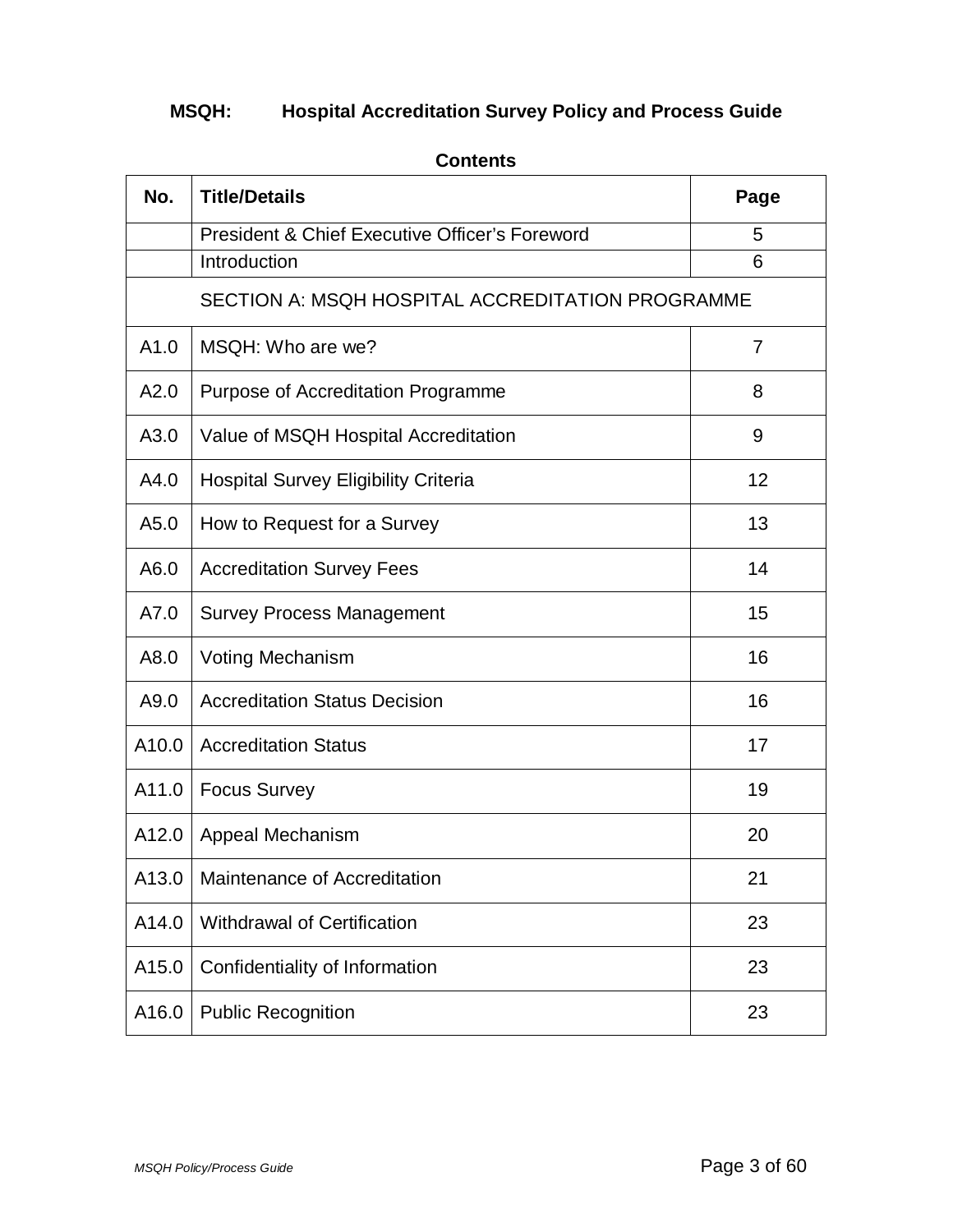| No.                                                                                                                | <b>Title/Details - Survey Process Guide</b>      | Page |
|--------------------------------------------------------------------------------------------------------------------|--------------------------------------------------|------|
| SECTION B: PREPARATION FOR THE ACCREDITATION SURVEY                                                                |                                                  |      |
| <b>B1</b>                                                                                                          | Introduction                                     | 25   |
| <b>B2</b>                                                                                                          | Preparation for the Survey                       | 26   |
| B <sub>3</sub>                                                                                                     | <b>MSQH Survey documentation</b>                 | 28   |
| <b>B4</b>                                                                                                          | <b>Education &amp; Training Support</b>          | 30   |
| <b>B5</b>                                                                                                          | Organisation of Hospital Accreditation Standards | 31   |
| B <sub>6</sub>                                                                                                     | <b>Quality Measurement Framework</b>             | 33   |
| <b>B7</b>                                                                                                          | <b>Facility/Hospital Self Assessment</b>         | 34   |
| B <sub>8</sub>                                                                                                     | <b>Accreditation Survey Process</b>              | 36   |
| B <sub>9</sub>                                                                                                     | After the Survey                                 | 41   |
| <b>B10</b>                                                                                                         | <b>Survey Report</b>                             | 42   |
| Appendix I. MSQH Training & Education Programmes                                                                   |                                                  | 43   |
| Appendix II. MSQH Survey Documentation Checklist                                                                   |                                                  | 46   |
| Appendix III. Guidelines for Focus Survey                                                                          |                                                  | 49   |
| Appendix IV. Surprise Surveillance Survey                                                                          |                                                  | 52   |
| Appendix V. Hospital Accreditation Standards, 5 <sup>th</sup> Edition -<br>55<br><b>Standard Reference</b>         |                                                  |      |
| Appendix VI. Guidelines On Rating System - 5 <sup>th</sup> Edition MSQH<br><b>Hospital Accreditation Standards</b> |                                                  | 56   |
| References                                                                                                         |                                                  | 61   |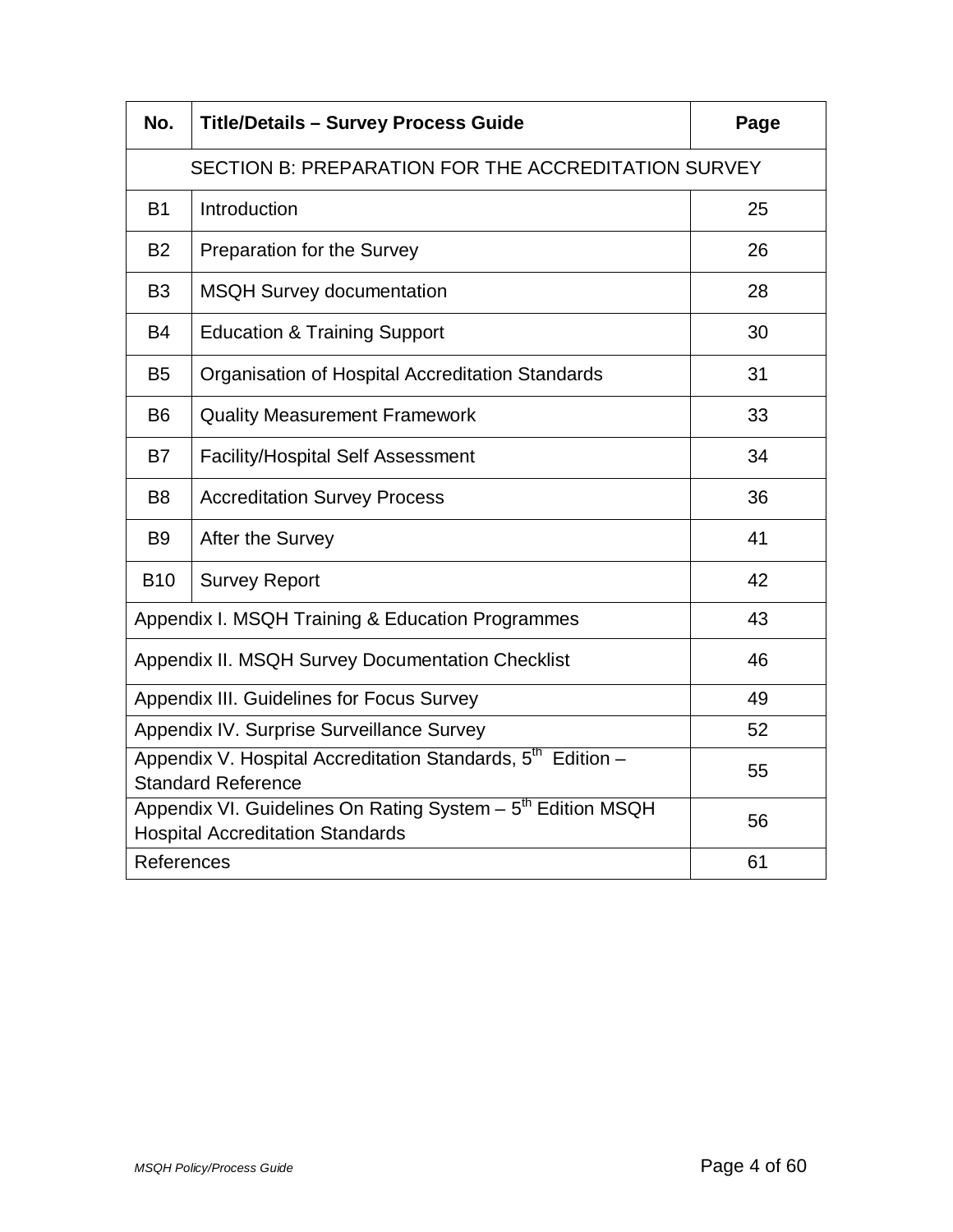#### **FOREWORD**

The Malaysian Society for Quality in Health (MSQH) acknowledges that hospital care is a growing and ongoing important force in the healthcare industry. With the ever increasing demand on accountability and the need to ensure Safety and Quality in Healthcare, MSQH Hospital Accreditation Program has been tailored to fulfill these needs. The standards have been developed to facilitate focus on patient care with safer outcomes. The  $5<sup>th</sup>$  Edition Hospital Standards are written so as to be applicable to various levels and types of public and private hospitals in the Malaysian Healthcare Industry. These include primary, secondary and tertiary facilities and medical/specialist medical centres. The standards are designed to cover whole organization and the range of services provided in the facility.

This Hospital Accreditation Process Guide provides hospitals with a mechanism to demonstrate their accountability in safety and quality of products and services that are delivered to their customers. This process has taken into consideration the requirements of the Private Health Care Facilities and Services Act 1998 and its corresponding Regulations 2006 and all other healthcare related laws and regulations including the Medical Device Act 2012 (enforcement in 2014). Additional focus on outcomes of care and patient safety requirements such as WHO Patient Safety Initiatives and Malaysian Patient Safety Goals has also been incorporated into the  $5<sup>th</sup>$  Edition of the Hospital Accreditation Standards.

MSQH Hospital Accreditation Standards are developed by expert members of the relevant services from both the public and private healthcare sectors nationally. The MSQH Standards have undergone several reviews and editions including the current  $5<sup>th</sup>$  Edition Standards with feedback from both public and private healthcare providers as well as the consumers. The 5<sup>th</sup> Edition Standards are available on the MSQH website for free download.

It is important for MSQH members to understand that the accreditation programme exists in a dynamic environment where medical knowledge, health technology, practices and expectations are ever changing. The emphasis and evidence of concern for Safety and Quality in healthcare is becoming critical in order to gain the trust of patients and stakeholders. Thus, the additional focus from assessment of structure and process including risk management shall provide evidence of quality outcomes and safer services which is vital in the certification process.

It is hoped that this document will help you understand the intent of the  $5<sup>th</sup>$  Edition Standards and prepare yourselves to participate in the Hospital Accreditation Survey and Certification process.

**President MSQH Chief Executive Officer, MSQH**

**Tan Sri Siti Sa'diah Sheikh Bakir Assoc. Prof. Dr M.A. Kadar Marikar Chairman, Accreditation Committee**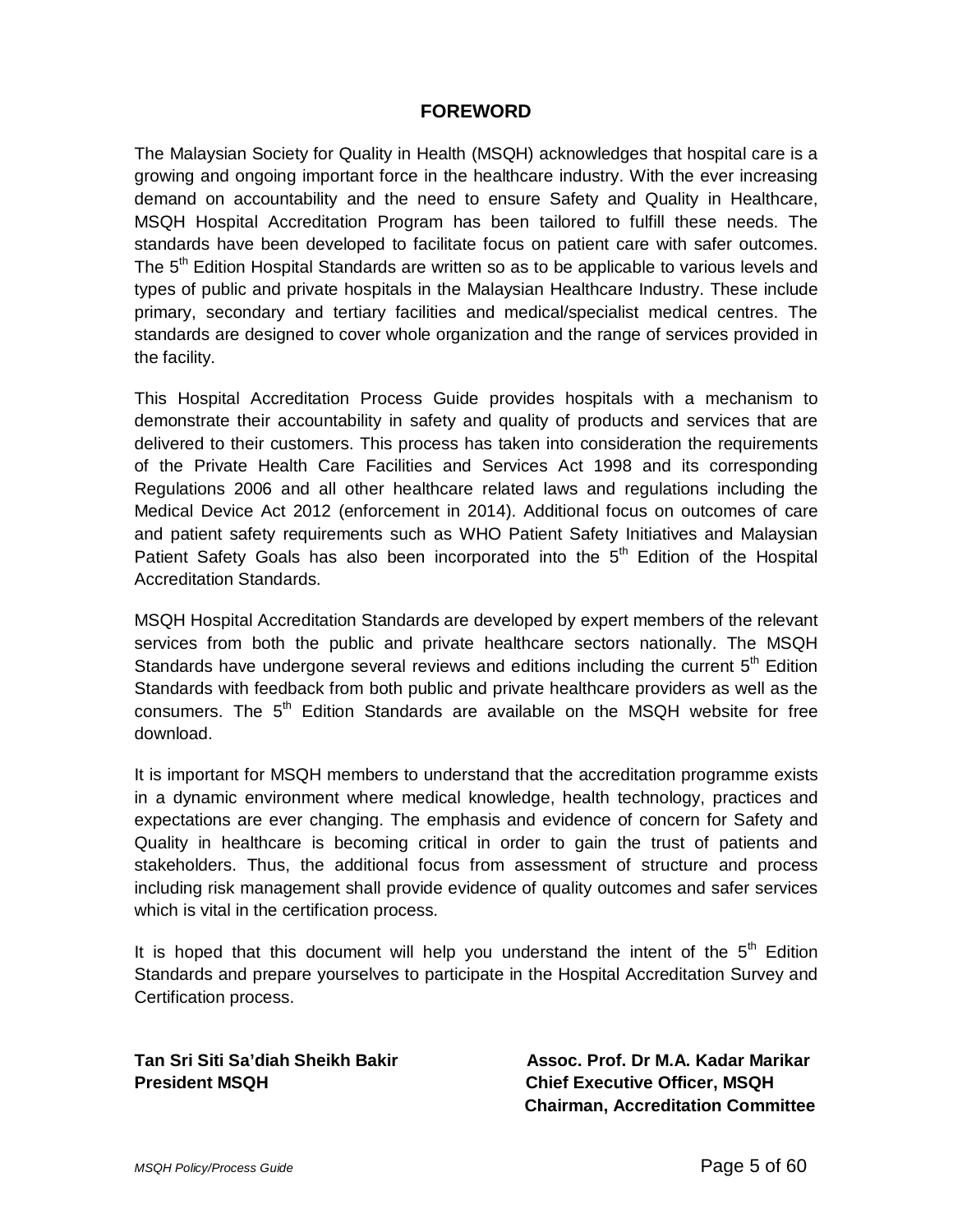## **INTRODUCTION**

The MSQH Hospital Accreditation Survey Process Guide is developed to help members, hospital staff and Surveyors to learn more about MSQH  $5<sup>th</sup>$  Edition Hospital Accreditation Standards and Survey Process. This guide provides relevant information about the MSQH, the Accreditation Process, Eligibility criteria for Accreditation, How to Request for Accreditation, Preparation for Survey, the Onsite Survey Process Management and the Accreditation Decision.

The MSQH Hospital Accreditation Standards and Process benefits your organisation through/by:

- 1. Enabling your facility to comply with existing National Laws, Regulations and Statutory Requirements.
- 2. Compliance to licensing requirement (a minimum requirement).
- 3. Conforming to existing national standards for hospital which requires a team approach, thus promoting team building.
- 4. Creating an educational culture towards achieving a learning organisation.
- 5. Identifying risk in a systematic manner and enabling risk management within the facility, thus enhancing staff and patient safety.
- 6. Internalising and institutionalising a culture of Continuous Improvement in Safety and Quality in the facility.
- 7. Validation and certification of the Safety and Quality of Patient Care.
- 8. Strengthening community trust and public confidence. Being certified is evidence to patients and the community that your facility is committed to providing Quality and Safer Healthcare Services.
- 9. Establishing organisational credibility builds up staff morale and stakeholder confidence towards the facility.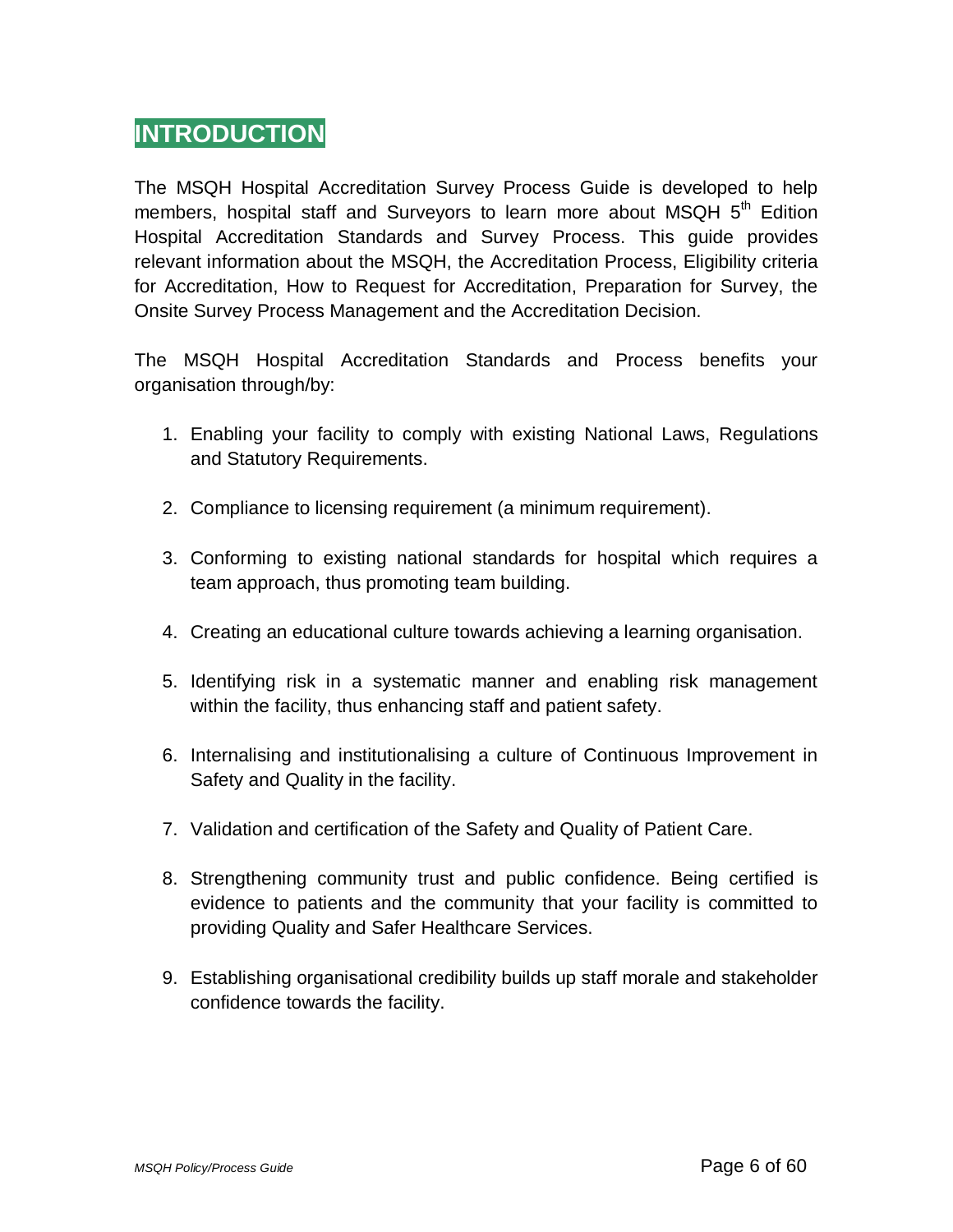# **A1 MSQH – WHO ARE WE?**

The Malaysian Society for Quality in Health (MSQH) is a non-governmental and not for profit organisation established and registered with the Registrar of Societies in 1997. It is the brain child of the Ministry of Health (MOH) in partnership with the Association of Private Hospitals Malaysia (APHM) and Malaysian Medical Association (MMA).

- 1.1 The Malaysian Society for Quality in Health was established in 1997 with the vision of advocating, promoting, and supporting continuous quality improvements and safety in Malaysian healthcare arena. MSQH is recognized nationally and internationally as the leading Malaysian organization which promotes and improves safety and quality in the provision of healthcare services in Malaysia. Through active and smart partnerships with healthcare professionals, relevant facilities and agencies, and educational institutions involved in healthcare, MSQH has become the national voice in continuous quality improvement in healthcare facilities and services. In order to realize this vision, MSQH develops standards, plans and implements accreditation programmes, promotes safety and quality improvement in healthcare facilities, and organises opportunities for communication of ideas and exchange of experiences on current and best practices in health care. MSQH has also initiated the Patient for Patients Safety Movement to strengthen patients and family engagement in the delivery of healthcare services since 2014.
- 1.2 As an organisation which is committed to quality mindset that promotes the development of a quality and safety culture and a conducive environment for continuous quality improvement in the provision of safer healthcare, the MSQH espouses and propagates the following values:
	- Safety
	- Integrity
	- Professionalism
	- Patient and Family Centred
	- Teamwork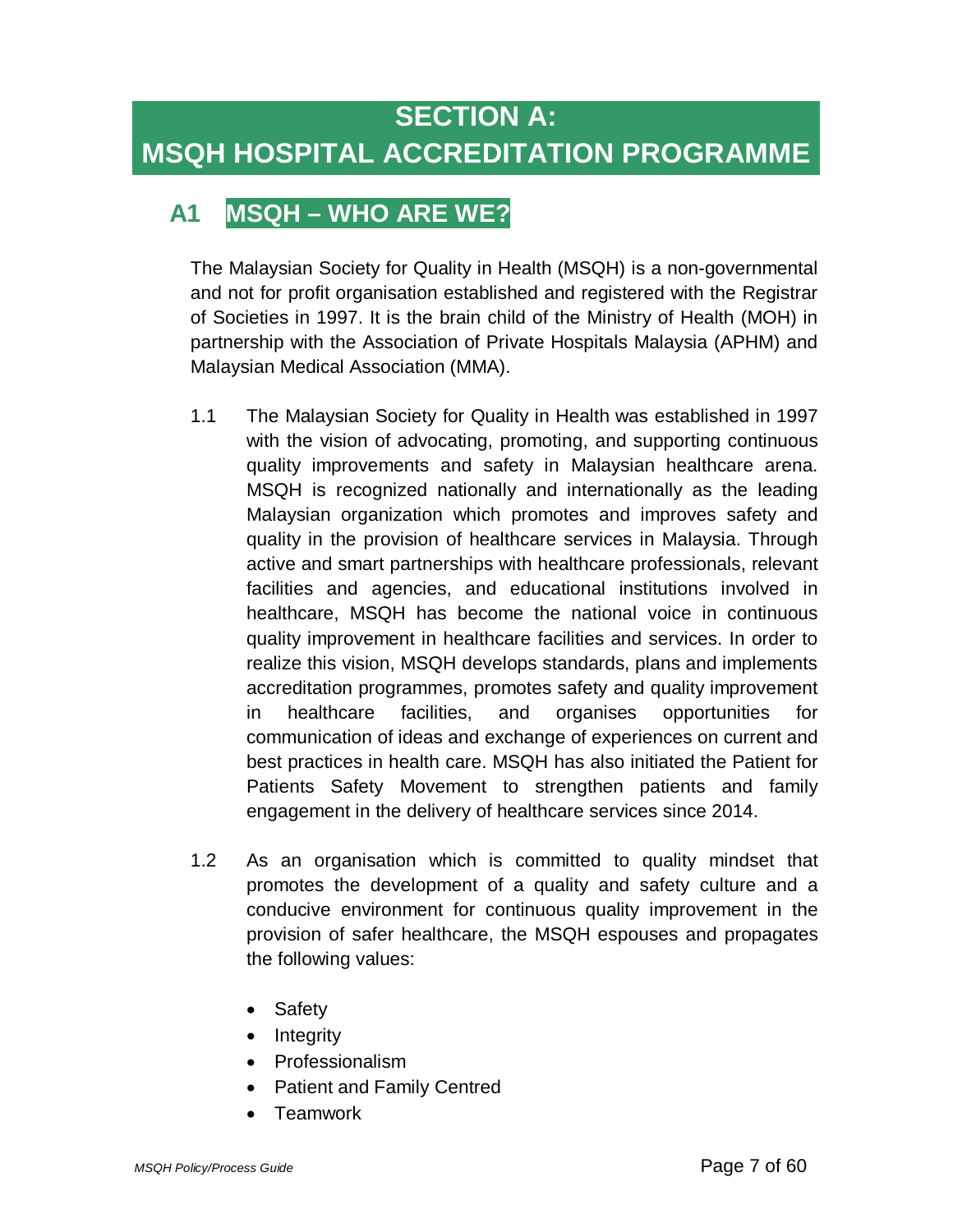## **A2 PURPOSE OF ACCREDITATION PROGRAMME**

- 2.1 In its Operating Rules, the International Society for Quality in Health (ISQua) defines Accreditation as "a self-assessment and external peer review process used by healthcare organizations to accurately assess their level of performance in relation to established standards and to implement ways to continuously improve the healthcare system."
- 2.2 The MSQH Hospital Accreditation Program (HAP) is a voluntary, independent programme supported and administered by healthcare professionals who are organised under the auspices of the **Malaysian Society for Quality in Health (MSQH),** a not for profit and non-governmental society formed subsequent to a tripartite Memorandum of Understanding between the Malaysian Ministry of Health (MOH), Malaysian Medical Association (MMA) and Association of Private Hospitals, Malaysia (APHM).
- 2.3 The Hospital Accreditation Program of MSQH provides an effective means whereby health care facilities can assess their level of performance against applicable national standards, which have been developed by expert healthcare professionals and are accepted for nation wide application in Malaysia. The MSQH 5<sup>th</sup> Edition Hospital Accreditation Standards provide a benchmark against which healthcare organisations can regularly assess their organizational/facility's performance and continuously improve in an ongoing and reiterative basis.
- 2.4 The accreditation survey visits organized by MSQH, made upon the request of a healthcare facility, provide opportunities for external peer review, mutual learning and education, validation of current performance assessment and sharing of best practices in the healthcare industry. The emphasis and focus of the Hospital Accreditation Program is on continuous improvement, and the promotion and propagation of a quality culture in the healthcare facility or organization.
- 2.5 The application of accreditation standards as benchmark for monitoring organizational performance and voluntary participation of a healthcare facility in the accreditation programme is vital to its continued success. In addition to continuous quality improvement,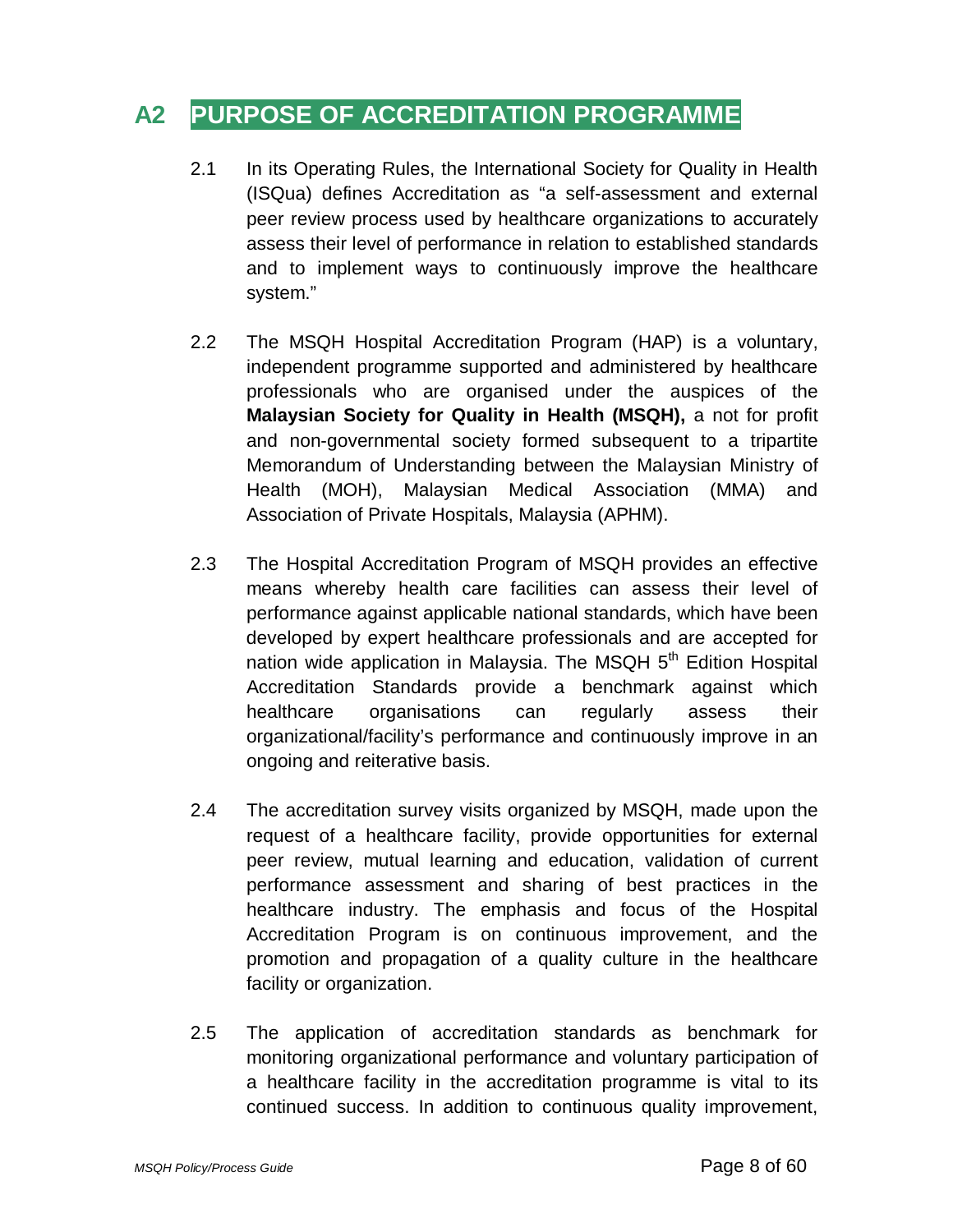the organization gathers and maintains momentum in organizational renewal through successive cycles of self assessment and this continually upgrade organizational performance. The facility must demonstrate continuity in leadership which ensures that continuous quality improvement is implemented and maintained throughout the organization. The healthcare facility is encouraged to promote ongoing discussion on the measurement of performance against the accreditation standards, and to provide evaluative and enabling feedback to the staff, medical practitioners, and clients on a regular basis.

2.6 The MSQH Hospital Accreditation Standards have been reviewed and updated. The 5<sup>th</sup> Edition Standards have been approved for implementation in July 2017. These standards have taken into account the current requirements of the Private Health Care Facilities & Services Act 1998 and its corresponding Regulations 2006 and other related current regulatory requirements. These updated Standards have additional focus on requirements of WHO Patient Safety Initiatives, Malaysian Patient Safety Goals and measurement of outcomes of services delivered.

## **A3 VALUE OF MSQH HOSPITAL ACCREDITATION**

MSQH Hospital Accreditation provides:

- 3.1 For Your Customers
	- tested performance standards that focus on quality and safety in patient care,
	- assurance that your service meets or exceeds the quality health standards available in Malaysia and is recognised internationally,
	- strengthening community trust in being certified is evidence to patients and community that your organisation is committed to providing Safe and Quality Healthcare Service,
	- greater client satisfaction,
	- trust in your staff's ability to respond appropriately to patient needs and to protect their rights,
	- security in the knowledge that quality systems are in place to identify and remedy health problems.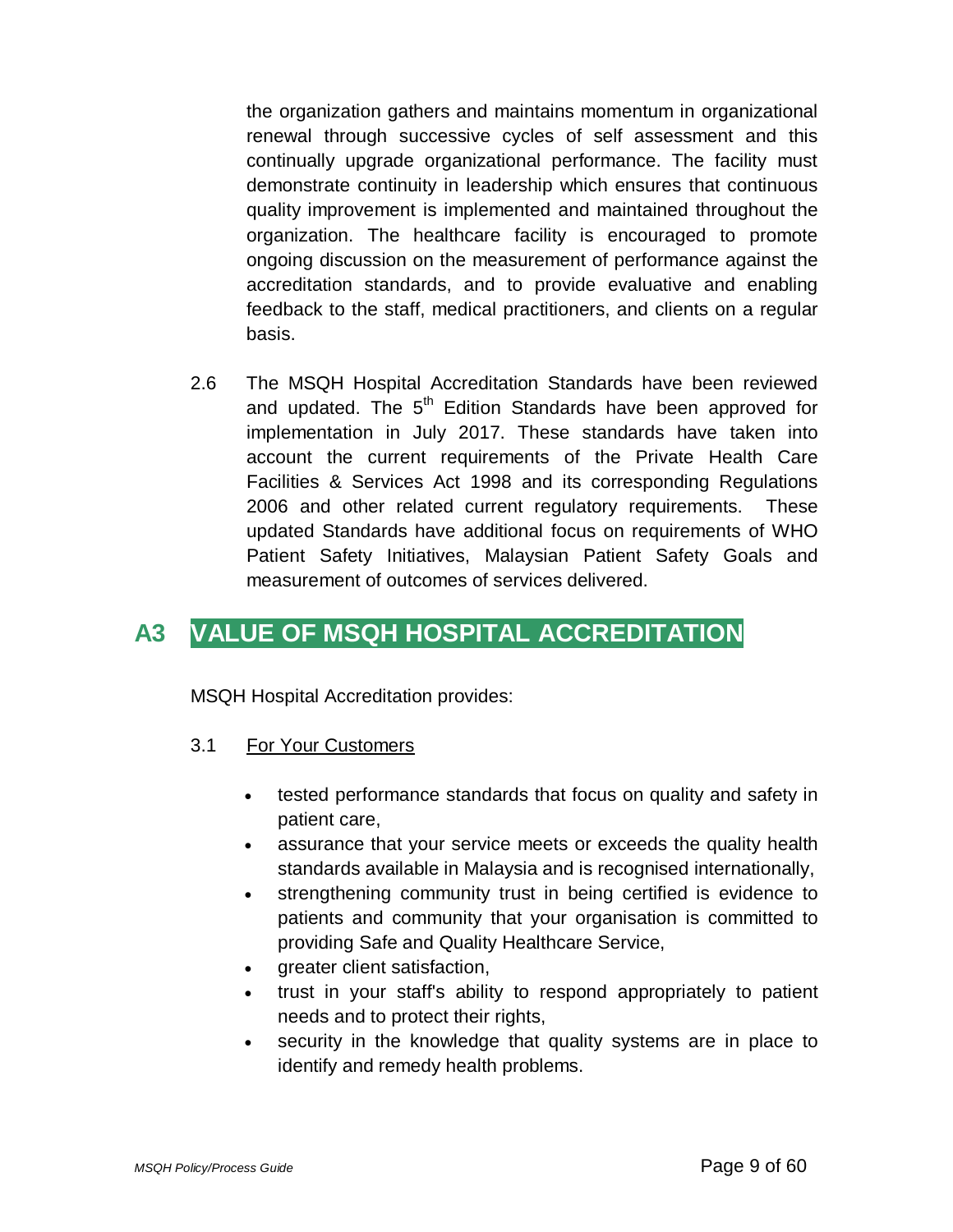#### 3.2 For Your Facility

- comprehensive and structured analysis of performance,
- a broad based improvement in delivery of services,
- reduced re-work and rectifications, since things are done right the first time and every time,
- establishes organisational credibility, builds up staff and stakeholders' confidence towards the hospital,
- better outcomes of care,
- reduced risk and medical defence costs,
- confidence that you focus on safety, quality care and service excellence,
- enhanced public trust, image and competitive edge.

#### 3.3 For the People Working in Your Facility

- a valuable learning experience through self-assessment, reflection, and challenge to tradition,
- empowerment to improve the processes and change current practices in delivery of care,
- enhanced teamwork, staff satisfaction, staff morale and confidence in the services that they deliver,
- provision with the right tools and new techniques and technology for safe and quality services in a low risk environment,
- being part of a client-focused team to achieve service excellence,
- equipping with a rigorous approach to continuous improvement,
- sharing knowledge through a nationwide network of quality health providers,
- esteem and endorsement by peers and the public for a conscious and active effort in maintaining high professional standards.

#### 3.4 For the People Who Fund Your Facility

- confidence that your organisation is client focused,
- assurance that your organisation operates according to industry standards and meets international safety standards and requirements,
- success and sustainability of business through safer quality outcomes,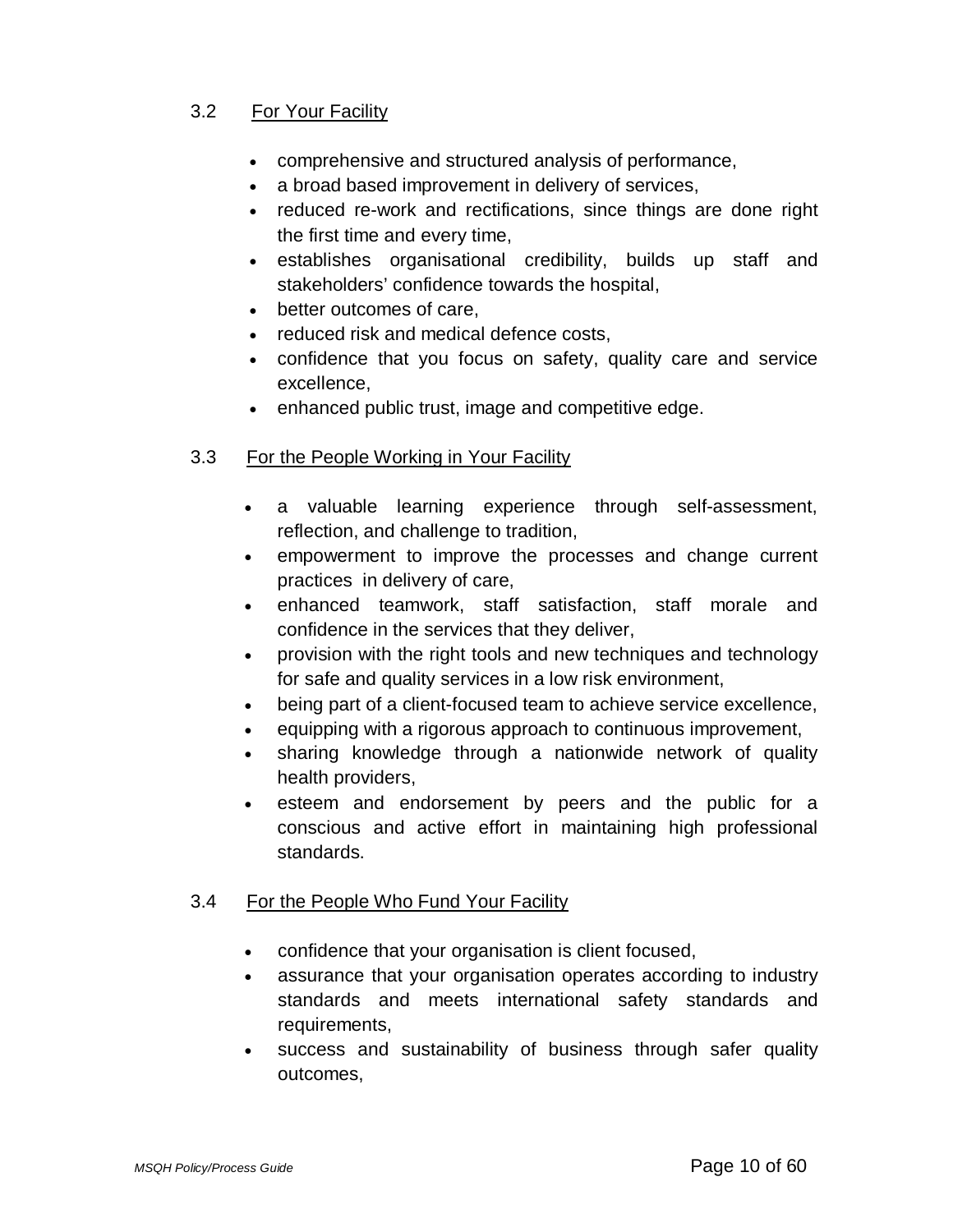- confidence that risk is minimised and managed to create better shareholder value.
- 3.5 The MAIN BENEFITS gained by a healthcare facility from participating in the accreditation program are derived from various perspectives:-
	- the educational process of self-assessment and gap analysis that precedes the accreditation survey,
	- the internal bonding, team building, sharing of ideas and interactive cross departmental interfaces promote creation of ownership of the services and organization while the facility makes preparations for the accreditation survey,
	- interactive exchange and lessons learnt with the survey team during the survey process, and
	- the access to a network of peers from healthcare professionals for continued education, consultation and sharing of experiences.
- 3.6 Additional benefits are:
	- A structured and comprehensive analysis of facility's infrastructure, inputs, processes, outputs and the impact of these on organizational performance and the clients;
	- Identification of areas of strength which could be replicated and/or emulated by other departments and units within the facility;
	- Identification of areas for further improvement which require rethinking and rectification;
	- Nurture of team spirit, improvement in teamwork which enhances job satisfaction and staff morale;
	- Reduction of re-work and corrective action from proactive intervention and avoidance of mistakes;
	- A culture of thinking "quality in all we do" resulting in a broad based improvement in the facility's performance;
	- Demonstration to the public and clients a conscious and active effort to maintain ethical practice and professional standards of care;
	- Valuable learning in reflecting, planning and changing traditional ways to new processes and state-of-the-art techniques;
	- Rewarding outcomes from implementation of best practices;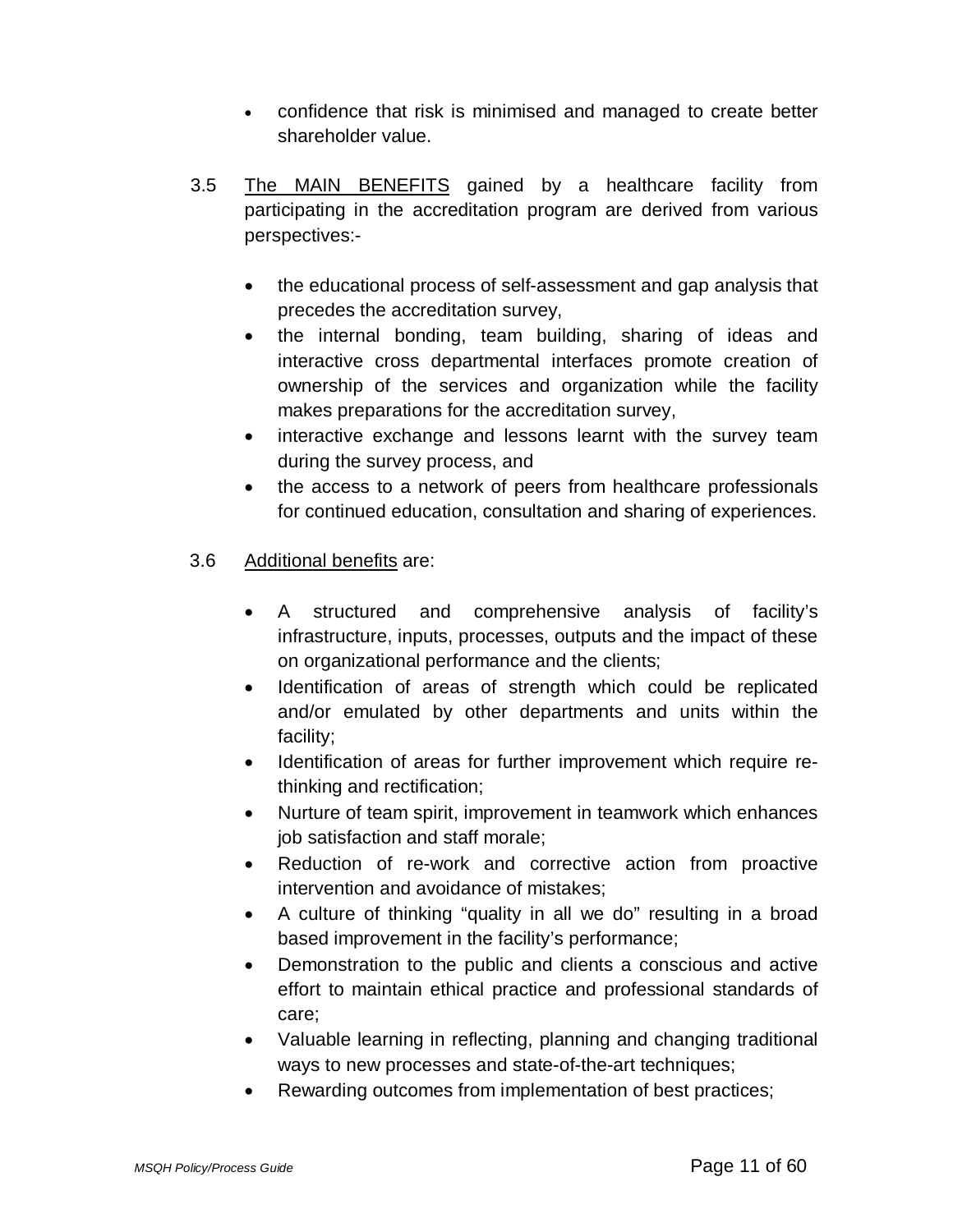- A culture of continuously identifying root causes and solutions to improve processes and outcomes;
- Access to and sharing of information, guidance and support to facilitate improving the quality of service and patient care;
- Greater internal client satisfaction and better health outcomes for external clients; and
- A competitive edge over providers who have yet to make the journey of gaining accreditation status.

## **A4 HOSPITAL SURVEY ELIGIBLITY CRITERIA**

4.1 The MSQH may accredit any healthcare facility or service as defined by the Private Healthcare Facilities and Services Act 1998, which defines healthcare facility as any premises in which one or more member of the public receive healthcare services. Similar healthcare services in the public sector are also eligible to be surveyed and accredited.

Healthcare services include:

- Medical and surgical, dental, nursing, midwifery, allied health, pharmacy, and ambulance services and any other healthcare related services provided by single or group of healthcare professionals;
- Accommodation for the purpose of any of the above services;
- Any service for the screening, diagnosis, or treatment of persons suffering from any disease, injury or disability of mind or body;
- Any service for preventive or promotive health care purposes;
- Any service provided by any healthcare para-professional;
- Any service for curing or alleviating any abnormal condition of the human body by the application of any kind of medical technology.
- 4.2 To be eligible for an accreditation survey by MSQH, a healthcare facility shall:
	- Be a member of MSQH:
	- Be a healthcare facility in operation for a minimum of 12 months, either in the public or private sector; any new services to be included in the survey shall be in operation for a minimum of at least 6 months before the survey date;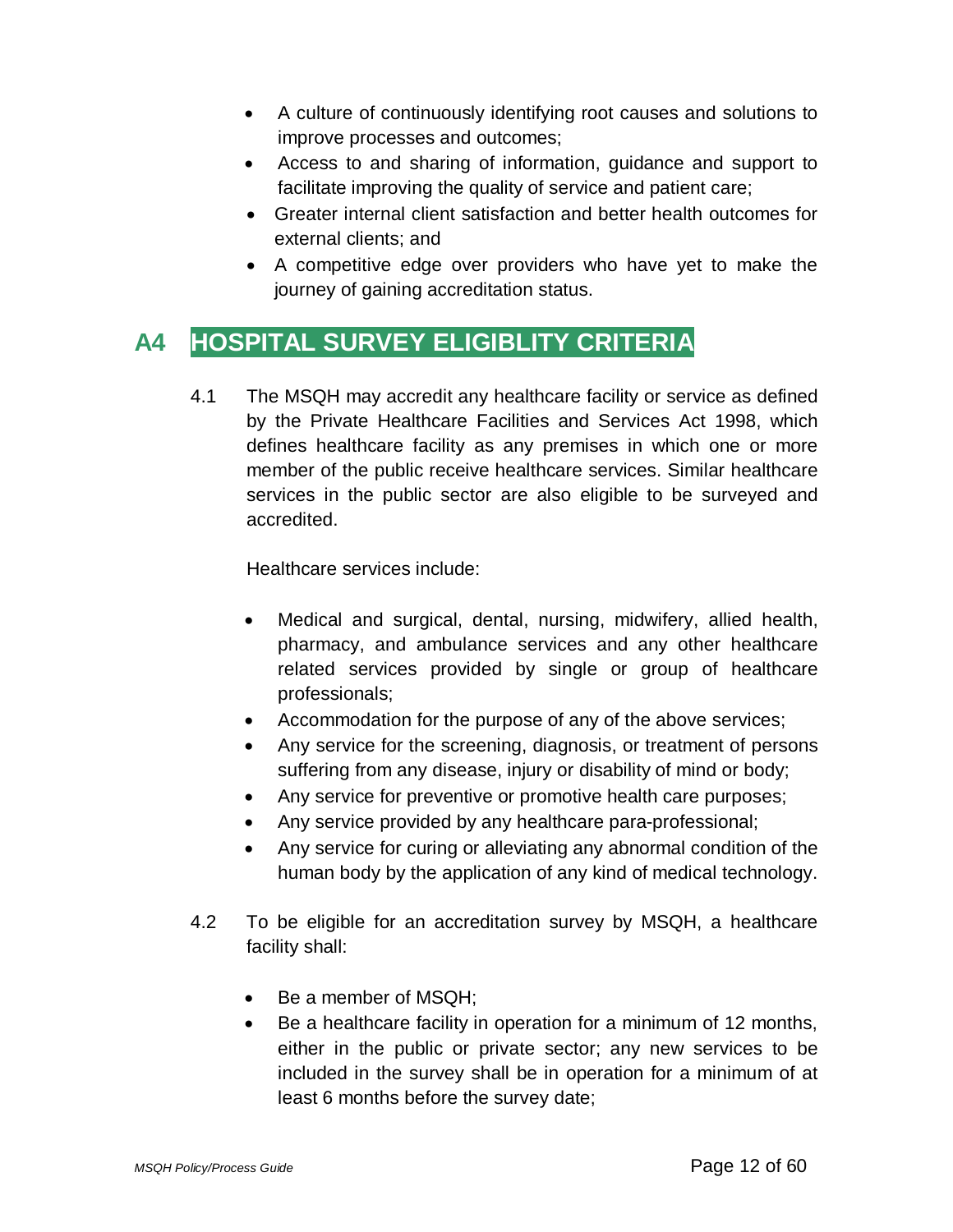- Be a provider of services for which the MSQH have applicable Accreditation Standards [MSQH will not survey the Traditional and Complimentary Medicine (TCM) Services.]
- Have a current and valid "license" as required by the Ministry of Health and any other relevant regulating body;
- Ensure the availability of all services necessary to fulfill the organisation's mission and objectives. (These services may be provided on site, or may be provided off-site by partnerships with acceptable community or regional resources);
- Complete and return a "Survey Application Form" to MSQH. The application must be signed by the Person-In-Charge (PIC) of the Hospital or an equivalent person with overall authority and responsibility for the healthcare facility.

## **A5 HOW TO REQUEST FOR A SURVEY**

- 5.1 Healthcare Facility applying for a first accreditation survey must undergo a special accreditation training conducted by MSQH trainers (see Appendix I). The minimum time frame required for any Healthcare Facility to be eligible for survey is six months post training to allow time for the facility to make adequate preparation. The facility is required to send a request letter for training.
- 5.2. The request letter for survey and "Survey Application Form" shall be submitted to MSQH at least six (6) months before the expected date of survey. The application form for survey can be downloaded from the MSQH website [\(www.msqh.com.my\)](http://www.msqh.com.my/). Confirmation of survey date will be provided in writing. All Private Healthcare Facilities are required to attach a copy of their current hospital license issued by the Ministry of Health. **Only services as stated in the license will be surveyed by the MSQH.**

**Applications for survey remain valid for 12 months from the date of application** unless significant changes affect the facility as described in 5.3.

Healthcare Facilities which are successful in their applications will be advised in writing of the processes that they must undergo including training and education (mandatory for facility going for first time survey) and self-assessment prior to the accreditation survey. The facility will also be informed on the costs associated with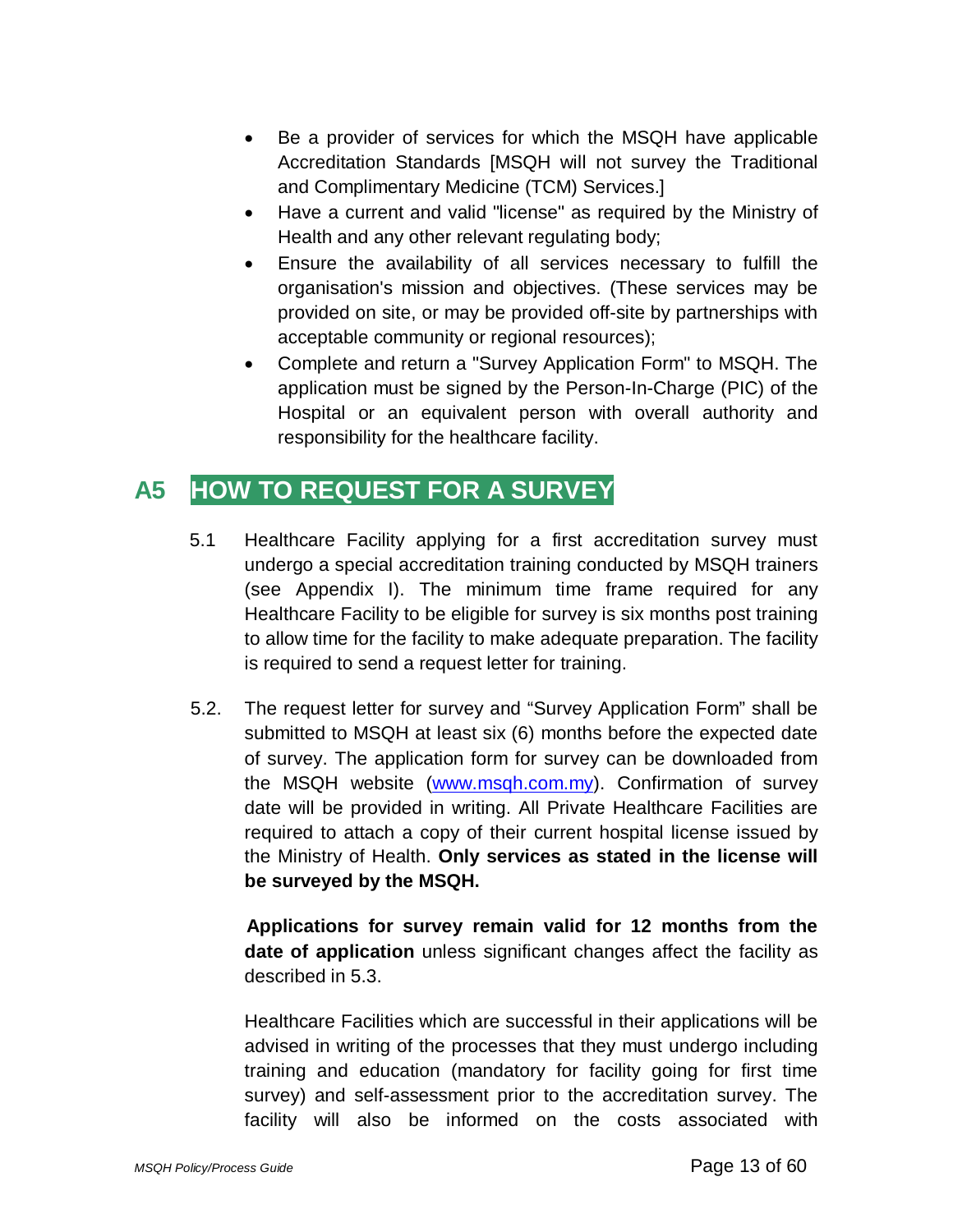preparations and the survey process. The actual survey dates will be decided by consultation between the facility and MSQH, which is responsible to line up a team of surveyors (agreed upon by the facility) appropriate to the complexity and level of healthcare services provided by the facility.

- 5.3. **If significant changes occur after the initial application for survey**, the information provided in the application form should be updated and notified to MSQH before the survey takes place. Changes which must be reported to MSQH prior to the accreditation survey include:
	- Ownership change affecting organization and management of services;
	- Significant variations in service volume;
	- Addition of new type of health care services as approved by the regulating body;
	- Deletion of an existing service;
	- Change of site of provision of care;
	- Major structural and infrastructural changes.

Changes which are unreported but observed by the survey team shall be included in the survey, and shall be part of the survey/assessment.

- 5.4. Any questions on the application process, survey scheduling, and the survey process may be addressed to the Executive Manager Technical and Client Services at MSQH, or email to msqh@msqh.com.my.
- 5.5. You are reminded of the heightened expectations in quality of care and services from a facility which is moving into the second or subsequent cycles of survey.

# **A6 ACCREDITATION SURVEY FEES**

The MSQH is a national, non-governmental and not-for-profit organization. The fees charged to healthcare facilities for participating in the MSQH accreditation program are required to recover part of the expenses incurred in the organization of the survey team and the actual conduct of the accreditation survey. The latest fee structure approved by the MSQH Committee at the Annual General meeting (AGM) will apply.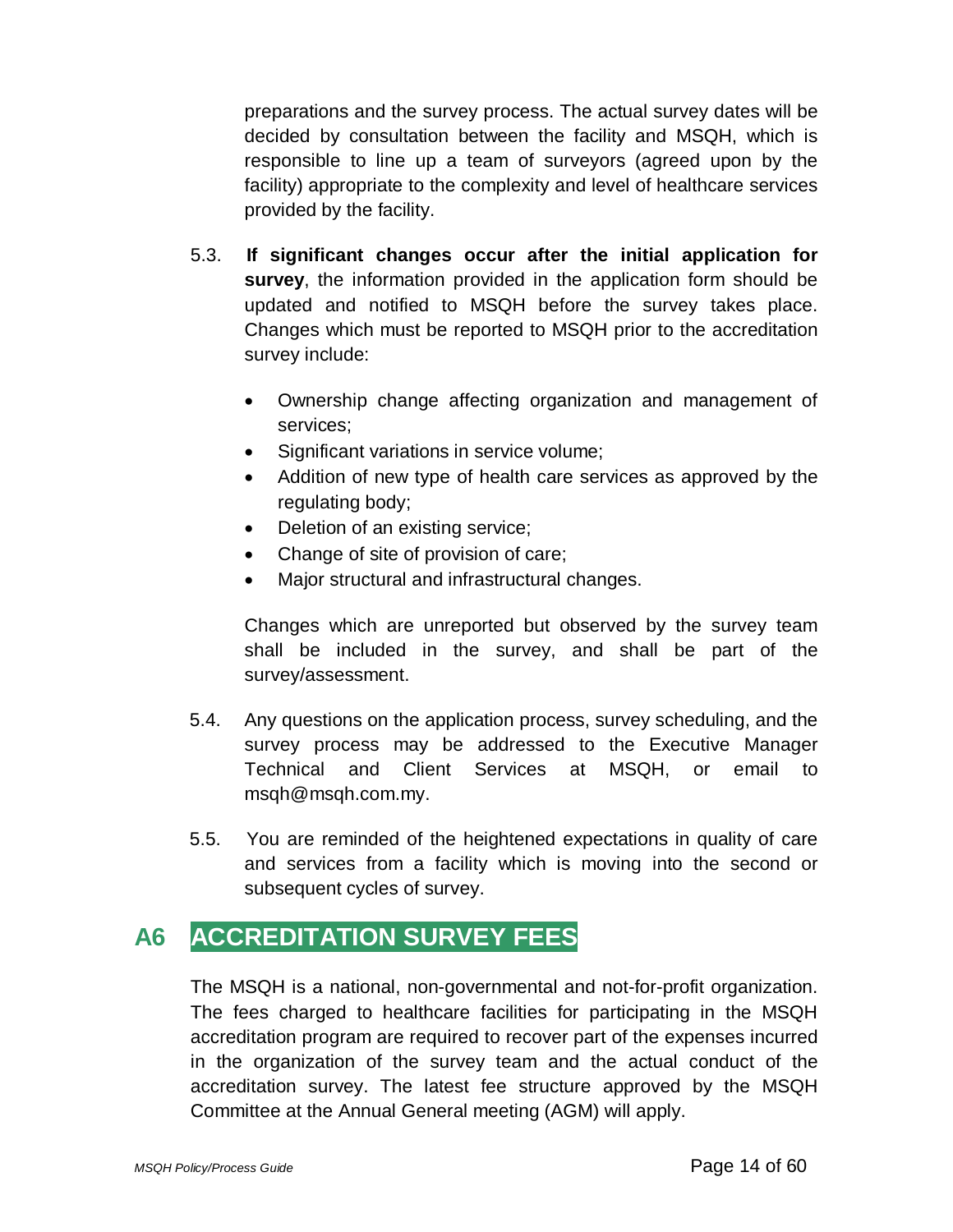## **A7 SURVEY PROCESS MANAGEMENT**

- 7.1 The composition of the survey team and the survey date are determined by the Chief Executive Officer / Chairman of the Accreditation Committee, depending on (a) the type and location of the health care facility to be surveyed, (b) the range and complexity of services offered by the facility, (c) availability of the required number of surveyors with relevant expertise and (d) the availability of a chief surveyor to lead the survey team. Dates will be mutually agreed by both parties.
- 7.2 The MSQH assigns the surveyors, plans the itinerary and establishes the dates for each survey. The MSQH makes every effort to accommodate the time frame requested by the healthcare facility and co-ordinate the periods of availability of the survey team members. Therefore MSQH highly appreciates and values the reciprocal effort of a facility not to change the dates given for the survey except under extenuating circumstances. Dates will be mutually agreed by both parties.
- 7.3 Once the survey team schedule is identified, the Healthcare Facility is notified officially. The survey schedule is prepared in view to minimize travel and other related costs, and to optimize the time when the surveyors are available on site. Any changes to the survey schedule are wasteful of resources on the part of all parties. For this reason, Healthcare Facilities are urged to adhere to the agreed upon survey dates. List of Surveyors are also mutually agreed by both parties.
- 7.4 Detailed guideline for preparations (before, during and after the survey) which are required to be undertaken by the Healthcare Facility and MSQH for a successful accreditation survey are contained in the Procedure for Hospital Survey, which is available at MSQH and provided to facilities in the training package and on confirmation of the survey date.
- 7.5 Healthcare Facilities are expected to follow all advice and the guidelines given in this guide as much as possible. Any additional queries should be addressed to the Technical Officer who has been assigned by MSQH to facilitate the survey in your organization, or, in his/her absence, to the Executive Manager Technical and Client Services.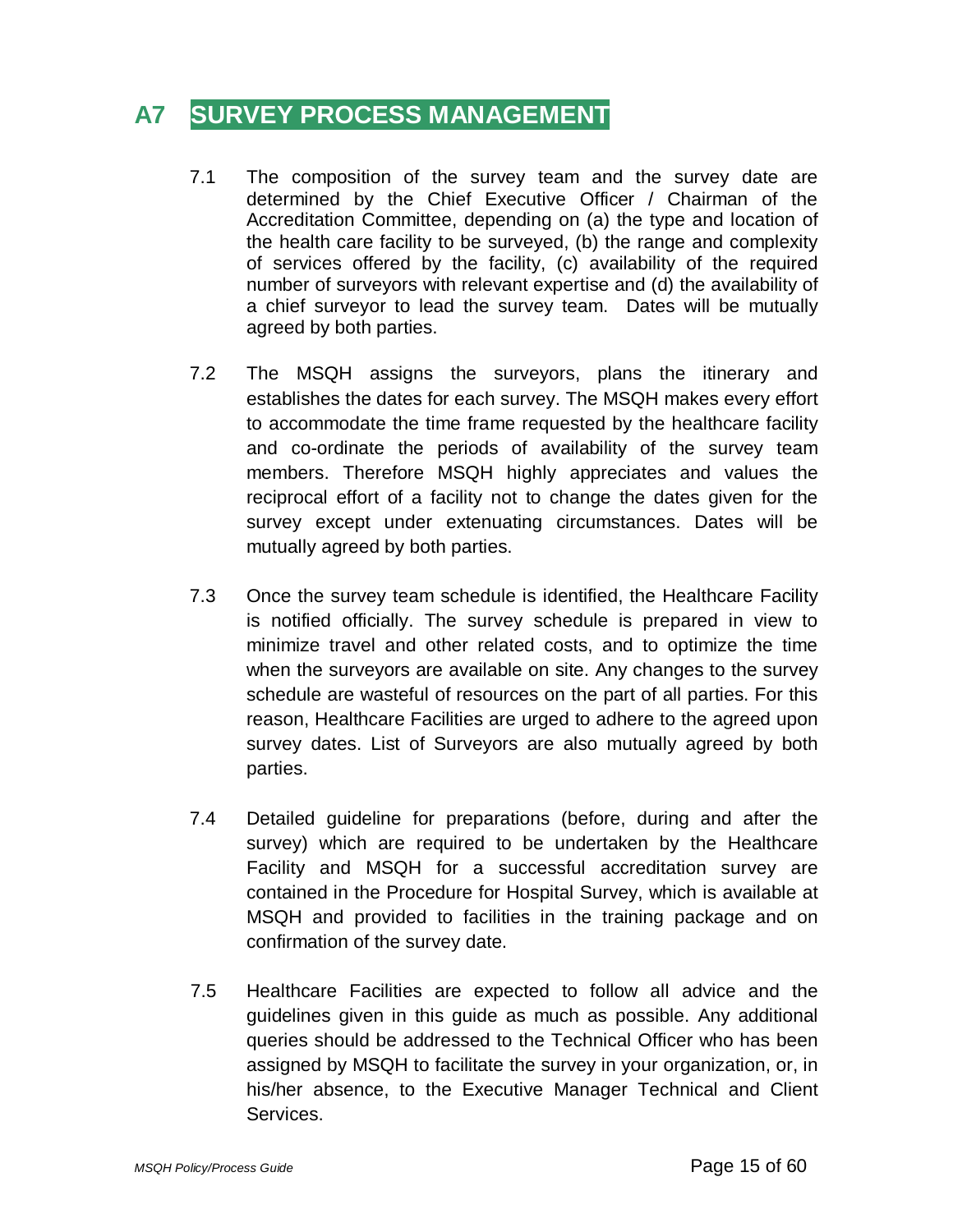# **A8 VOTING MECHANISM**

- 8.1 The Hospital Survey Report is forwarded to a panel of Councillors appointed by MSQH, who will vote on the Accreditation Status to be awarded. The MSQH appoints a panel of at least three (3) Councillors who determines the facility's Accreditation status award by a system of voting. These Councillors are experienced, healthcare professionals of high standing who have been appointed to the Malaysian Council of Healthcare Standards (MCHS).
- 8.2 Each member of the Council is sent a copy of the report and a voting form. Each member of this panel of Councilllors **independently reviews** the Final Survey Report, together with the Chief Surveyor's executive summary report and all ratings determined by the survey team for each of the Accreditation Standards and Services. Each Councillor makes an independent decision on the Accreditation Status to be awarded and gives a score based on a scale of 1 to 30. The final award decision made by MSQH is based on an average of their scores and the consensus opinion of the panel of Councillors.
- 8.3 Voting forms are returned to the MSQH Secretariat within five (5) working days from the time the Councillors receive the report, and the scores tallied. Accreditation is awarded or withheld by the voting panel. The facility is notified of the Council's decision by phone and in writing. The MSQH then confers the Accreditation Certificate at an Award Ceremony on a date appropriate to the facility.
- 8.4 The decision of MSQH on the accreditation status awarded is final.
- 8.5 In the event there is an appeal from the Healthcare Facility. The appeal process is available for further reference.

## **A9 ACCREDITATION STATUS DECISION**

9.1 At the accreditation survey, the surveyors identify and commend on areas of excellence as well as highlight any opportunities for improvement, using currently accepted standards as the benchmark. The observations of the surveyors, together with individual recommendations on the accreditation status by each member of the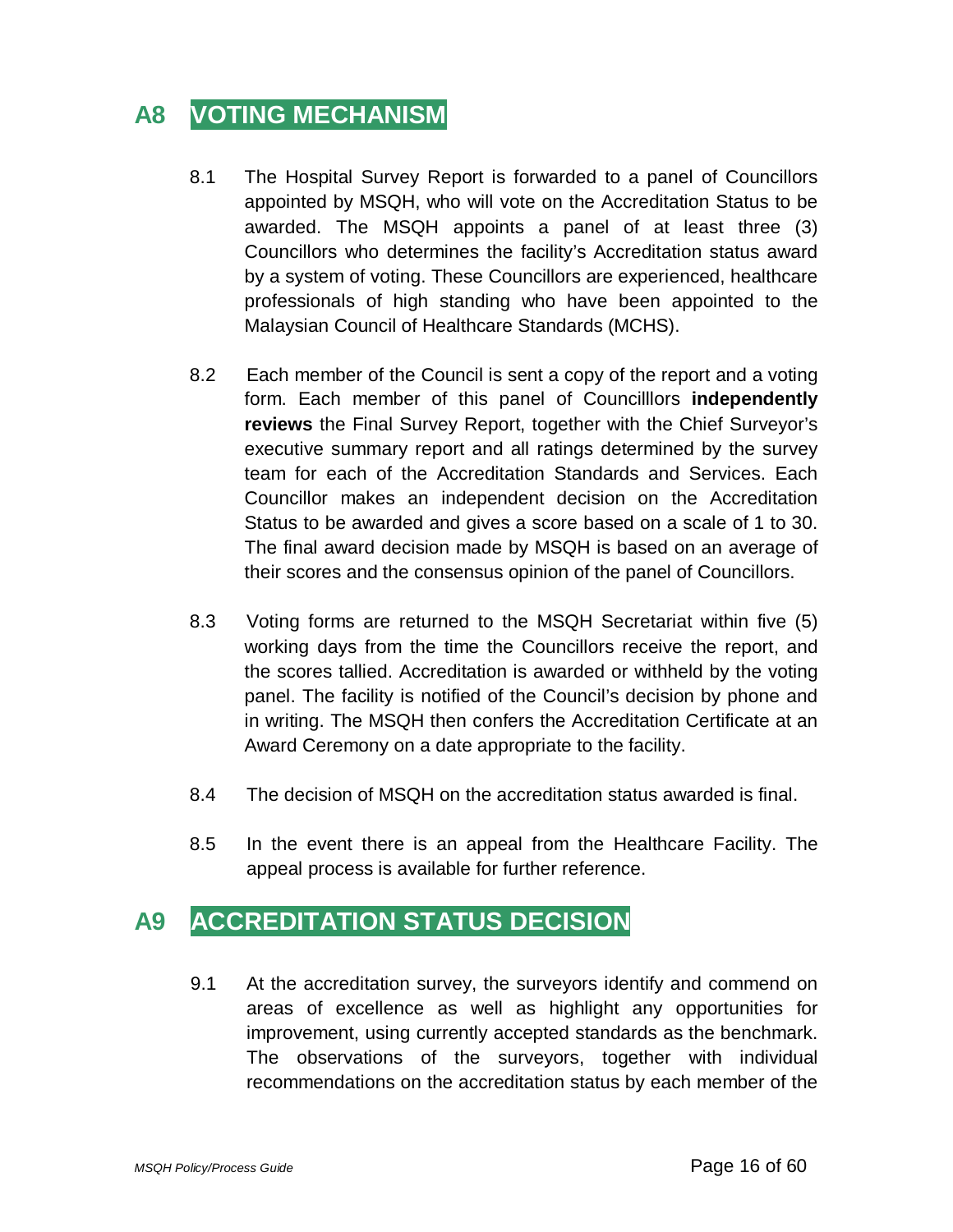survey team are collated by the Chief Surveyor, who will forward this composite result with a final Hospital Survey Report to MSQH.

- 9.2 The final accreditation status decision is made based on a review of the Hospital Survey Report and recommendations of the survey team by a panel of three (3) Councillors, selected from the members of the Malaysian Council of Healthcare Standards (MCHS), a body chaired by the Director of Medical Development Ministry of Health Malaysia.
- 9.3 Three categories of Accreditation awards may be awarded, depending on the level of compliance to the standards attained by the healthcare facility which is undergoing the accreditation survey process.
- 9.4 The final award decision and the recommendations are forwarded by MSQH to the Chief Executive Officer (CEO), the owner, or the chair of the Governing Body of the surveyed facility. Release of any confidential information pertaining to the facility will be subject to written consent from the CEO, the owner or the chair of the Governing Body.

## **A10 ACCREDITATION STATUS**

#### 10.1 Four-Year Accreditation

- 10.1.1 For the award of Four-Year accreditation status, the Facility shall have to comply with the following requirements:
	- 10.1.1.1 The following core service standards shall achieve overall rating of minimum 3:
		- i. Standard 1 Governance, Leadership & **Direction**
		- ii. Standard 2 Environmental and Safety Services
		- iii. Standard 3 Facility and Biomedical Equipment Management and Safety
		- iv. Standard 4 Nursing Services
		- v. Standard 5 Prevention and Control of Infection
		- vi. Standard 6 Patient and Family Rights
		- vii. Standard 7 Health Information Management System (HIMS)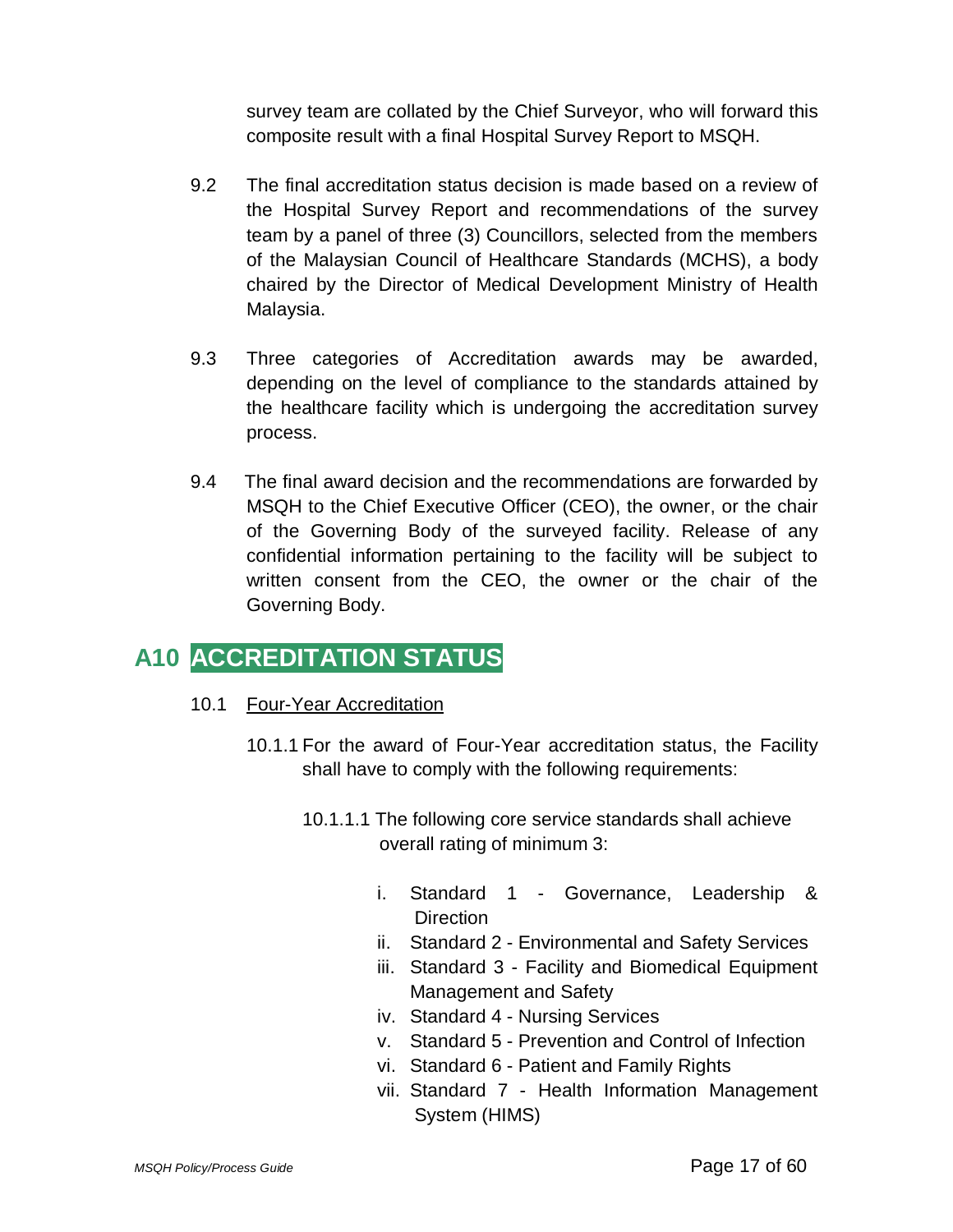- 10.1.1.2 All clinical services standards including critical care services standards (Appendix V) shall achieve overall rating of at least 3.
- 10.1.1.3 Core criteria must achieve a rating of 4 or 3 for the standards to reach compliance. However, a core criterion rating of 2 may be acceptable, if the risk associated with the criterion is **Moderate** or **Low** as calculated on the risk matrix and the necessary action can be achieved within 12 months post award.
- 10.1.1.4 For other services, where there is overall rating of 2 or 1, risk assessment (by using the risk matrix) is required and the risk is categorized as **Moderate** or/and **Low**.
- 10.1.1.5 Decision for awarding accreditation status takes into consideration:
	- i. overall impact of the hospital services assures patient safety;
	- ii. recommended score from the surveying team and councillors aggregated score.

| <b>Accreditation Status</b> | <b>Four-Year Accreditation</b> |
|-----------------------------|--------------------------------|
| Score                       | $20 - 30$                      |

10.1.2 Additional recommendation based on the achievement for Four-Year accreditation status:

i) Excellent Achievement:

- All Service Standards should achieve a rating of 4;
- No score of 2 or 1 for any criteria in all service standards (No risk assessment).

ii) Good Achievement:

• Four-Year accreditation status but do not qualify for Excellent Achievement.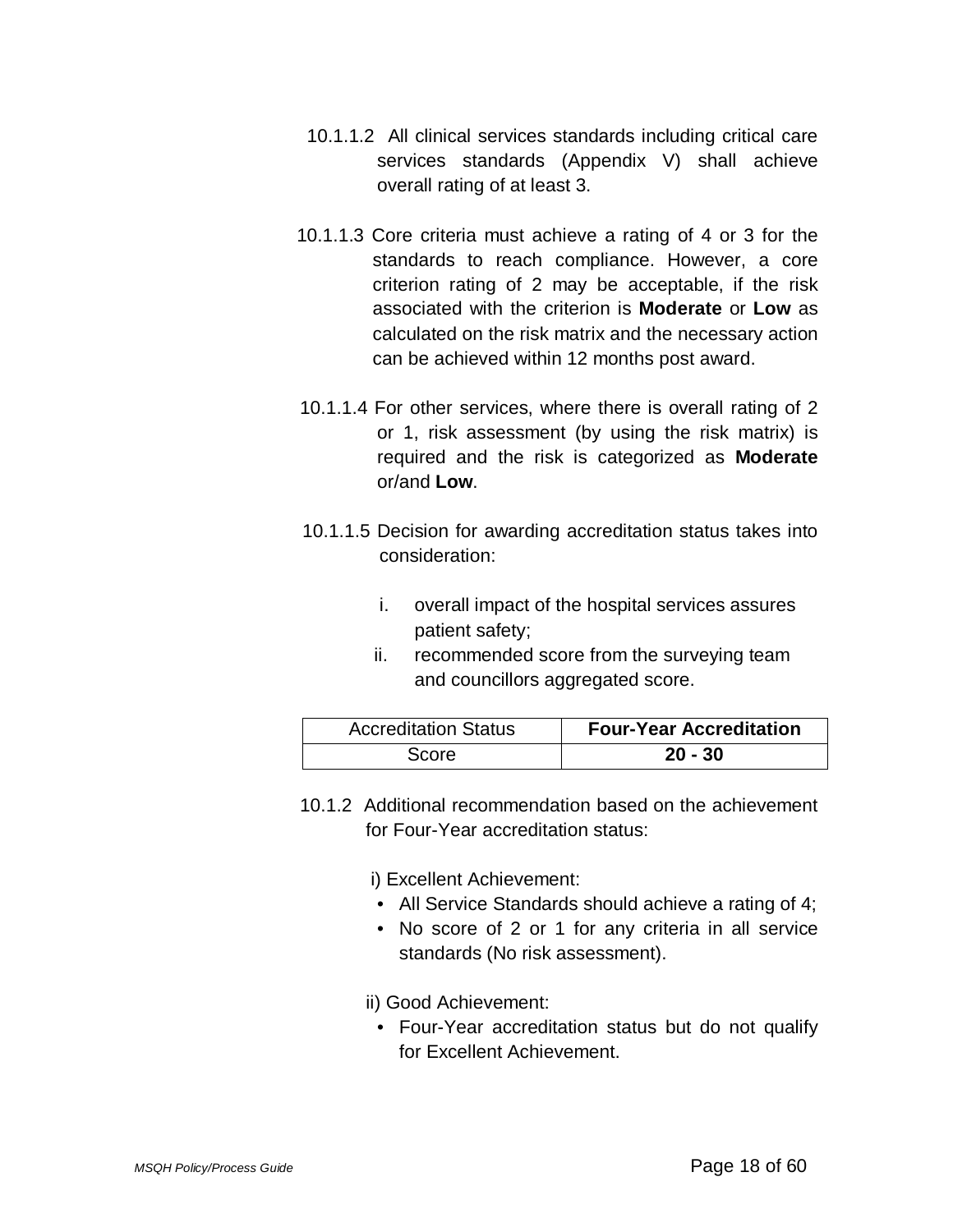#### 10.2 One-Year Accreditation

- a. The above requirements (10.1.1) are not met.
- b. Areas for improvement and recommendations can be rectified within 12 months period before the Focus Survey

| <b>Accreditation Status</b> | <b>One-Year Accreditation</b> |
|-----------------------------|-------------------------------|
| Score                       | $10 - 19$                     |

#### 10.3 Non-Accreditation

- a. The above requirements (10.1.1) are not met.
- b. Areas for improvement and recommendations requires more than 12 months period to rectify**.**

| <b>Accreditation Status</b> | <b>Non Accreditation</b> |
|-----------------------------|--------------------------|
| <b>Score</b>                | 1 - 9                    |

# **A11 FOCUS SURVEY**

- 11.1 A healthcare facility which has been awarded One-Year Accreditation is encouraged to work towards a Focus Survey within the year, except where any improvements or rectification plans may be constrained by technical difficulties. This urgency is to allow the Accreditation Status and the display of the MSQH logo (which signifies a state of accreditation) to continue uninterrupted. The Focus Survey aims to:
	- Assess the response and adherence of the facility to recommended actions from the most recent survey;
	- Ascertain that quality performance is maintained or improved further;
	- Consider the facility's eligibility to be given an additional three (3) years accreditation.
- 11.2 Depending on the size and complexity of the facility, and the number of areas which require to be re-assessed, the focus survey may take 1-2 days with a team of at least two (2) surveyors. Additional fee is applicable for a Focus Survey.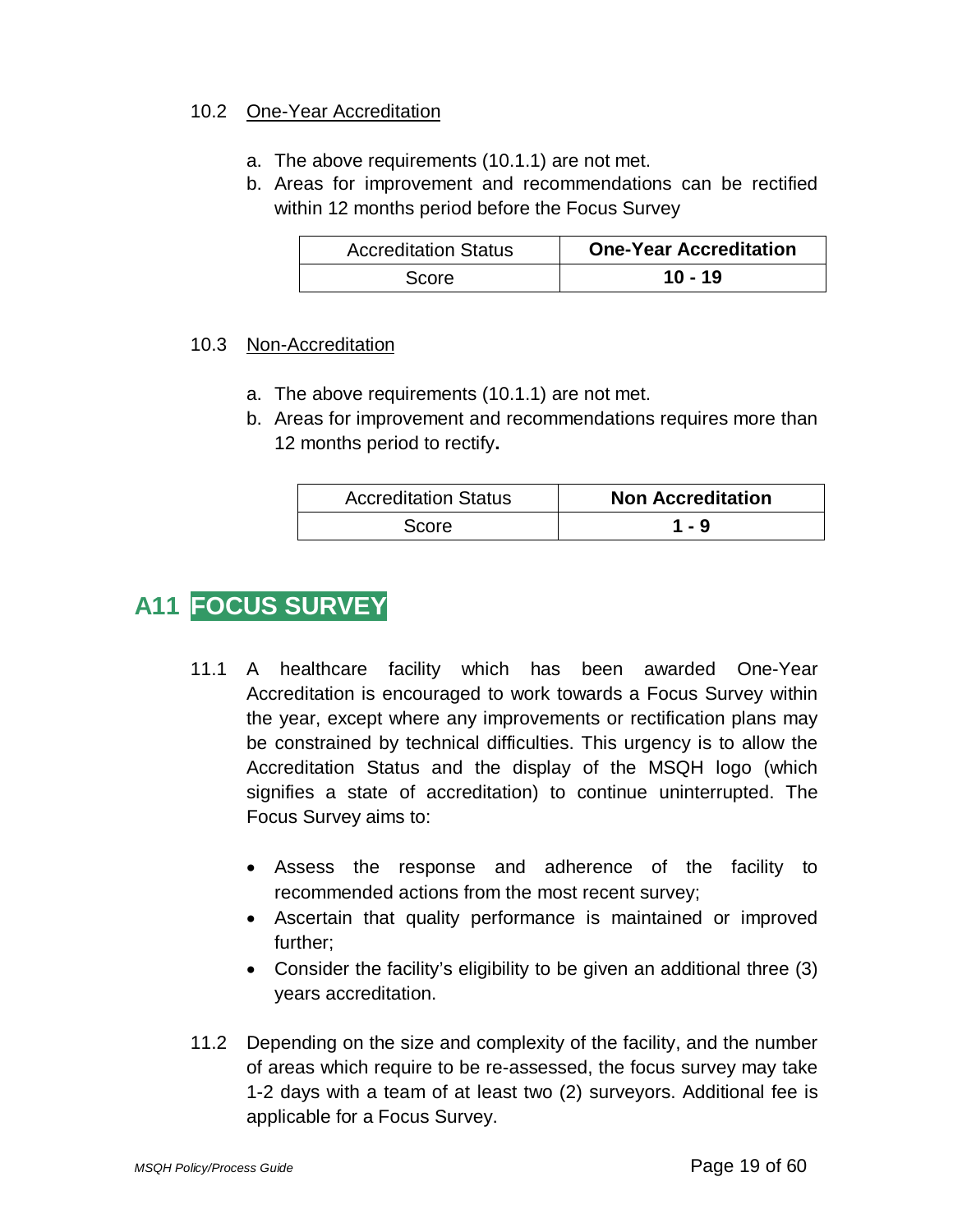- 11.3 Before accepting the option of a *Focus Survey*, the healthcare facility is advised to consider carefully whether the major reasons for not achieving a four-year Accreditation (as spelt out in the result notification letter) can be satisfactorily addressed and rectified within the subsequent twelve (12) months. The facility must then achieve four-year Accreditation as **MSQH policy prohibits the granting of consecutive one year Accreditation award within the same cycle**. Otherwise, the facility may elect to undertake a full survey, when they are better prepared.
- 11.4 The Focus Survey is conducted using the MSQH standards which are current at the time of the focus survey. The scope, structure and reporting format for the Focus Survey is detailed in Appendix III.
- 11.5 A further three-year Accreditation is awarded if, through the *Focus Survey Report*, a facility is assessed as substantially complying with all relevant standards. The three-year award extends the accreditation period from the expiry of the one-year Accreditation and brings the facility in line with the standard four-year cycle.

## **A12 APPEAL MECHANISM**

- 12.1 A healthcare facility has the right to make an appeal and request a review of the decision made by the MSQH with respect to the Accreditation status awarded. Possible grounds for appeal are:-
	- Survey report is inaccurate;
	- Relevant and significant evidence was not considered or was incorrectly interpreted;
	- Inappropriate weight given to evidence;
	- Decision inconsistent with evidence available; or
	- Decision inconsistent with published criteria for accreditation.
- 12.2 An **intention to appeal** must be notified in writing to the MSQH within thirty (30) days of the notification of the result. A further thirty (30) days is given for the facility to prepare and submit the **details of the appeal in writing**, giving the reasons for questioning the accreditation award decision. MSQH shall receive and initiate the appeal process not later than 14 working days of receiving the details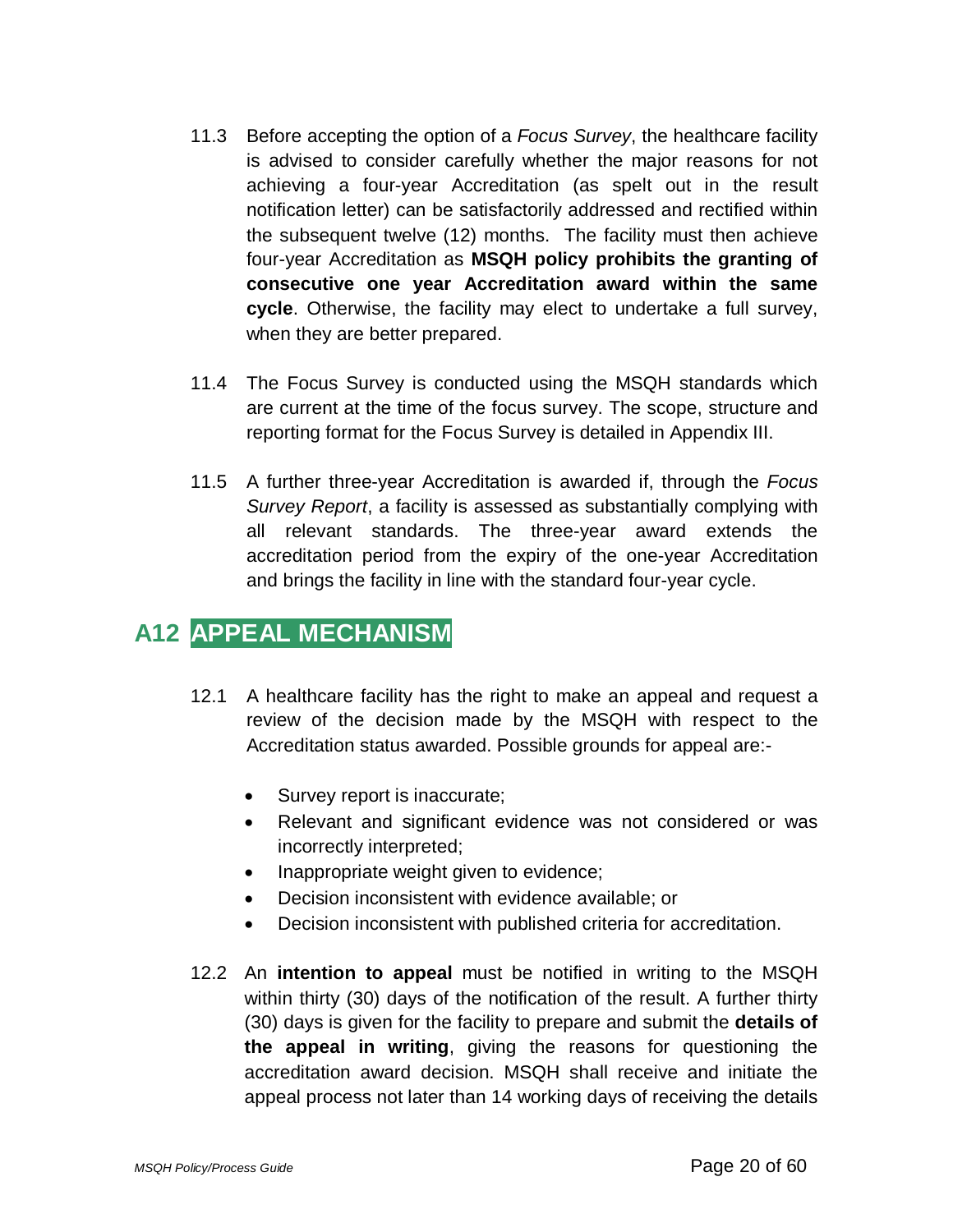from the hospital. An Appeal Fee must be submitted with the appeal letter to cover the administrative and other costs of processing the appeal.

- 12.3 The appeal will be considered by a review committee of at least three (3) members appointed by MSQH. **No person shall serve on the review committee if they have had any previous involvement in the consideration and determination of the accreditation decision under review**.
- 12.4 Copies of the appeal documentation are sent to each member of the survey team for their comments on the issues raised. The surveyors' comments together with the facility's appeal documentation are then submitted to MSQH for consideration by the Review Committee.
- 12.5 The MSQH may decide to uphold or reverse the original accreditation decision. During the appeal process, the facility's original Accreditation status remains. All recommendation by the Appeal Committee shall than be endorsed by the MCHS Chairman. The **decision of MSQH on the appeal is final** and no further avenue for appeal correspondence on the issue will be entertained.

## **A13 MAINTENANCE OF ACCREDITATION**

- 13.1 Accreditation Status is awarded for four years, subject to the maintenance of standards. The Hospital Survey Report that accompanies each accreditation decision is a valuable educational resource for the organization. It details those areas where the facility's performance is commendable or needs improvement, and includes recommendations on how to meet or exceed the standards. After achieving Accreditation Status, the onus is on the healthcare facility concerned to maintain and further improve the level of performance, in accordance with the MSQH accreditation standards, which are also constantly being reviewed and updated.
- 13.2 A facility which has been awarded a four-year accreditation status is expected to submit two (2) progress reports to MSQH, the first **at twelve (12) months and the second at thirty six (36) months from the date of survey. While at the twenty four (24) months, a Surprise Surveillance Survey will be conducted.** The **Compliance Report** documents for each Service contains the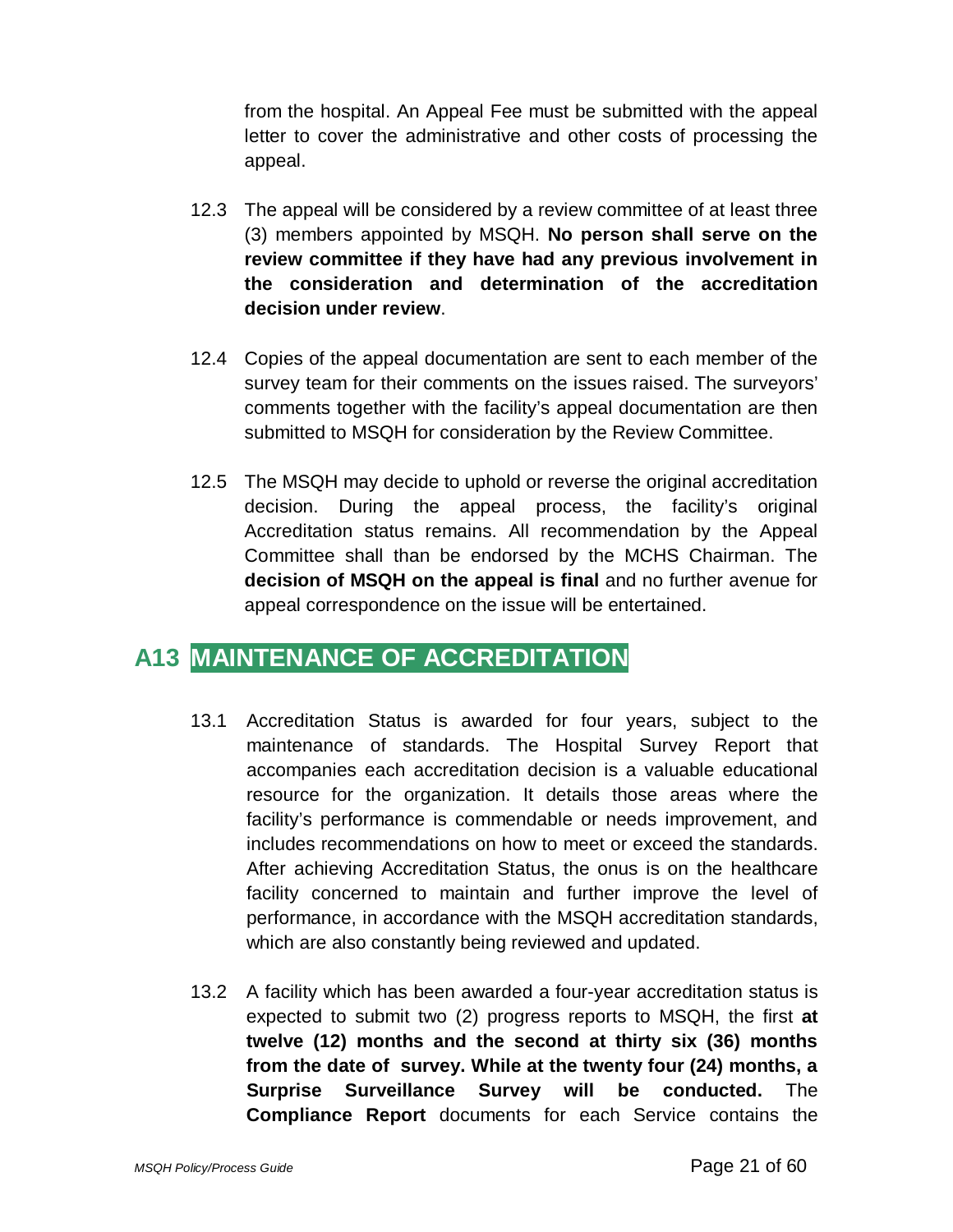actions which have been taken to address surveyor comments and recommendations to improve compliance with the standards, and also includes the facility's current assessment on the status of compliance at the time of reporting. It is mandatory to report on every standard and criteria which had been rated as 1 or 2 at the previous survey.

- 13.3 These reports will be reviewed by MSQH technical officers and the Executive Manager Technical and Client Services. Acceptance of the report will be based on the completeness and evidence of compliance provided.
- 13.4 A Surprise Surveillance Survey will be conducted at any time during the  $24<sup>th</sup>$  months of the accreditation period, on notification by MSQH of its intention. The Facility is given a written notice fourteen (14) days before the date of the visit. The Surprise Surveillance Survey will be subsequently at the convenience of the MSQH (see Appendix IV).
- 13.5 In addition to regularly scheduled surveys, the **MSQH reserves the right to re-survey a facility at any time** in the event of the following conditions:
	- When MSQH has reason(s) to believe that a significant breach of compliance to the standards has occurred in the facility;
	- When MSQH is advised of significant changes in the organization, e.g. change of ownership or managerial control, situation of acquisition or merger, or when the facility undergoes major infrastructure changes.

On notification by MSQH of its intention to re-survey, the healthcare facility is given a written notice to accept the re-survey within fourteen (14) days of the date of notice. The survey will subsequently be scheduled at the convenience of the MSQH. Failure to accept the re-survey will result in the withdrawal of accreditation status.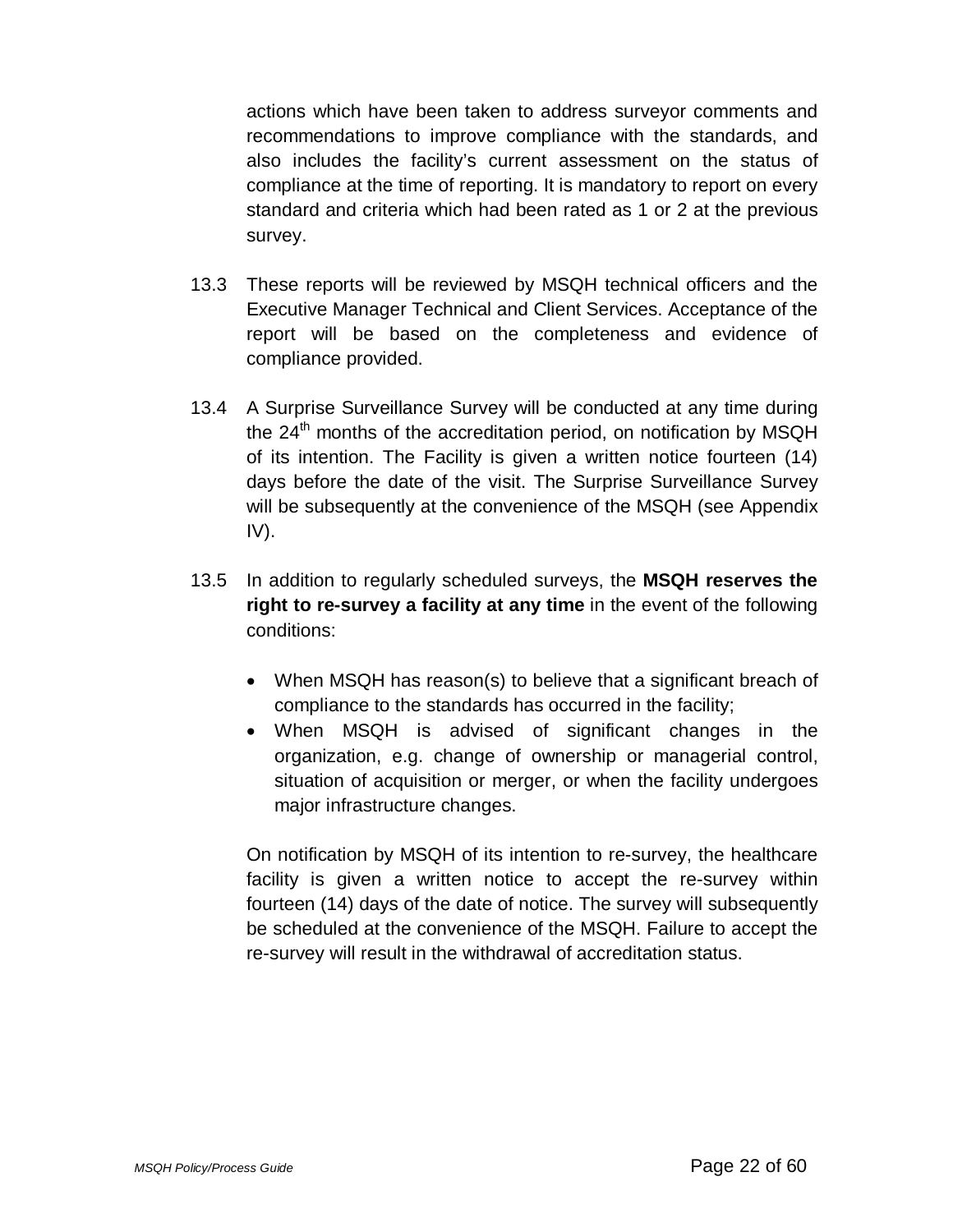# **A14 WITHDRAWAL OF CERTIFICATION**

MSQH scans the national newspapers daily to monitor developments in the healthcare industry. In the event of a major complaint appearing in the print media or if MSQH receives a complaint letter regarding a hospital, that facility is required to provide a timely response to the complaint. If the hospital's response to the complaint is unsatisfactory and the MSQH Ethics Committee feels that there may be issues of concern which compromises safety in service delivery, a team from MSQH may go on site to investigate.

Accreditation Status shall be withdrawn if the investigation reveals that safety and quality of care have been compromised at the hospital.

## **A15 CONFIDENTIALITY OF INFORMATION**

In the course of its accreditation surveys, MSQH comes in contact with a wide range of information pertaining to the business and management of the facilities being assessed. MSQH believes in confidentiality of information; hence except where required by law, **MSQH will not release any information obtained through any survey** on any health care facility without prior written consent from the facility concerned. This commitment extends from the facility's business as well as any information obtained by way of client/patient interviews and interaction during the survey.

## **A16 PUBLIC RECOGNITION**

- 15.1 A certificate of Accreditation, specifying the period of accreditation awarded, is provided to a healthcare facility after each successful survey. The current Certificate of Accreditation may be put on public display in the facility. Previous certificates may be either stored in archives or returned to the MSQH.
- **15.2 All certificates remain the property of the MSQH, and must be returned upon request by MSQH. Certificate of Accreditation**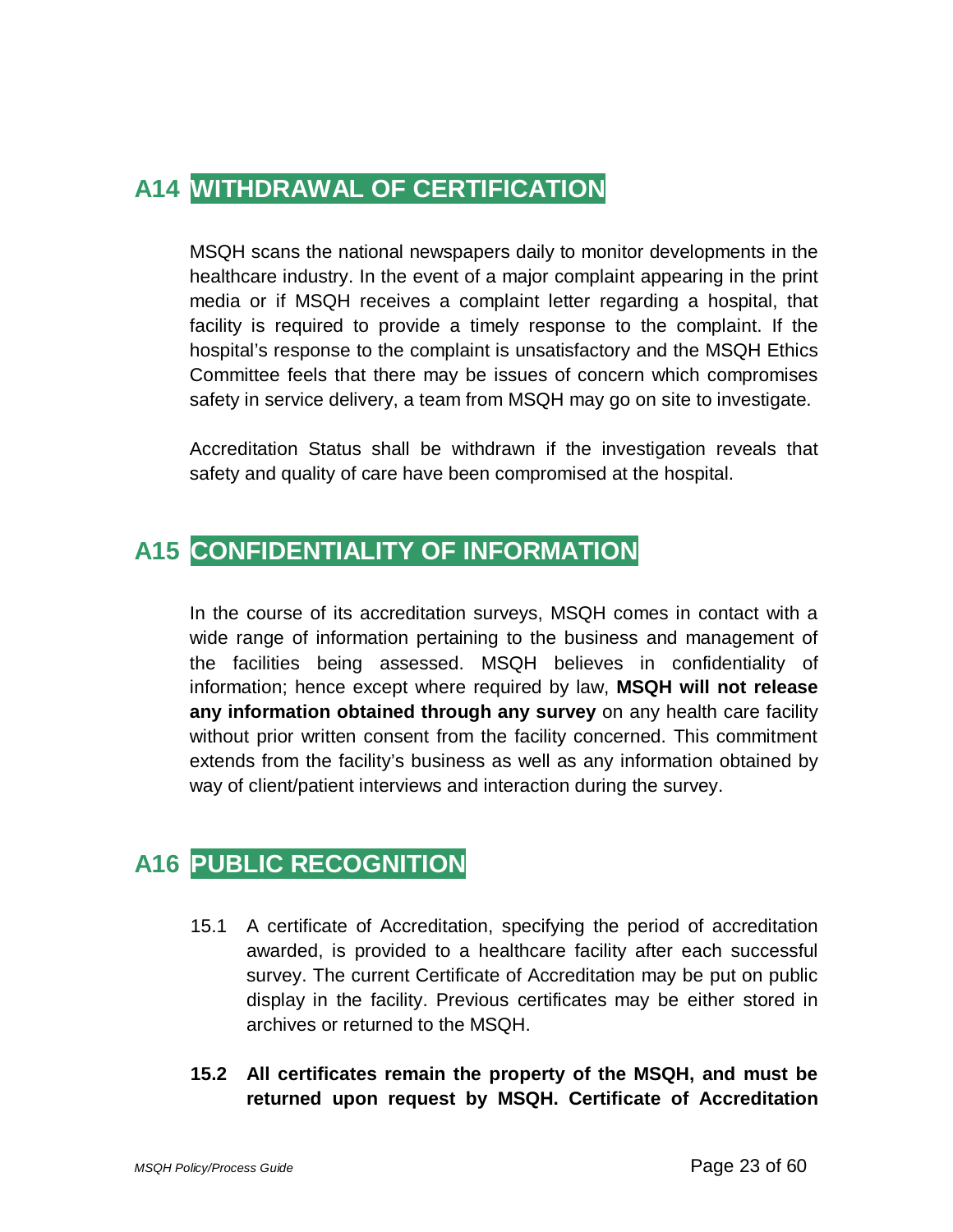#### **shall not be displayed in the facility if the accreditation status has expired.**

- 15.3 The accreditation status of a facility is not transferable. If a facility is affected by acquisition or merger, the accreditation will discontinue if there are significant changes to the circumstances originally existing at the time of survey. The facility must inform MSQH within 30 days of any such changes. MSQH may extend accreditation status while making a decision whether the changes warrant the conduct of a special survey. Failure to notify MSQH of ownership and service changes, when uncovered, may result in withdrawal of the accreditation status.
- 15.4 The MSQH maintains a current list of accredited healthcare facilities, the information of which is also available on the MSQH website.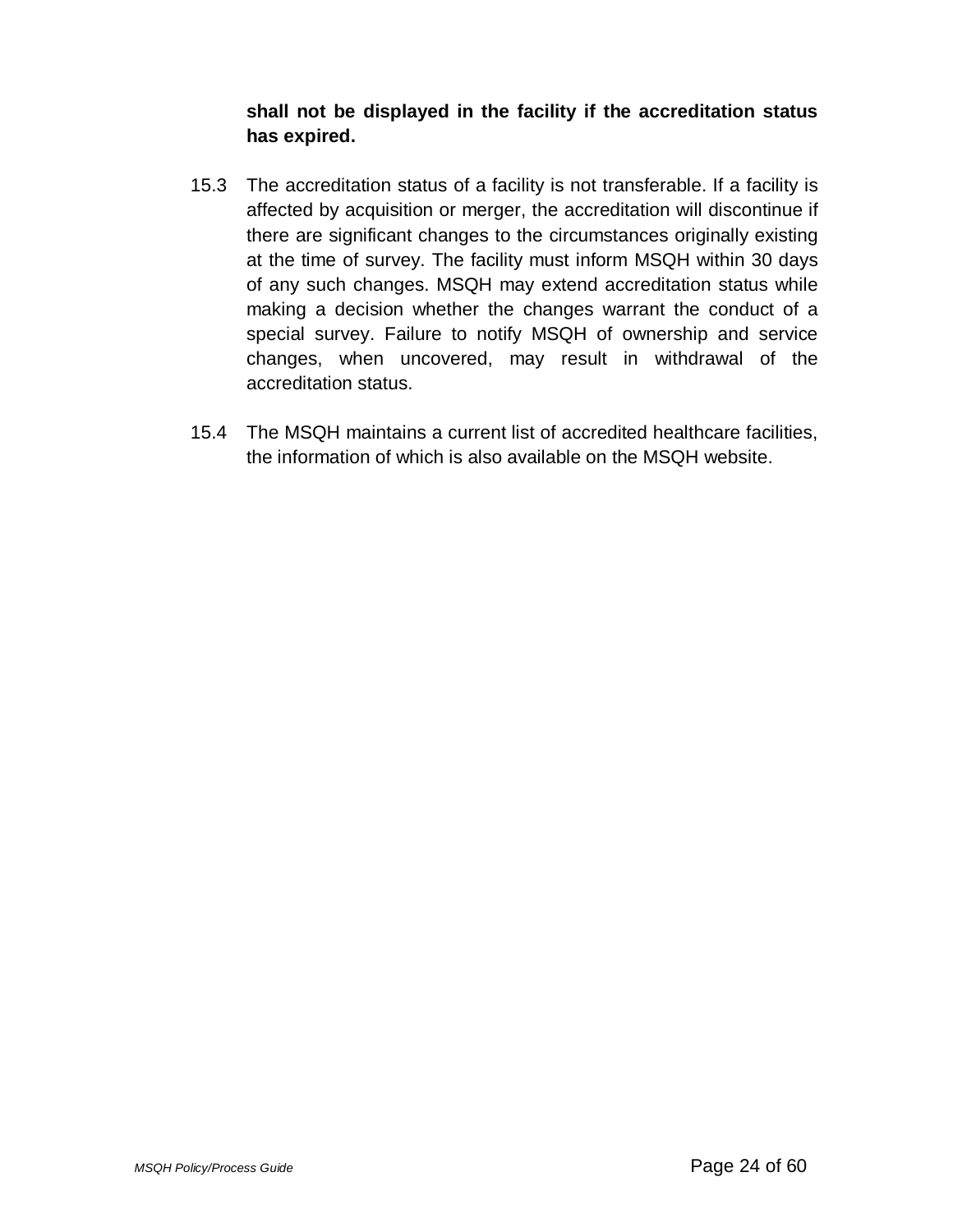# **SECTION B: PREPARATION**

# **FOR THE ACCREDITATION SURVEY**

## **B1 INTRODUCTION**

- 1.1 At the accreditation survey, the facility and its staff must be ready to demonstrate that they have achieved substantial compliance to the current accreditation standards. The accreditation standards and the survey process are designed to assess the facility's performance as it relates to its vision and mission to provide quality services and care.
- 1.2 The five (5) principles underlying the accreditation process are:
	- i. client focus
	- ii. leadership
	- iii. commitment to quality, staff and patient safety
	- iv. empowerment and teamwork
	- v. managing processes, minimising risks and safer outcomes.

These principles are intended to promote an integrated team approach in the provision of safe patient care, treatment of clients, service delivery systems and continuous quality improvement activities.

1.3 Healthcare Facilities are encouraged to use the accreditation standards on an ongoing basis as a means of monitoring performance, identifying areas of major concerns, and implementing and sustaining improvements. The visit by the survey team merely serves as a means of internal system validation, external peer review and enabling of educational exchange on quality improvement initiatives.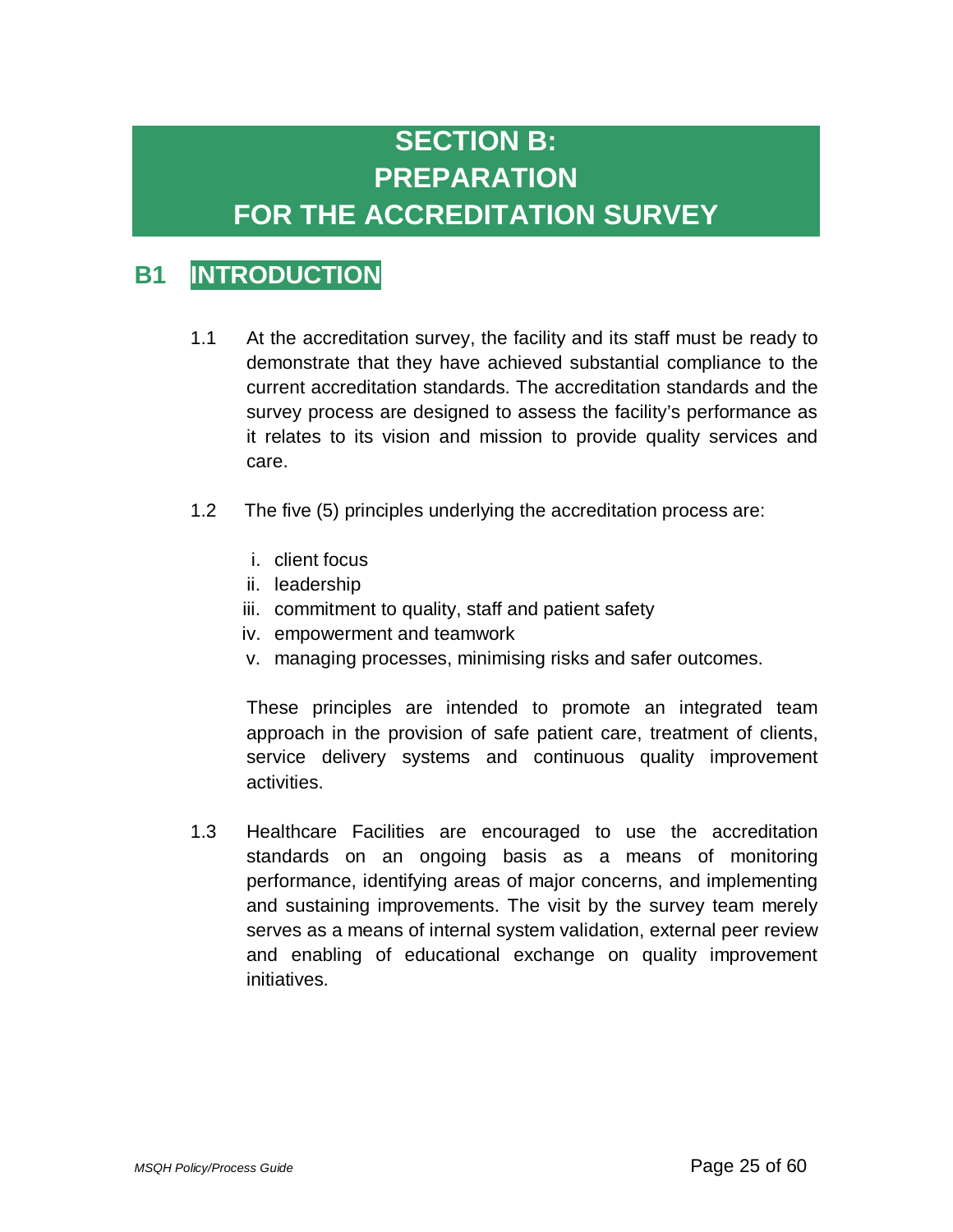## **B2 PREPARATION FOR THE SURVEY**

First and foremost, the Board of Management and Governing Body of the healthcare facility must be committed to Patient Safety and quality of care as integral to its mission and objectives. Then the facility decides to make use of the MSQH accreditation standards as a means of achieving and maintaining quality service and safe care. On this decision, the Medical Director/CEO/Person In-Charge may submit a formal Application for Survey to MSQH.

On acceptance of the application, MSQH will provide the facility with the latest version of *Standards and Assessment Tool*. These documents are to be completed by the facility and submitted to MSQH six (6) weeks before the survey date to enable MSQH to check for completeness before distribution to the survey team for study, prior to the survey.

#### **2.1 MSQH 5th Edition Hospital Accreditation Standards and Assessment Tool**

The MSQH Hospital Accreditation Standard 5<sup>th</sup> Edition has both the standard and the assessment tool in the same document. This document is also termed the **MSQH Accreditation Guide**. The sections of the Guide includes the following:

- i) Title of the Service Standard
- ii) Preamble
- iii) Area of focus:
	- Organisation and Management
	- Human Resource Development and Management
	- Policies and Procedures
	- Facilities and Equipment
	- Safety and Performance Improvement Activities
	- Special Requirements

#### iv) Standards

- Criteria for compliance
- Core Criteria

A number of criteria have been identified as core to the standards. They include core processes with immediate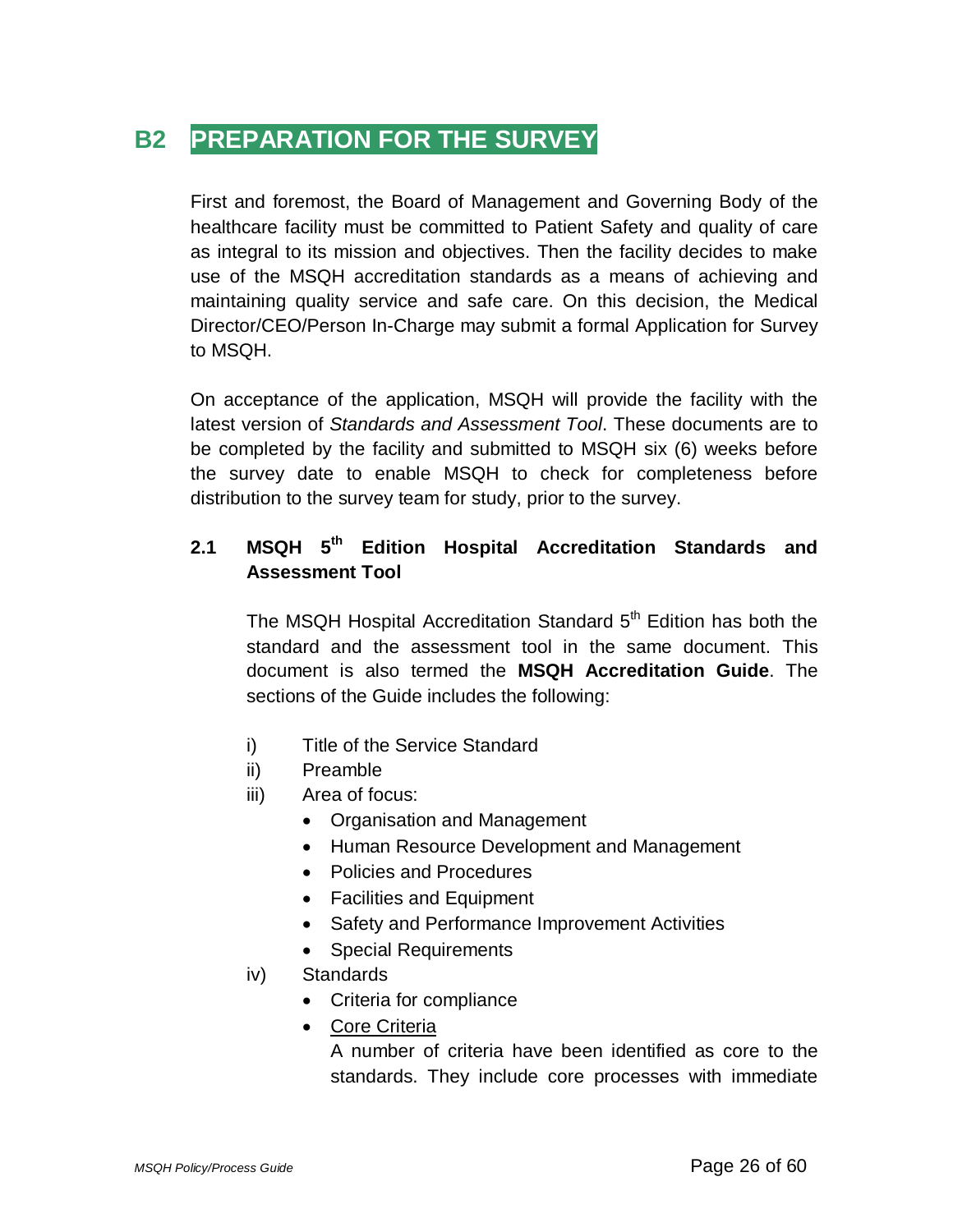impact on patient safety and clinical effectiveness and evidence based standards with a clear purpose.

- Evidence of compliance
- v) Facility Comments
- vi) Self Rating
- vii) Surveyor Findings
- viii) Surveyor Summary & Overall Rating

#### **2.2 Pre-Survey Self Assessment**

Upon receipt of the MSQH  $5<sup>th</sup>$  Edition Hospital Accreditation Standards inclusive of the self-assessment tool, the facility begins the self-assessment and repeats the process regularly, targeting the completion of the process before the date of the survey which is agreed with MSQH. When applying a rating, use the rationale and guidance provided under the guidelines for rating system (Appendix VI) to determine the level of compliance. **The completed Self-Assessment Tool shall be submitted to MSQH via electronically at least six (6) weeks before the date of the survey**. Reports on the results of tracking and trending of relevant Performance Indicators should also be submitted.

The technical officer designated to co-ordinate and facilitates the survey reviews the self-assessment documents, clarify any inconsistencies or doubts with the facility. Subsequently, request for the corrected documents before submitting the final self-assessment documents to the Chief Surveyor for review prior to the on-site survey.

#### **2.3 Facility Profile**

The Facility Profile should contain summary information about the size and structure of the facility, organisational management and service areas. This information enables the surveyors and the MSQH facilitator to be oriented to the facility and its current operations. The completed Profile together with the report on Performance Indicators should be submitted via email to MSQH at least six (6) weeks prior to the survey. Annual reports of the facility are helpful and, if available, may be submitted with the Facility Profile.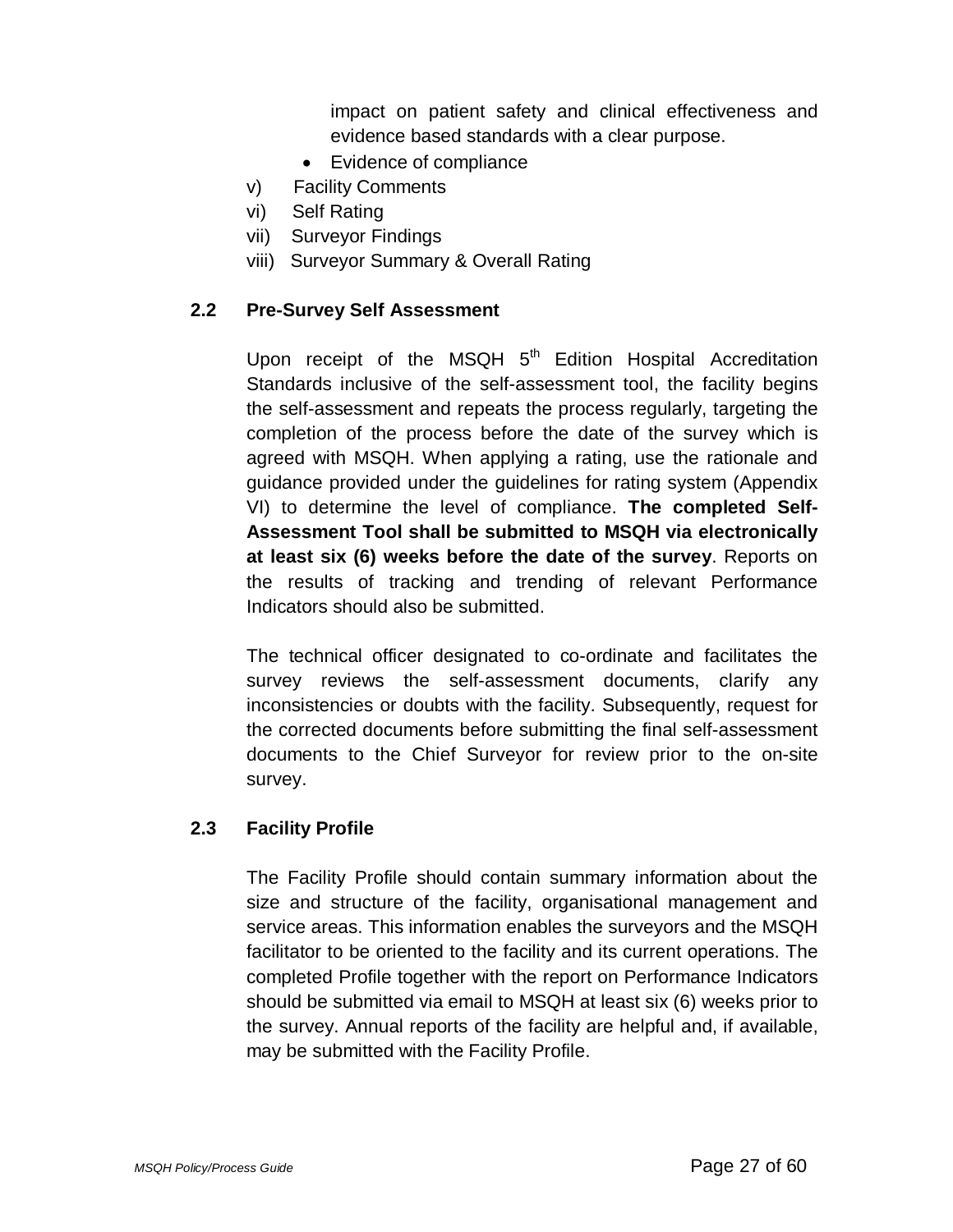#### **2.4 Preparation for the Survey**

In preparation for the survey, several meetings may be conducted, consisting of several teams and involves a number of front line staff. This is to ensure the availability of participants during the survey interviews and to minimise disruption to the facility's daily activities. It is important for MSQH to plan the survey schedule in advance, in consultation with the facility.

At least six (6) weeks prior to the survey, the facility should develop a tentative Head of Department/Consultant interview schedule and provide this information to MSQH. The tentative interview schedule should be planned to accommodate as best as possible the smooth running of daily operations of the facility during the survey. This tentative schedule will be reviewed by the survey team and modified to suit the composition and needs of the team, when on site.

## **B3 MSQH SURVEY DOCUMENTATION**

- 3.1 The facility undergoing an accreditation survey by MSQH should make available all relevant records and documents for the surveyors to view and review when the survey team is on site. This list is not exhaustive, and surveyors may request for additional documents to enable them to validate the level of compliance to the accreditation standards.
	- Written vision and mission statement and values;
	- Strategic direction or plan for 3, 5 or 10 years;
	- Operational or business plans for 1 or 2 years;
	- Goals and objectives of the organisation;
	- Organisation chart with staff positions and job descriptions;
	- Medical staff credentialing and privileging system;
	- Compliance with current laws governing health care in Malaysia;
	- Compliance with Ministry of Health policies, rules and regulations;
	- Annual performance report;
	- Facility floor plan; and
	- Description of the quality improvement system;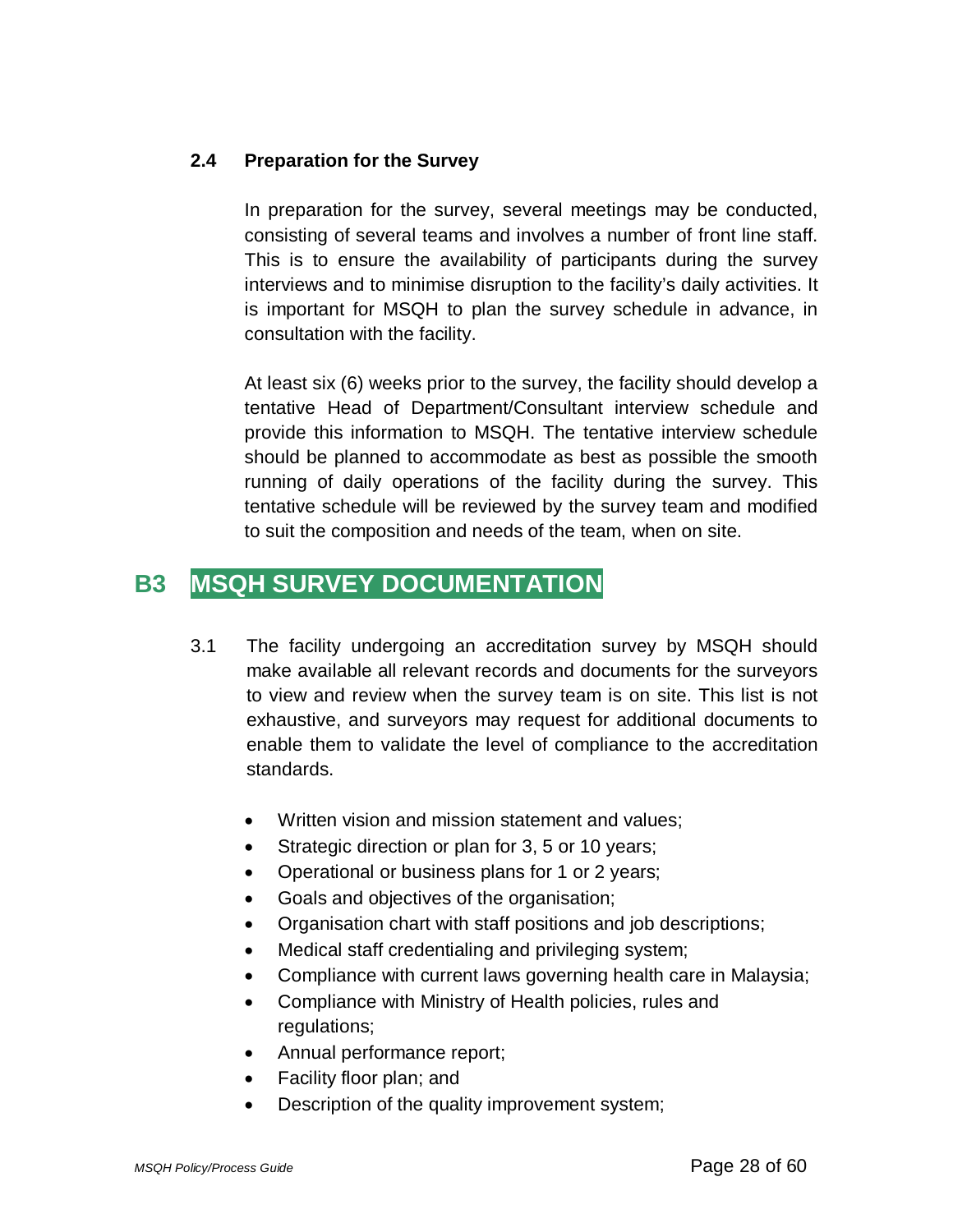- Documented quality improvement activities and projects;
- Reports of departures from policies and procedures;
- Audit reports
- Minutes of meetings of Governing Body, committees and subcommittees;
- Agreements covering arrangements with concessionaires and sub-contractors;
- Human Resource policies and procedures;
- Staff induction, orientation and continuing education programmes;
- Staff appraisal system;
- Response to recommendations from previous surveys, if applicable;
- Memorandum of Understanding (MOU) with institutions which use the facility for training of health personnel or other purposes affecting patient care.
- 3.2 At the time of the survey, these documents should be placed in a suitable, conveniently located room where the surveyors can review them and discuss survey findings, both during and after working hours. A key to the room should be provided to the Chief Surveyor to ensure security of the documents. Unless otherwise indicated by the survey team, minutes of meetings should be available for the previous two (2) years and should include committees' terms of reference, membership and frequency of meetings.
- 3.3 The committees for which documentation may be reviewed include:
	- The Governing Body, Board of Management and its subcommittees;
	- Management Committees;
	- Medical and Dental Advisory Committee, and its sub-committees;
	- Clinical departmental meetings;
	- Professional Liaison Committees and similar inter-professional committees;
	- Community interest groups;
	- Residents' council or Consumer group, where such a group exists;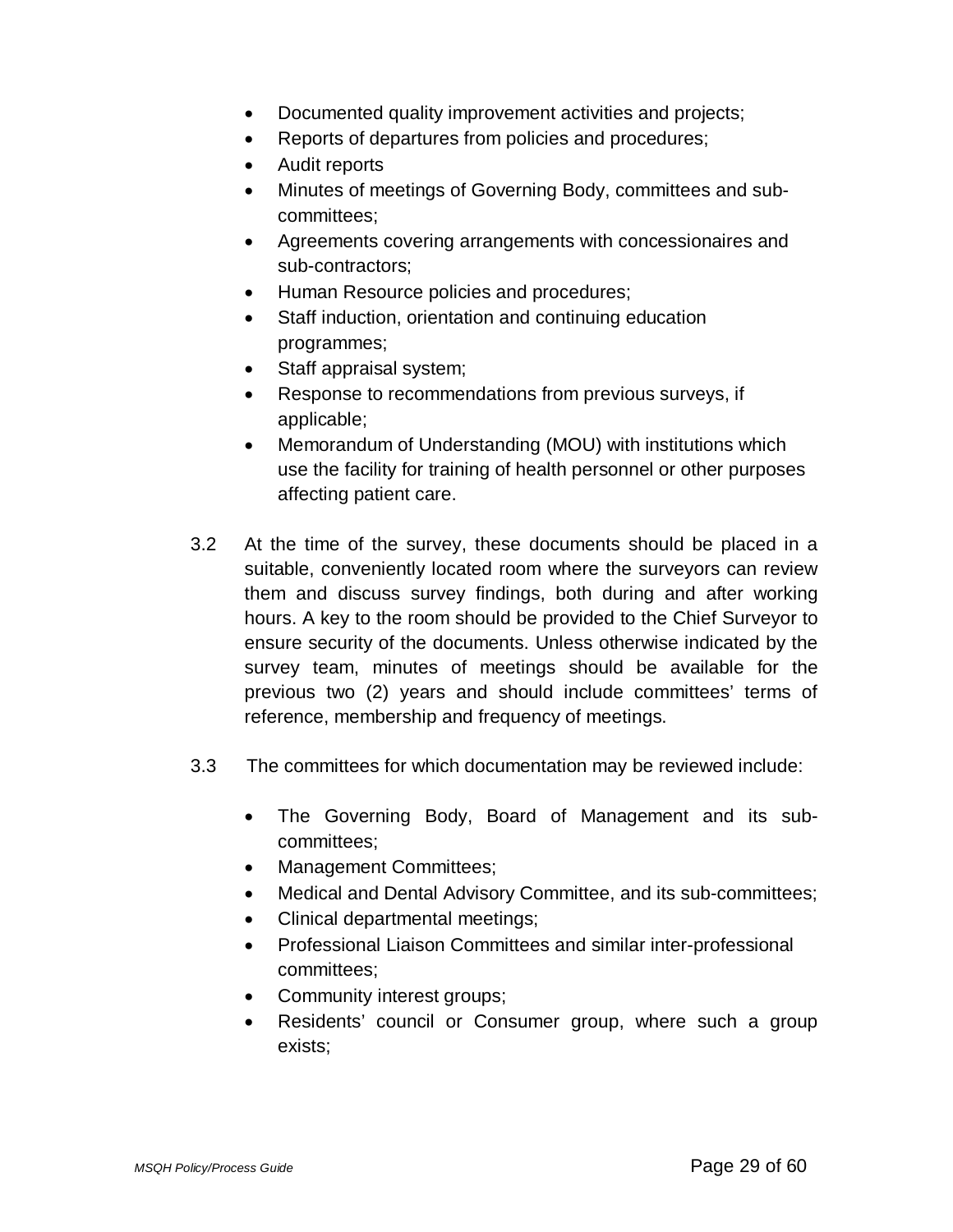- The Internal Disaster Plan, records of attendance at fire prevention training, and reports on fire and internal evacuation drills;
- The External Disaster Plan and report of the most recent external disaster exercise involving other government agencies such as the police, fire department, etc;
- Occupational Health and Safety Committee;
- Volunteer Services.
- 3.4 Wherever the documents required to be reviewed by the survey team are needed to be located at the site of service delivery, these may be retained at such places so as not to adversely affect customer service during the survey. Examples of these are:-
	- Diagnostic imaging
	- Patient Health records
	- Laboratory
	- Pharmaceutical prescriptions and dispensing record
	- Nuclear medicine records
- 3.5 A Survey Documentation Checklist is shown in Appendix II.

## **B4 EDUCATION & TRAINING SUPPORT**

- 4.1 The MSQH offers numerous educational services to meet the individual needs of health care facilities. In the journey of preparations for the accreditation survey, health care facilities may wish to contact the MSQH to arrange for additional educational and enabling sessions. Please see Appendix I.
- 4.2 **PLEASE DO NOT CONTACT SURVEYORS DIRECTLY TO ARRANGE EDUCATIONAL SESSIONS**. This prohibition is necessary to ensure no surveyor is compromised in terms of eligibility to be selected as a member of the survey team at a later stage, and that there is no conflict of interest situation for any member of the survey team formed to survey a facility.

MSQH's direct involvement in the preparation and planning process ensures that the most up-to-date supporting documentation is provided and used.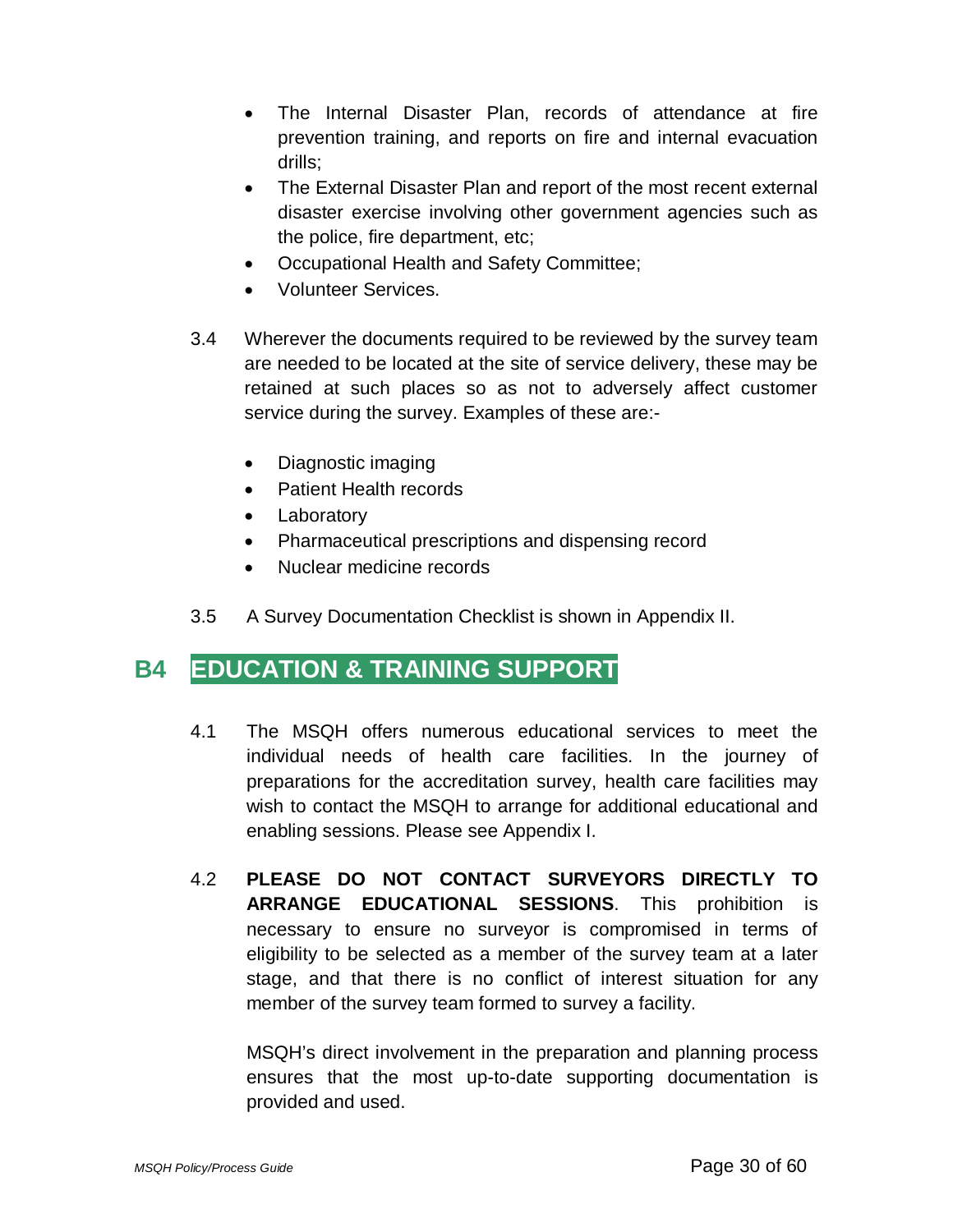# **B5 ORGANISATION OF HOSPITAL ACCREDITATION STANDARDS**

- 5.1 The MSQH Accreditation Standards for Hospitals are grouped into five (5) focus areas, the performance level of which criteria are deemed to have impact on quality of service and safe care in the facility. They are:
	- i. Organisation and Management;
	- ii. Human Resource Development and Management;
	- iii. Policies and Procedures;
	- iv. Facilities and Equipment; and
	- v. Safety and Performance Improvement Activities.
- 5.2 The MSQH Accreditation Standards cover twenty-four (24) service standards with sub-sections covering a total of forty-four (44) services which are critical to the safe and quality of care given in hospitals, and have established criteria for each of them:

#### **I. Organisational wide Service Standards**

- 1. Governance, Leadership and Direction
- 2. Environmental and Safety Services
- 3. Facility and Biomedical Equipment Management and Safety
- 4. Nursing Services
- 5. Prevention and Control of Infection
- 6. Patient & Family Rights
- 7. Health Information Management System (HIMS)

#### **II. Service Standards**

- 8. Emergency Services
- 9. Clinical Services Non-specialist Facility
	- 9A Clinical Services Medical Related Services
	- 9B Clinical Services Surgical Related Services
	- 9C Clinical Services Obstetrics and Gynaecology Services
	- 9D Clinical Services Paediatric Services
	- 9E Clinical Services Cardiology Services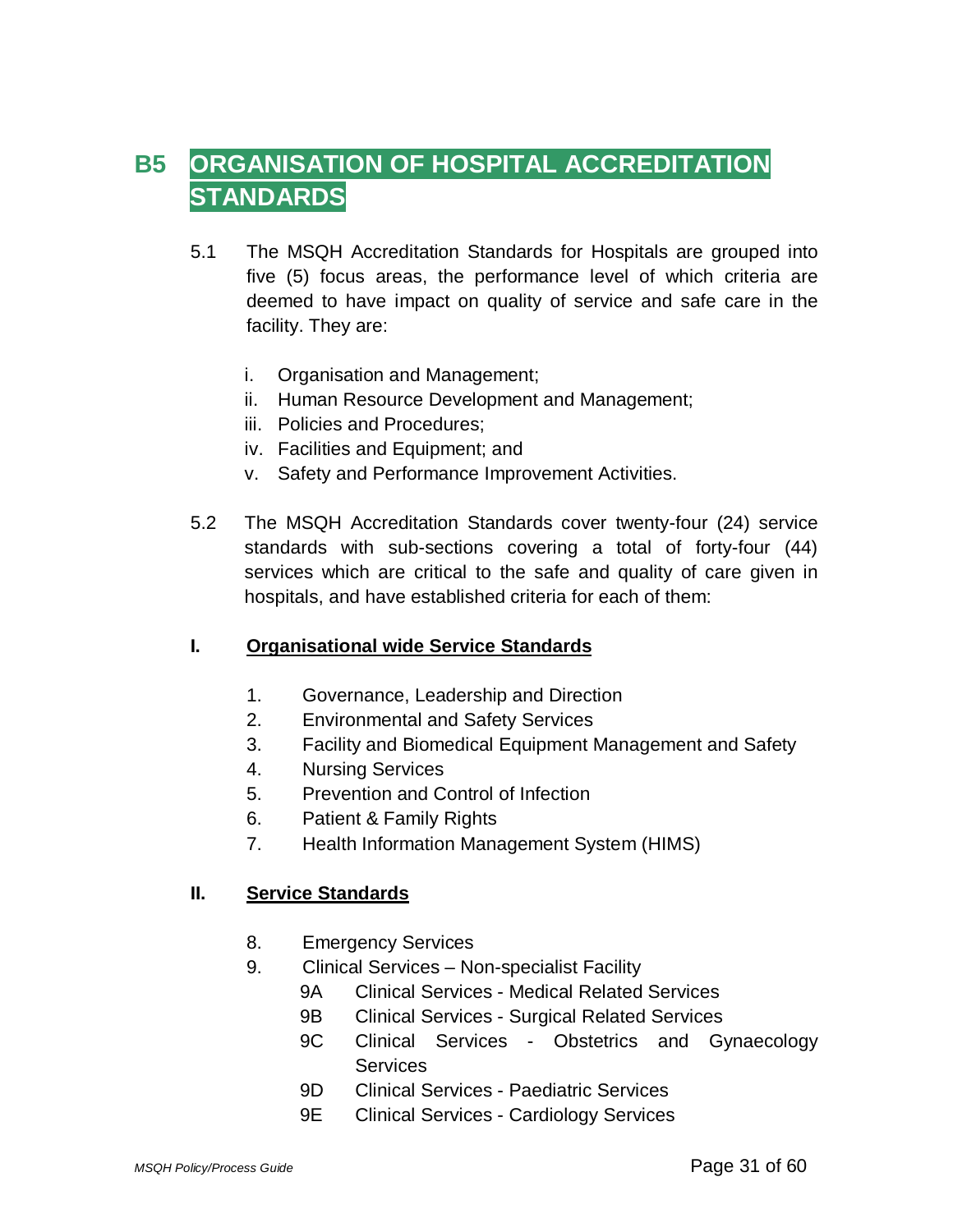- 9F Clinical Services Oncology Services
- 10. Anaesthetic Services
- 11. Operating Suite Services
- 12. Ambulatory Care Services
- 13. Critical Care Services: ICU/CCU/CICU/CRW/HDU/BURNS CARE UNIT
	- 13A Critical Care Services SCN/NICU/PICU/PHDW
	- 13B Critical Care Services Labour/Delivery Services
	- 13C Chronic Dialysis Treatment
- 14. Radiology/Diagnostic Imaging Services
- 15. Pathology Services
- 16. Blood Transfusion Services
- 17. Rehabilitation Medicine Services
	- Allied Health Professional Services:
	- 17A Physiotherapy Services
	- 17B Occupational Therapy Services
	- 17C Dietetic Services
	- 17D Speech-Language Therapy Services
	- 17E Audiology Services
	- 17F Optometry Services
	- 17G Health Education Services
	- 17H Medical Social Services
	- 17I Psychology Counseling Services
	- 17J Clinical Psychology Services
- 18. Pharmacy Services
- 19. Central Sterilising Supply Services (CSSS)
- 20. Housekeeping Services
- 21. Linen Services
- 22. Food Services
- 23. Forensic Medicine Services 23A Mortuary Services
- 24. Standards for General Applications 24A Standards for Clinical Research Centre (CRC)
- 5.3 Each standard is reviewed and updated as and when feedback is received from the surveyors on issues of accuracy and interpretation. The technical contents and criteria are also updated in tandem with progress and changes in technology and best practices nationally and internationally.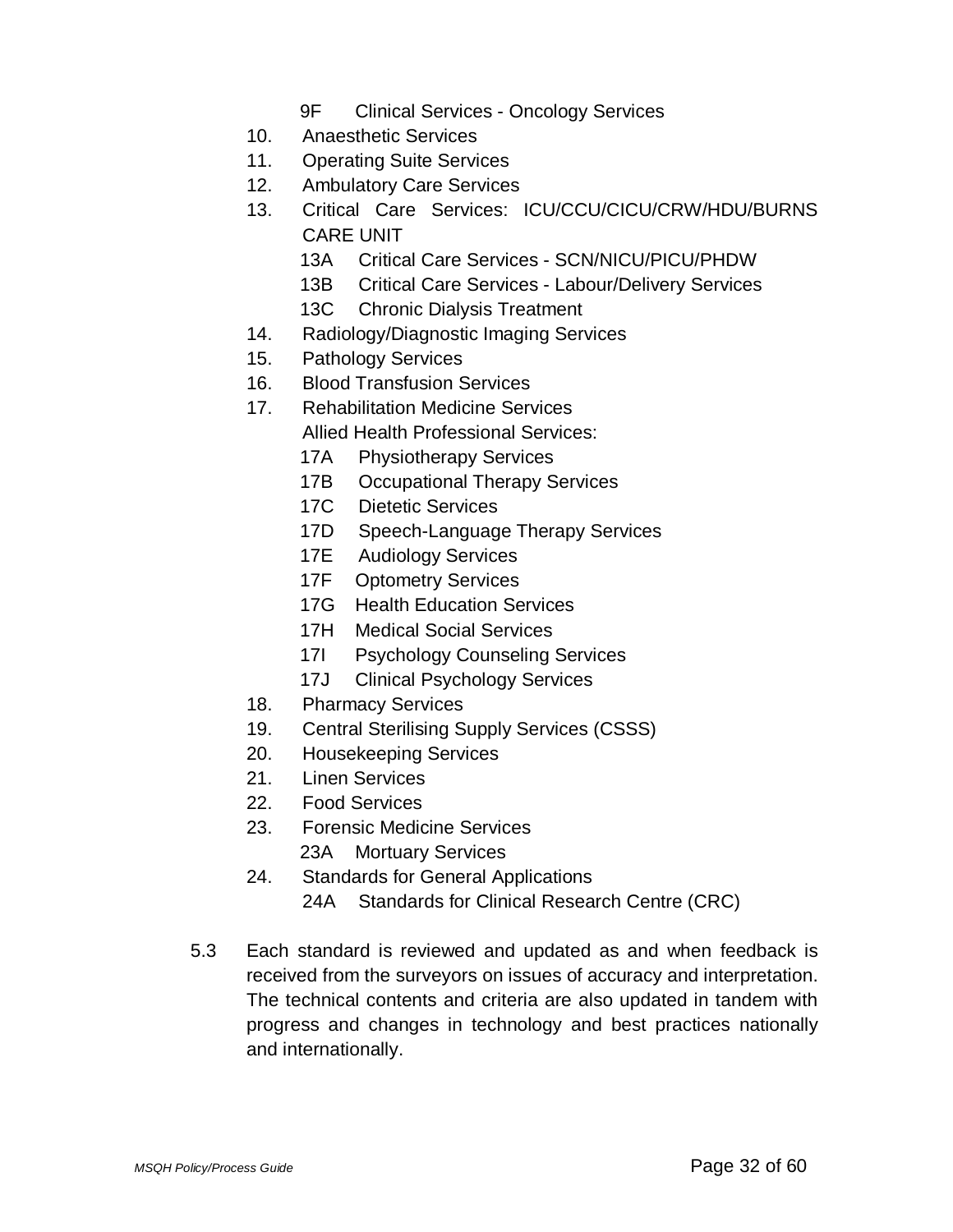# **B6 QUALITY MEASUREMENT FRAMEWORK**

#### 6.1 **Dimensions of Quality**

The quality of care shall be defined in the light of both technical standards and patients' expectations.

The most comprehensive and possibly the simplest definition of quality is that used by advocates of total quality management (W. Edwards Deming 1982): "Doing the right thing right, right away."

The following dimensions of quality have been adopted by MSQH and are used as the framework in the development of standards. Similar dimensions are also used for healthcare providers to define, analyse and measure the extent to which they are meeting the standards for clinical care and for management services that support service delivery. While all these dimensions are relevant to the various settings in healthcare, not all deserve equal weightage in every standard. Each dimension should be defined according to the local context and specific standards.

**Accessibility**: The degree to which healthcare services are unrestricted by geographic, economic, social, organisational or linguistic barriers.

**Effectiveness of care**: The degree to which desired results (outcomes) of care are achieved.

**Efficiency of service delivery**: The ratio of outputs of services to the associated costs of producing those services.

**Continuity of services**: Delivery of care by the same healthcare provider throughout the course of care (when appropriate) and appropriate and timely referral and communication between providers.

**Safety:** The degree to which the risks of injury, infection, or other harmful side effects are minimized.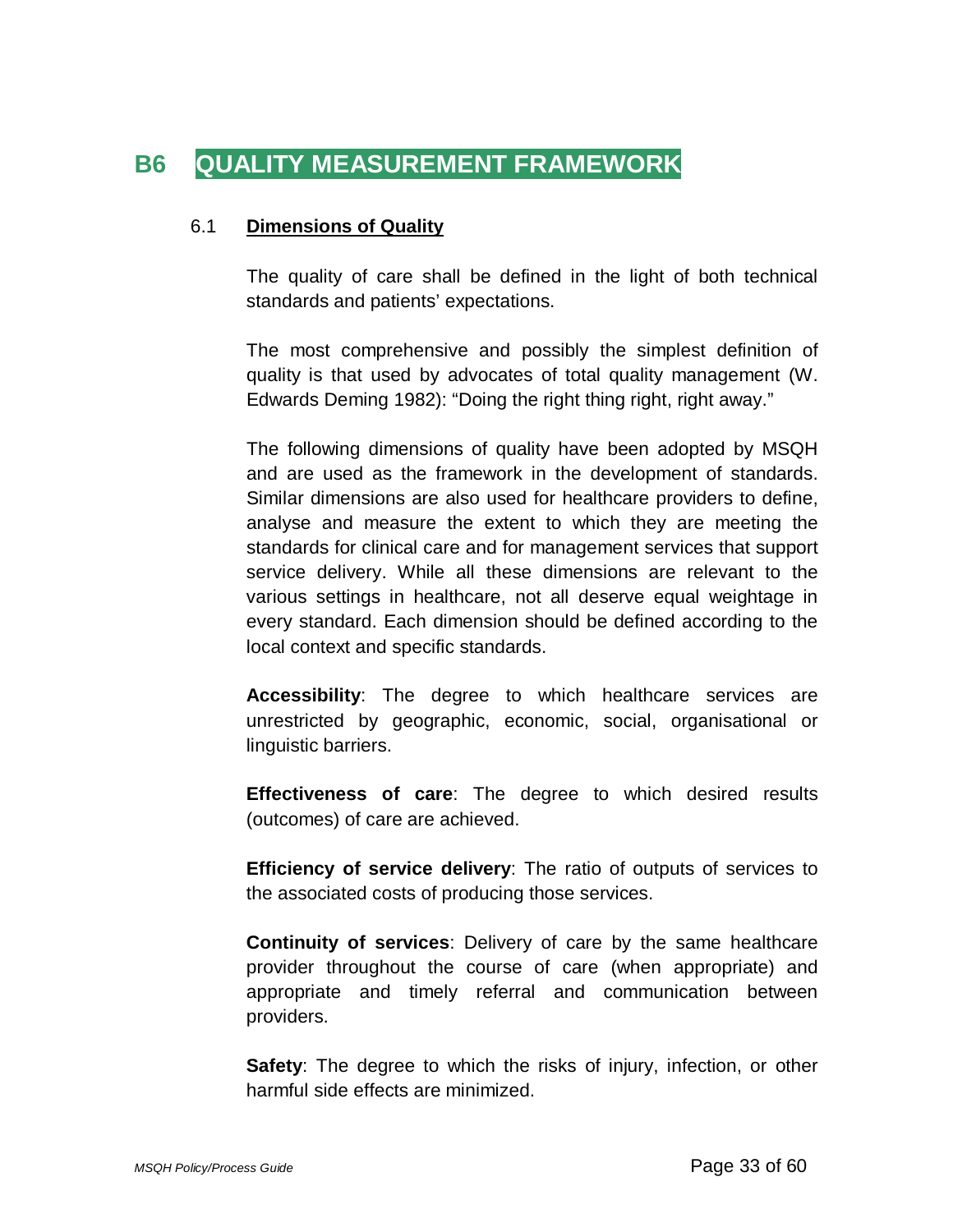**Competency**: Guarantee that an individual's knowledge and skills are appropriate to the service provided and assurance that the service provider's knowledge and skill levels are regularly evaluated.

**Appropriateness**: The degree to which service is consistent with a client's expressed requirements and has been provided in accordance with current best practice.

**Patient Centred:** Providing care that is respectful of and responsive to individual patient preferences, needs, and values and ensuring that patient values guide all clinical decisions.

**Responsiveness**: The characteristics of respect for persons, client focus, encouraging client participation and client acceptability.

#### 6.2 Performance Indicators

In the MSQH Hospital Accreditation Standards  $5<sup>th</sup>$  Edition, specific Performance Indicators have been identified for each service standards. Healthcare facilities preparing to go for the Hospital Accreditation Survey are required to subscribe to these performance indicators. The MSQH **Performance Indicator Guidelines** describes the technical specifications i.e. rationale for the indicators, definitions, inclusion and exclusion criteria, numerators, denominators and data collection. It is hoped that this guidelines will assist healthcare facilities in the implementation of performance indicators as required under the MSQH current standards.

## **B7 FACILITY/HOSPITAL SELF-ASSESSMENT**

Self-assessment, or self evaluation, is the underlying and fundamental basis of the accreditation process. Self-assessment serves as the mechanism by which hospitals evaluate their performance, on an ongoing basis, against a set of nationally accepted standards. The on-site survey represents merely an interim point when a hospital has its performance validated by external peer reviewers, and receives feedback on similar experiences and inputs of new ideas and techniques, to enable the facility to further improve its system, processes and minimise risks to ensure safer outcomes.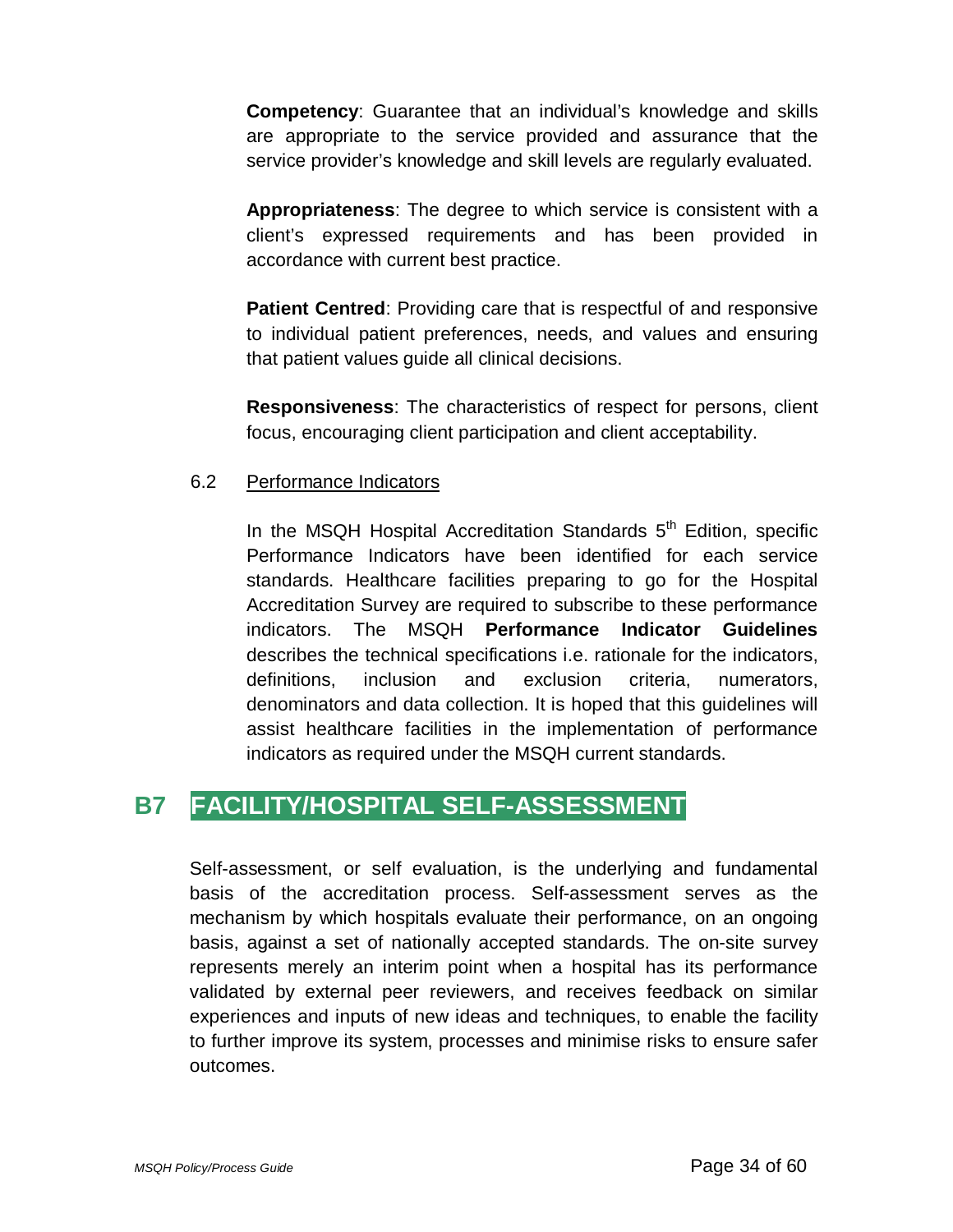The self-assessment process is described below and reinforced in the summary guidelines preceding each standards document.

#### **7.1 Identification of Teams or Working Groups**

- 7.1.1 The focus of the accreditation program is each individual department or service. Thus the teams should be multidisciplinary healthcare teams. The self-assessment process requires the involvement of teams in each department or service unit, and encourages the participation of front-line as well as clinicians/executive staff. These teams work together and collaborate in assessing their level of compliance with the standards. They will eventually meet the surveyors for the peer review during the accreditation survey.
- **7.1.2 It is critical that the Person-In-charge of the facility leads the preparations for accreditation, and is involved in every step of the process. The management determines the number of teams and the members in each team who should complete the self-assessment using the MSQH standards as benchmark. MSQH recommends that depending on the size and complexity of the hospital, 10- 15 teams should participate in the internal survey interview.**
- 7.1.3 Each client/patient care team comprises of personnel who serve a particular group of clients/patients with similar needs and similar patterns of resource consumption. To identify these groups, the management of the hospital works from its vision and mission, through its goals and objectives and drills down to the types and scope of care, as well as the array of treatment regimen which is provided by the facility. Teams are preferably multi-disciplinary and cross-functional so that holistic care of patients needs are catered to.

#### **7.2 Performance Rating**

7.2.1 After the various working groups are formed, and the team members determined, each group works through the standards and discuss their level of compliance with each standard and the criteria within each standard. The team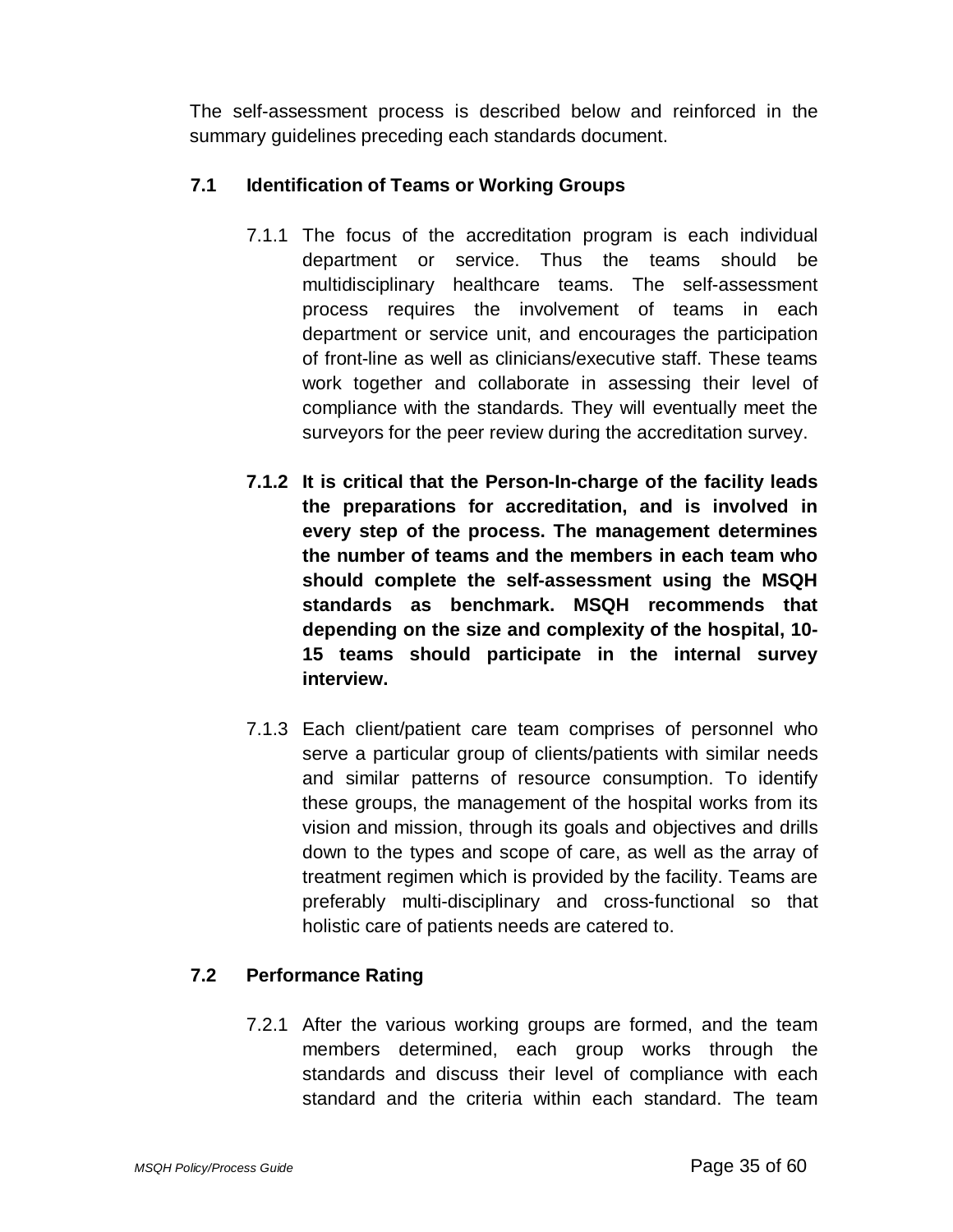identifies any shortfalls and implements ways and means of improvement to meet the standards and criteria. In this process, the team may use the Plan-Do-Check-Action cycle, with discussion and debate, followed by remedial action, until a consensus on ratings for the department or service unit is achieved.

- 7.2.2 Because self-assessments are conducted by teams that cut across departments, services and disciplines, and involves different levels of staff, it is imperative and important that individual teams and team members have an understanding of all sections of the standards document, and in-depth knowledge of the criteria which are applicable to his/her particular service area.
- 7.2.3 Self assessment at the facility continues on an iterative basis in all units and services until all standards and criteria are met with a rating either 4 or 3. It is recommended by MSQH that these discussions are incorporated or integrated into the regular meetings of units, sub-committees and committees, to help instill quality thinking and establish a culture of continuous improvement.
- 7.2.4 During the accreditation survey, surveyors compare the performance of the hospital against the standards and criteria, and record their assessments and observations. They will identify areas of excellence as well as areas which need further improvements. Areas of excellence will be recorded as commendations. The areas requiring improvement will be highlighted in the accreditation report as recommendations with clear references to the appropriate standard(s).

## **B8 ACCREDITATION SURVEY PROCESS**

#### 8.1 The Accreditation survey serves to:

- Assess the level of compliance of the hospital in the context of established Accreditation Standards;
- Provide experienced surveyors who act as educators during the survey process on the accuracy of self-assessment;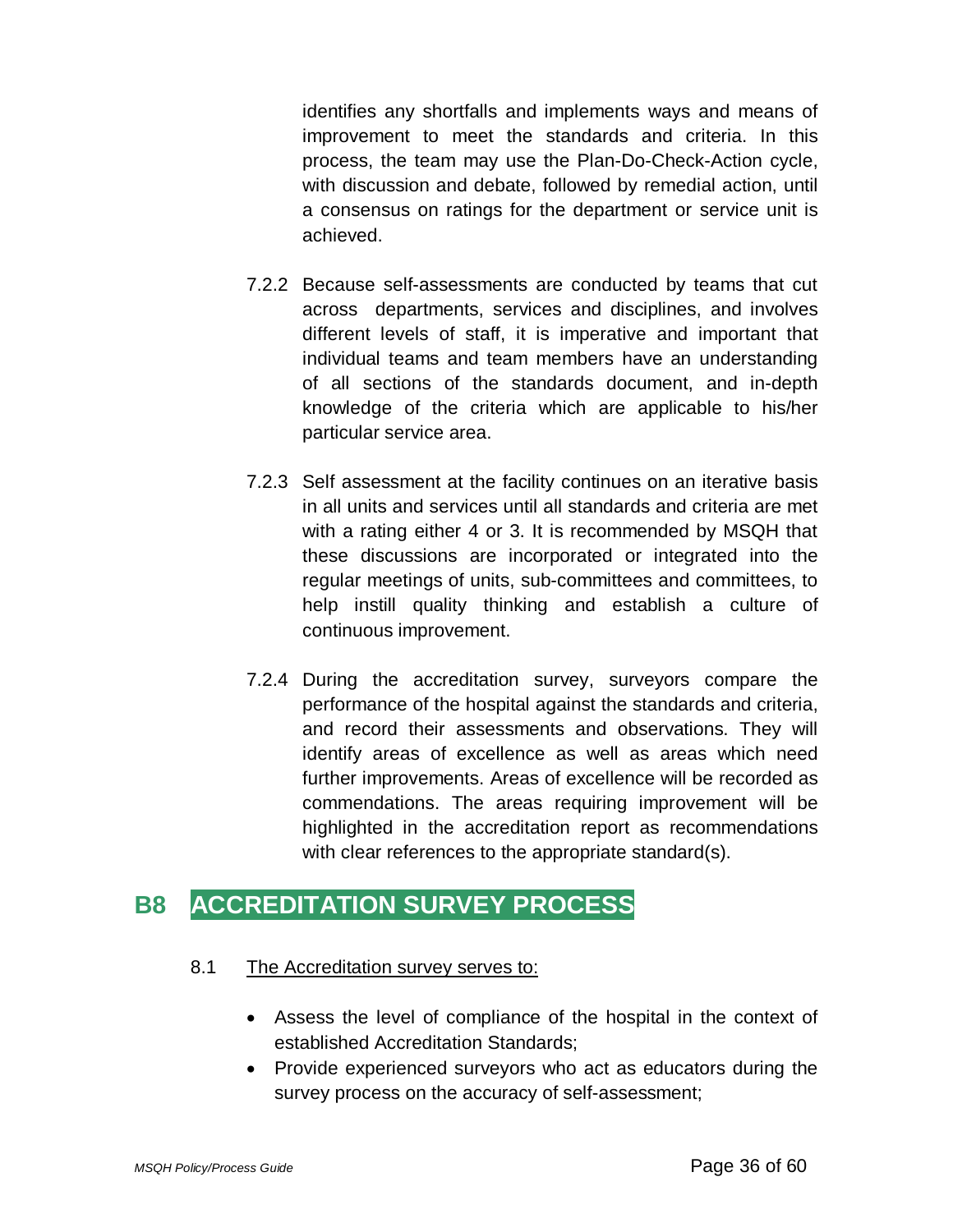- Allow the surveyors to enable the hospital in upgrading its quality improvement activities through suggestion of ideas and guidelines for self-improvement wherever relevant.
- 8.2 Accreditation surveys are voluntary. Hospitals elect and choose to seek accreditation. The **decision to apply** for an accreditation survey therefore reflects the facilities' **commitment to examine and reflect on its own performance. Continuance with subsequent cycles of accreditation surveys is evidence of continued commitment of a learning organization to quality thinking and quality culture, and to use the skills and knowledge gained to continually improve organisational performance for the benefits of patients and staff.**
- 8.3 The Accreditation Survey Process involves a number of activities including onsite visits, team interviews, client interviews and documentation reviews. However, the most important aspect of the survey process is the team interviews by the surveyors.

#### 8.4 Notification of Survey & Pre-survey Logistics

- 8.4.1 After approval of the application for survey, the hospital is notified of the tentative survey dates. This allows MSQH time to identify a suitable Chief Surveyor and team, find out their availability (both personally and officially) on the proposed dates, and arrange the logistics for the survey team to conduct the accreditation survey.
- 8.4.2 A Technical Officer who is assigned to facilitate the survey team will contact the Person-In-Charge of the hospital to be surveyed at least fourteen (14) days prior to the actual survey date to discuss the logistics in conducting the survey, namely transport, accommodation, tentative survey schedule, work space and expected administrative support for the surveyors during the survey.
- 8.4.3 Technical aspects discussed are the survey schedule, the facility representatives to the pre-survey briefing, and the conduct of the summation conference.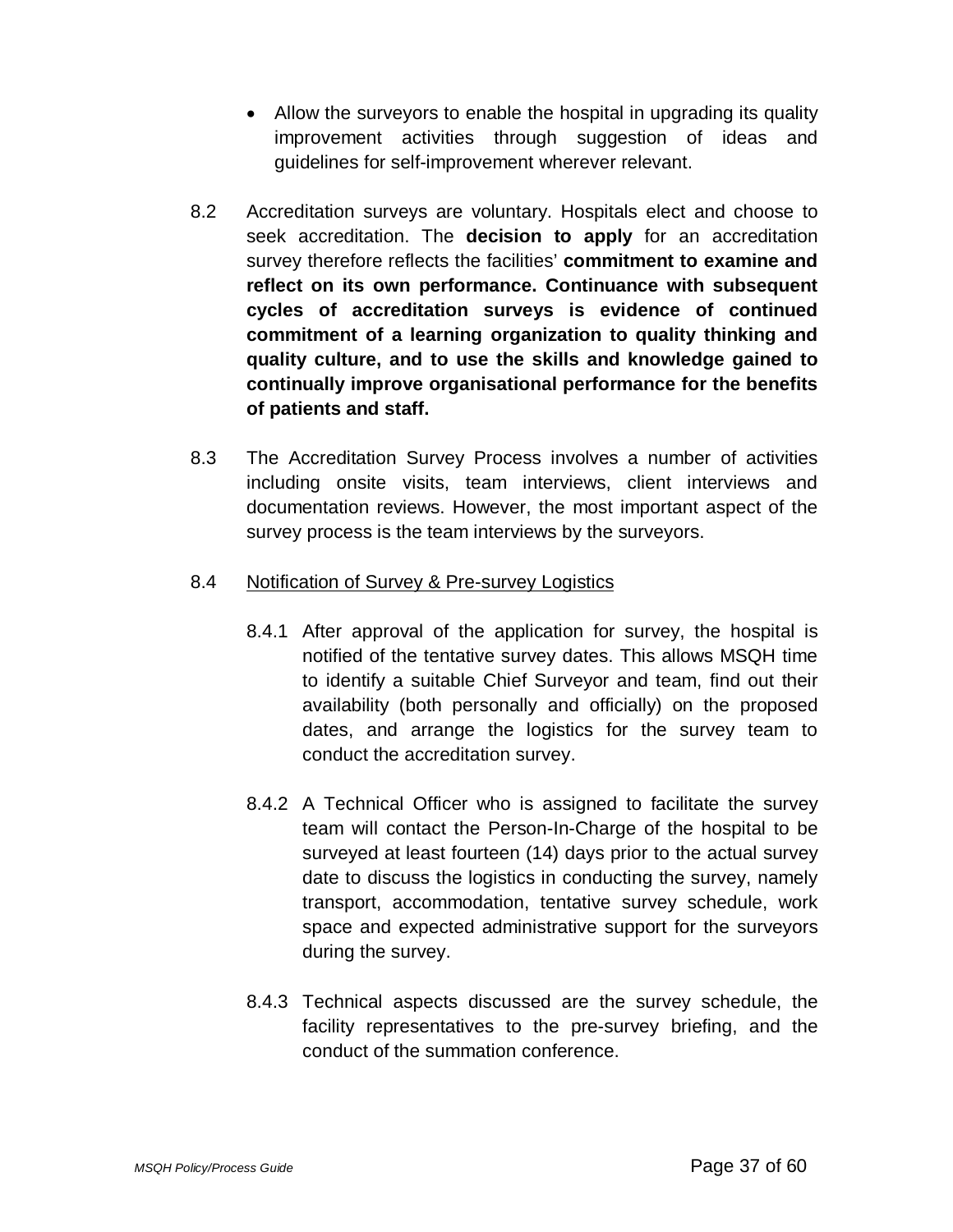#### 8.5 The Survey Team

- 8.5.1 Surveyors are usually given at least four (4) weeks notice of their participation in a survey, except for exceptional cases where a replacement is urgently required for someone who needs to withdraw at short notice. Matching surveyor competencies with the facility to be surveyed are described in the Policy for Surveyor Deployment.
- 8.5.2 MSQH nominates an experienced surveyor to be the Chief Surveyor, who will lead and coordinate the survey and the survey team members. He/She ensures that there are no internal or external conflict of interest issues during the survey. The Chief Surveyor acts as the spokesperson for the survey team.
- 8.5.3 **In some instances, a facility may be requested to permit the presence of Surveyor Observer(s) or non-Surveyor Observer(s). A Surveyor Observer is one who is undergoing a post-orientation observation survey preparatory to appointment as a full fledged surveyor. A non-Surveyor Observer may be a newly elected MSQH Board member, a new Councillor, a trainee MSQH staff, post-graduate students on elective posting at MSQH, or other persons who are nominated by MSQH to observe the survey process.**

#### 8.6 Pre-Survey Assessment (PSA)

- 8.6.1 The PSA is the total documentation provided by the hospital through MSQH to the survey team, so that the surveyors can gain reasonable knowledge and understanding of the healthcare facility, its scope of services and dimensions of care provided, even before the survey team sets foot in the facility to be surveyed.
- 8.6.2 PSA requires the hospital to furnish the surveyors with relevant statistical information, pertinent description of facilities and of services provided, together with a completed set of survey documents, which shows the facility's self assessment of level of compliance to each standard and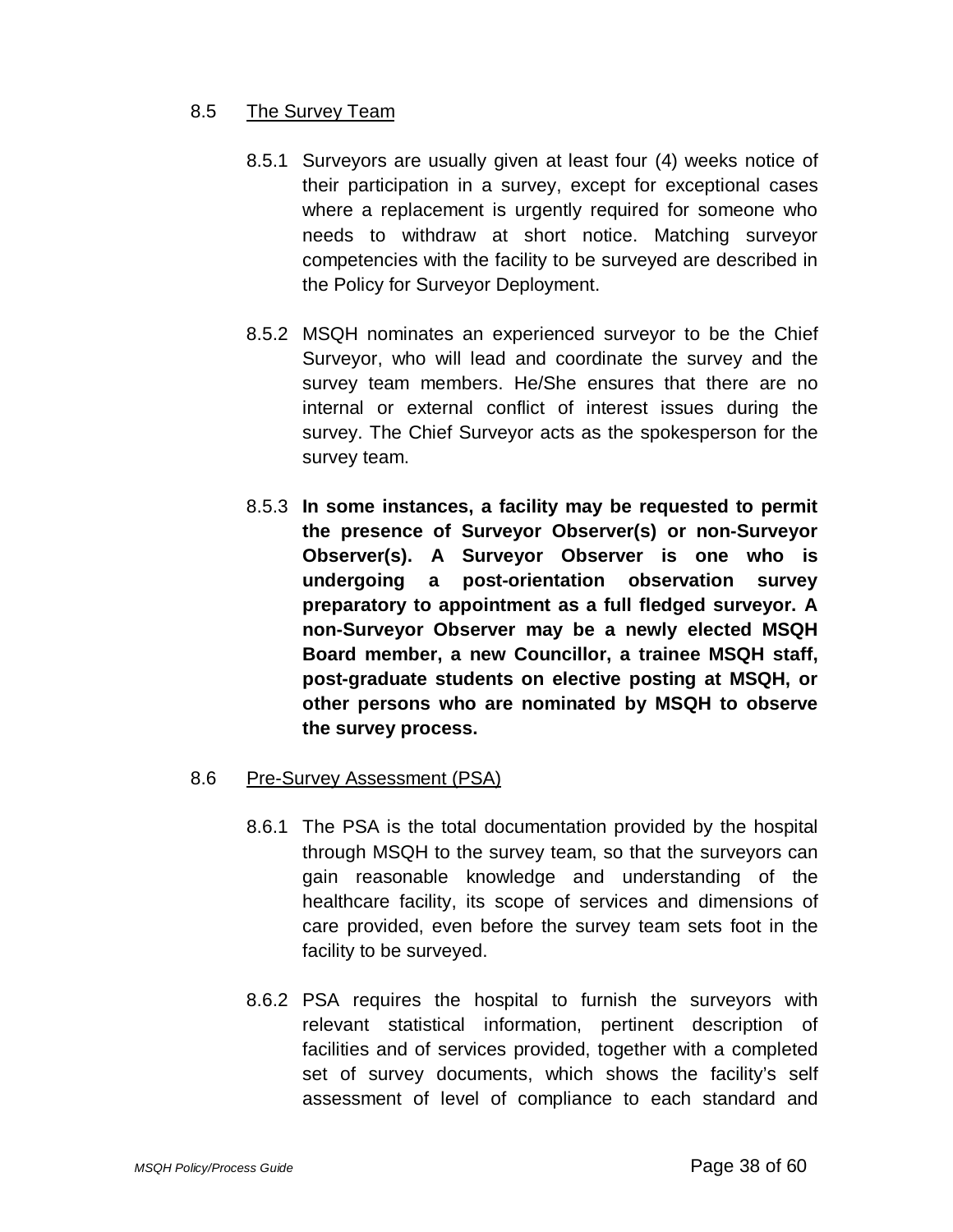criteria. This documentation shall be made available to MSQH not less than **six (6) weeks before the survey date**.

#### 8.7 The Survey Process

- 8.7.1 The survey team normally arrives at the facility on the evening before the survey to allow the surveyors to settle in, and be given preliminary briefings by the Chief Surveyor in readiness for the survey proper which starts immediately after the presurvey briefing at the hospital the next day. The surveyors conduct the survey according to the schedule proposed by the facility and as agreed by the survey team.
- 8.7.2 The Chief Surveyor briefs the hospital's representatives about the roles of each surveyor and any observer(s); confirms with the facility managers that all documentation for review is available, and allocate the surveyors according to the agreed survey schedule. He/she will troubleshoot whenever and wherever needed, and will ensure that the survey goes on effectively and efficiently.
- 8.7.3 The Chief Surveyor then finalises the assignment of the surveyors on the team to different areas in the healthcare facility as appropriate to their expertise and skill, ensuring that all service areas are covered.
- 8.7.4 Each Head of Department or head of service of a unit area will be interviewed by the surveyor assigned to that area, to assess that the level of compliance with the accreditation standards documented by the facility is factual and supported by physical findings and documentation. Some of the staff in the department may also be interviewed to assess consistency of practice with theory. Surveyors will observe actual work flow without interfering with daily operational activities of the service area. A random review is made of all documentation which supports the rating of compliance with the accreditation standards.
- 8.7.5 At the end of each day, the Chief Surveyor holds discussions with the survey team to countercheck and verify each other's findings and observations. This is to ensure that findings are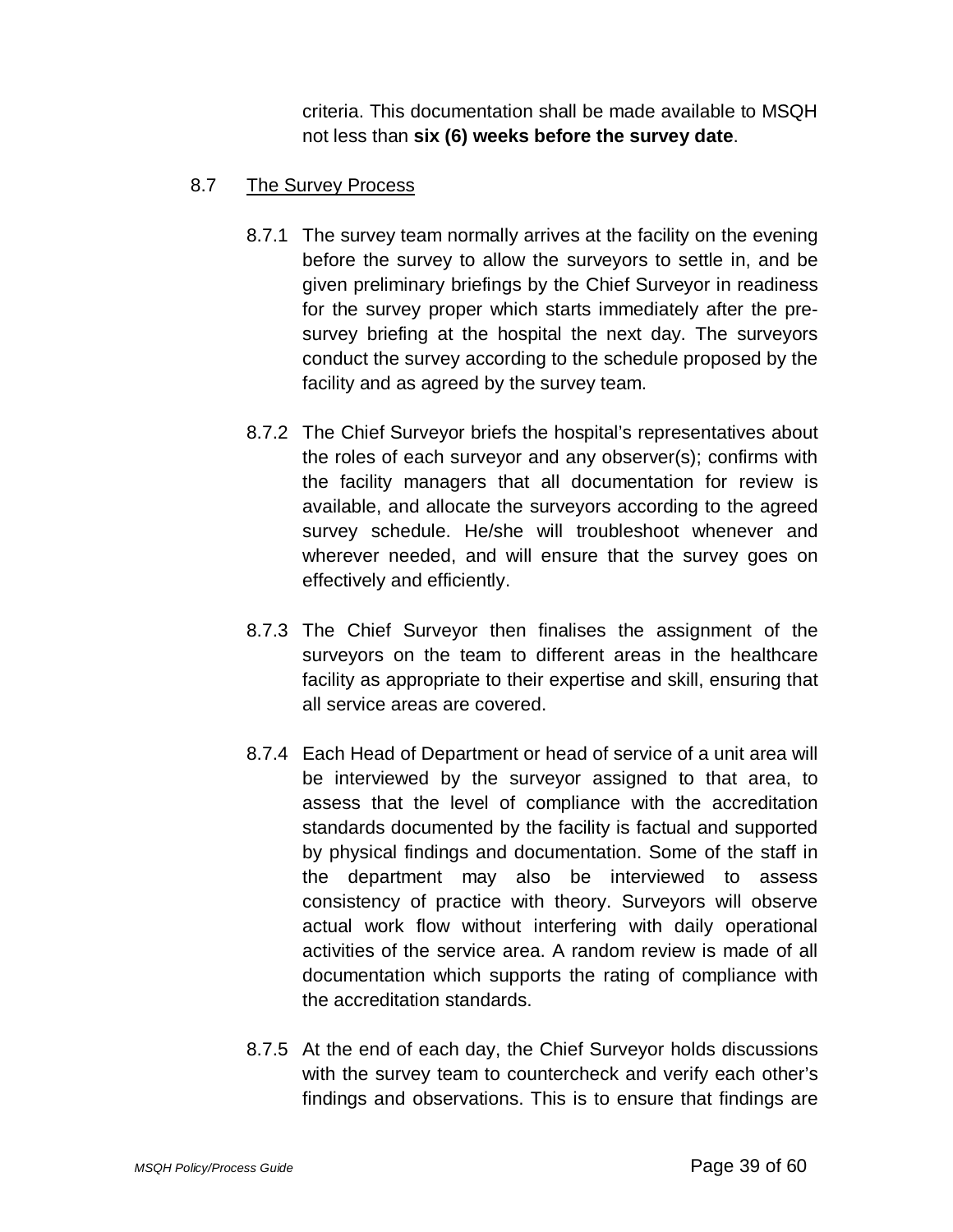as accurate and comprehensive as possible and to facilitate inter-surveyor consistency. Any discrepancies in findings and/or opinions will be verified on site the next day, and any gaps in information remedied.

8.7.6 No document or information of any kind pertaining to the facility being surveyed is to be removed without the expressed consent (preferably in writing) of the owner, or Chief Executive Officer of the facility.

#### 8.8 The Summation Conference

- 8.8.1 The purpose of the summation conference is for the **survey team to advise the facility in general terms of the major findings of the survey and opportunities for improvements.** This is necessary in order to highlight all important care areas which invoke any major recommendations, so that these are made known to the hospital, to ensure no surprises when the Survey Report is received. The summation conference also gives the **opportunity for the surveyors to receive any final clarifications and comments from the representatives of the facility, which might lead to refinement of the surveyors' comments.**
- 8.8.2 The summation conference is led by the Chief Surveyor with the full participation of the whole survey team. The duration of the summation conference may vary according to the size and complexity of the facility. Observers, surveyor or nonsurveyor, do not participate in the Summation Conference.
- 8.8.3 The number and category of participants from the hospital at the summation conference should be agreed upon by prior discussion between Person-In-Charge of the hospital and the Chief Surveyor. The representatives from the healthcare facility should include the Hospital Director, members of the Executive Board, Medical Director (equivalent of Chief of Medical Staff) and selected heads of departments, whose presence will impact the future direction and performance of the hospital.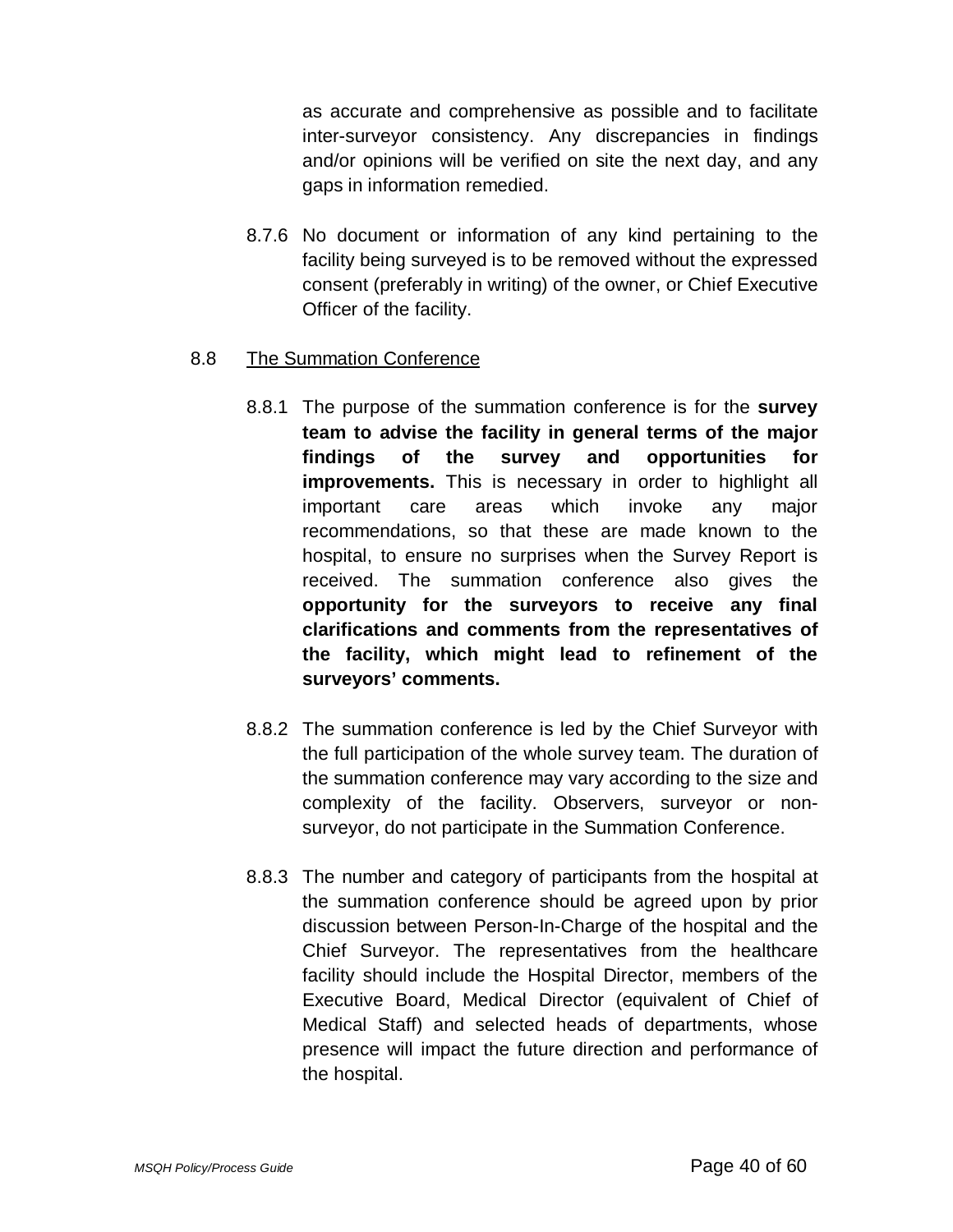- 8.8.4 After the Chief Surveyor and all surveyors have given their brief commendations and areas for further improvements, the participants are given the opportunity to voice any doubts, request for clarification and other comments.
- 8.8.5 The summation conference is the final venue for discussion on any differing opinions, facts on the technical aspects of the survey, and compliance with the standards. **After the survey and the summation conference are over, there should be no communication or correspondence concerning the survey findings between the hospital with any member of the survey team.**

## **B9 AFTER THE SURVEY**

- 9.1 At the summation conference, each member of the survey team may give the Person-In-Charge and the participants at the summation conference a statement on the general level of compliance with the accreditation standards, and impressions of the health care facility as had been observed and agreed by the team. **The surveyors do not give any indication of the accreditation status that will be recommended to MSQH**. All surveyors are expected to respect the confidentiality of any information learnt during the survey, and are not allowed to discuss any of their observations and findings after the survey is completed.
- 9.2 Soon after the Summation Conference, the Survey Team meets to discuss and agree on the surveyor ratings 4, 3, 2 or 1 for each criterion of every standard according to the service areas which have been surveyed. The MSQH facilitator acts as the secretary during this process to assist the Chief Surveyor.
- 9.3 All discussions on the observations and findings by the survey team, any commendations, and any recommendations should be completed on site. The surveyors document their comments and recommendations, modified as needed after team discussion, and submit their reports to the Chief Surveyor. The Chief Surveyor collates the surveyor ratings of each standard and criteria, completes a Survey Summary (which shows the departmental rating of 4, 3, 2 or 1 makes a summary of the surveyors' comments and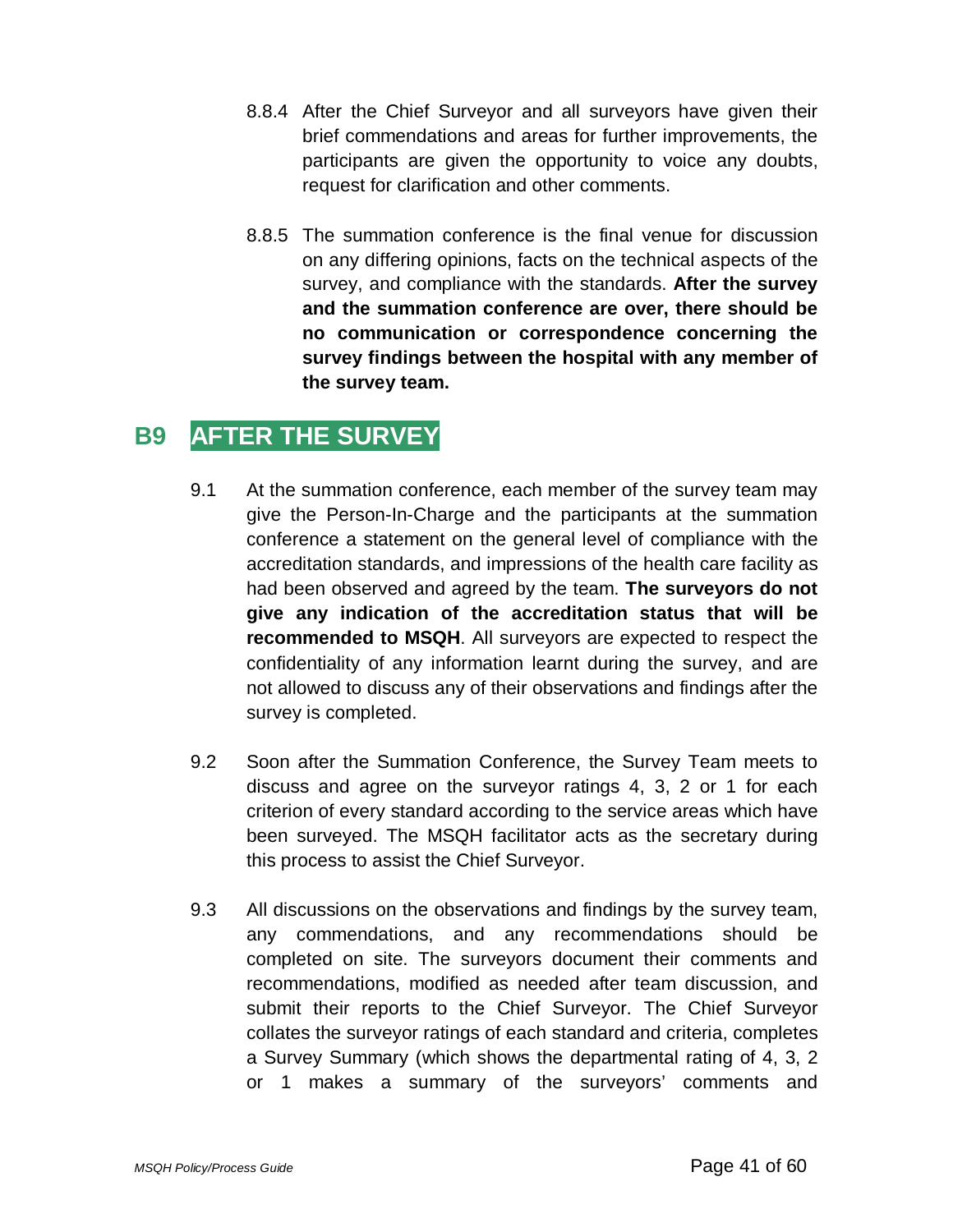recommendations for all service areas, and writes the Chief Surveyor's Executive Summary Report for submission to MSQH.

- 9.4 After the surveyor rating is agreed for all criteria and standards and the rating for each department and unit is decided, the surveyors proceed to vote on the score and rating for the whole hospital which determines the recommended accreditation status for the hospital. The MSQH facilitator serves as the polling officer and recorder in this part of the process.
- 9.5 The survey team make recommendations to MSQH on the suggested Accreditation Status award for the facility surveyed by them. The detailed recommendations of the survey team for each service area together with the surveyors' ratings are forwarded to MSQH within one (1) week after completion of the survey. MSQH will process the information received as described under "Voting Mechanism" described in A8.

## **B10 SURVEY REPORT**

- 10.1 The Hospital Survey Report is prepared by the Chief Surveyor with the secretarial support from MSQH and the technical officer who served as facilitator at the survey. This report contains comments on the areas of excellence and strength, as well as areas for further improvement in relation to the criteria and standards. The report should be completed within fourteen (14) days from the final survey date.
- 10.2 This report lists the following details and will form the guide by which the organization or facility could initiate and maintain their quality improvement activities:
	- An evaluation of the key areas reviewed during the accreditation survey;
	- Areas worthy of commendation;
	- Results of any follow-up activity;
	- Areas needing improvement;
	- The accreditation status: and
	- Validity period of the accreditation status.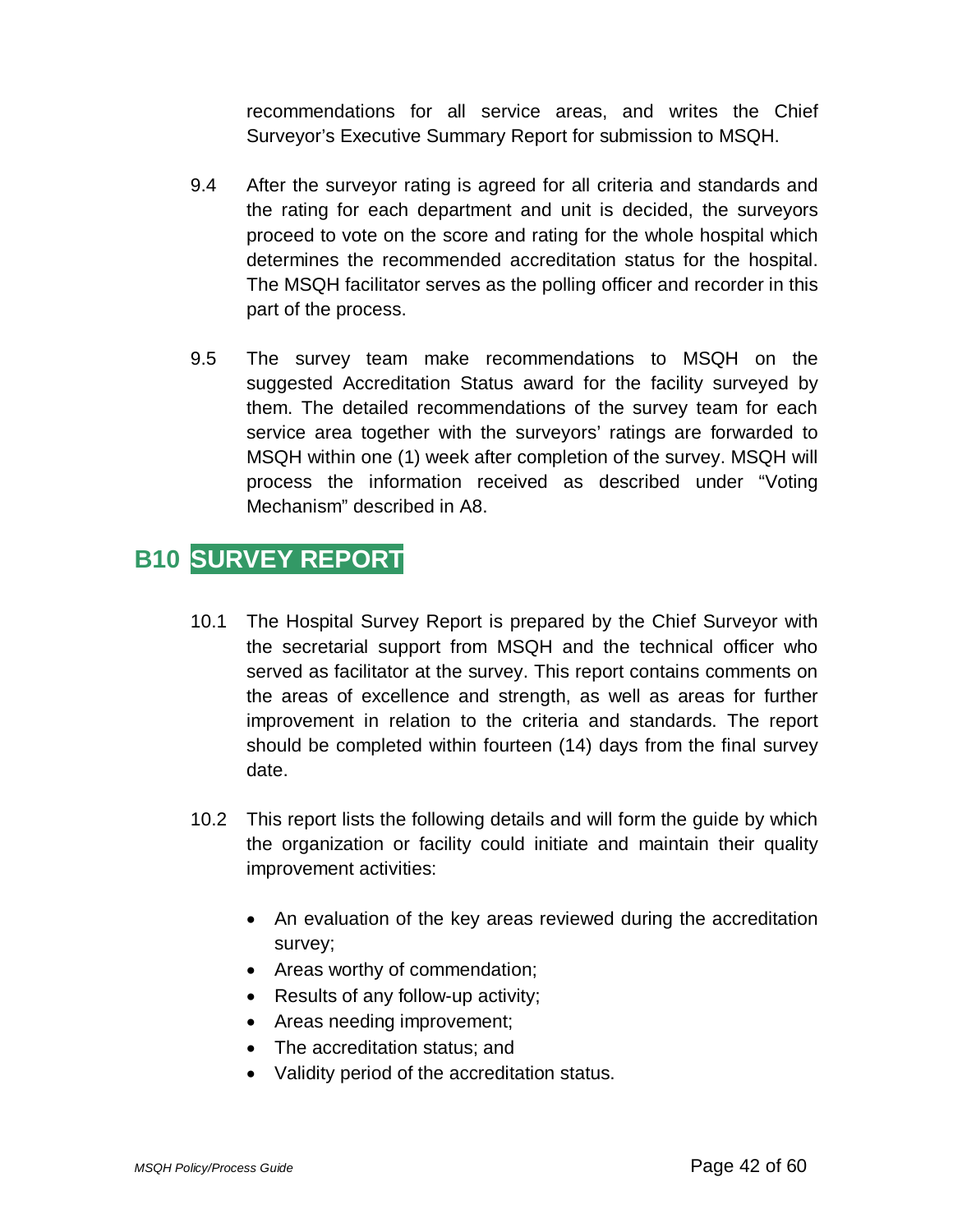# **APPENDIX I.**

## **MSQH TRAINING AND EDUCATION PROGRAMMES**

#### **1. Awareness Education**

Healthcare Facility which is yet to be accredited and is committed to learn more about the accreditation of healthcare facilities and services may request MSQH to conduct a talk or forum at its premises. This forum is meant to create awareness among the management and other relevant personnel regarding accreditation, its benefits and the process of self assessment. This educational session is particularly useful in situations when the Person-In-Charge of the facility is committed to the concept but unable to devote the time and energy to provide training and education for the managers, supervisors and other personnel.

The number of participants is limited only by the facility's resources. A nominal fee is payable to MSQH, in addition to reimbursing the traveling and accommodation expenses of the facilitator(s).

#### **2. Training Workshop Package for Accreditation**

MSQH currently offers training and workshop packages to hospitals which plan to undergo the accreditation process for the first time within the next 12 months.

This training package consists of session intended to introduce the subject of accreditation to managerial and executive staff of the hospital, followed by an interactive workshop for 40 to 50 persons who will be tasked to spearhead the accreditation process in the facility. The workshop will assist the hospital in conducting the gap analysis to seek evidence for compliance to the MSQH Standards. This workshop should also be attended by responsible persons from outsourced or contracted services, e.g. linen & laundry, food and catering, security and housekeeping, waste management, etc, wherever applicable.

**The training and workshop package is a pre-requisite to application for the initial and first accreditation survey by MSQH**. Depending on the state of preparedness of the healthcare facility seeking accreditation, the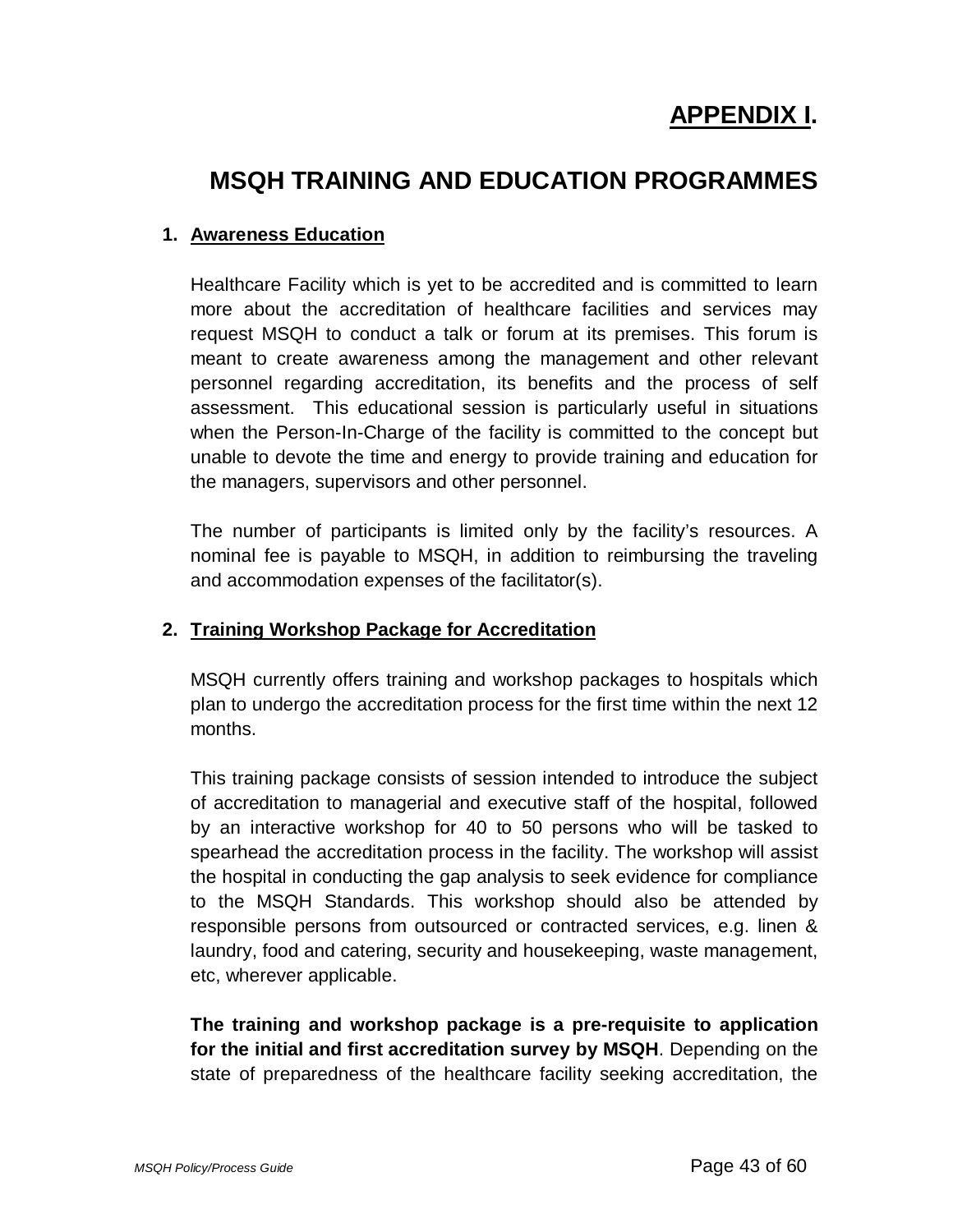training and workshop is recommended to be done at least 6 months before the survey.

Re-training or additional training, if deemed necessary, may be requested by the hospital management, or, recommended by MSQH in exceptional circumstances. Additional fees will apply.

#### **3. Continuing Education Seminars and Courses**

Depending on specific needs identified during the initial stages and subsequent cycles of preparation for accreditation survey, a healthcare organization or facility may request MSQH to send an expert from its governing body or panel of specialists to conduct special lectures and seminars at the hospital to update or upgrade the knowledge and skills of the staff. Examples of seminars which have been conducted in hospitals, in combination with other agencies and at other state level healthcare facilities are Medical Records, Infection Control, Safe Hospital Practices and Documentation of Policies and Procedures.

Educational courses targeted at facilitating quality improvement in other relevant areas are developed and organized as and when major areas of concern are identified by MSQH survey teams in the course of their assessment in various facilities.

From time to time, MSQH may organize regional and national level meetings, conferences and seminars relevant to quality improvement in healthcare facilities. These learning opportunities are made available by MSQH to ordinary and corporate members at a discounted rate.

Opportunities which are offered to MSQH to participate in local and international educational activities are offered to the surveyors or members of the Governing Body.

#### **4. Training of Surveyors**

MSQH surveyors are selected from a pool of senior healthcare personnel (e.g. Chief Executive Officers, General Managers, Executive Directors and/or Clinical Directors of healthcare facilities, Clinical Specialists, Directors of Nursing, Chief Nursing Officers and Senior Hospital Engineers) who have had at least 10-15 years in the provision of healthcare and healthcare related services. They must possess professional technical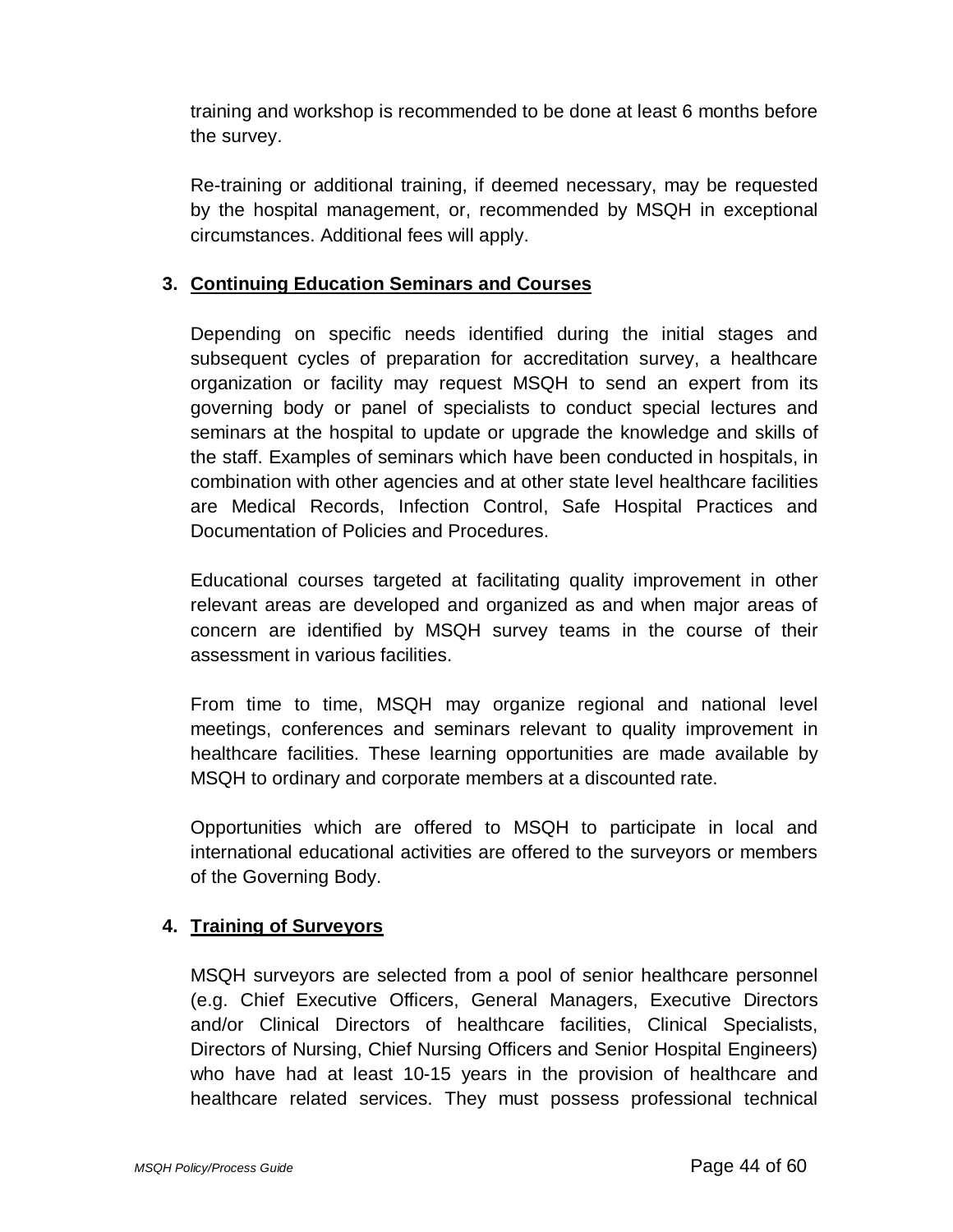and/or managerial expertise as well as necessary interpersonal and communication skills to fulfill their total role as **enablers, educators and evaluators**.

The selection of MSQH Surveyors follows stringent criteria. Potential candidates undergo special training in theory and practice before they are appointed as surveyors. Their training arms them with knowledge and understanding of the principles and requirements of the Hospital Accreditation Standards, so that they can objectively evaluate the level of compliance to MSQH standards, identify opportunities for commendation and improvement, and make recommendation for continuous quality initiatives.

After initial training, the selected candidates are required to undergo on-site practical training as an Observer Surveyor before they are deployed as a working member of a survey team.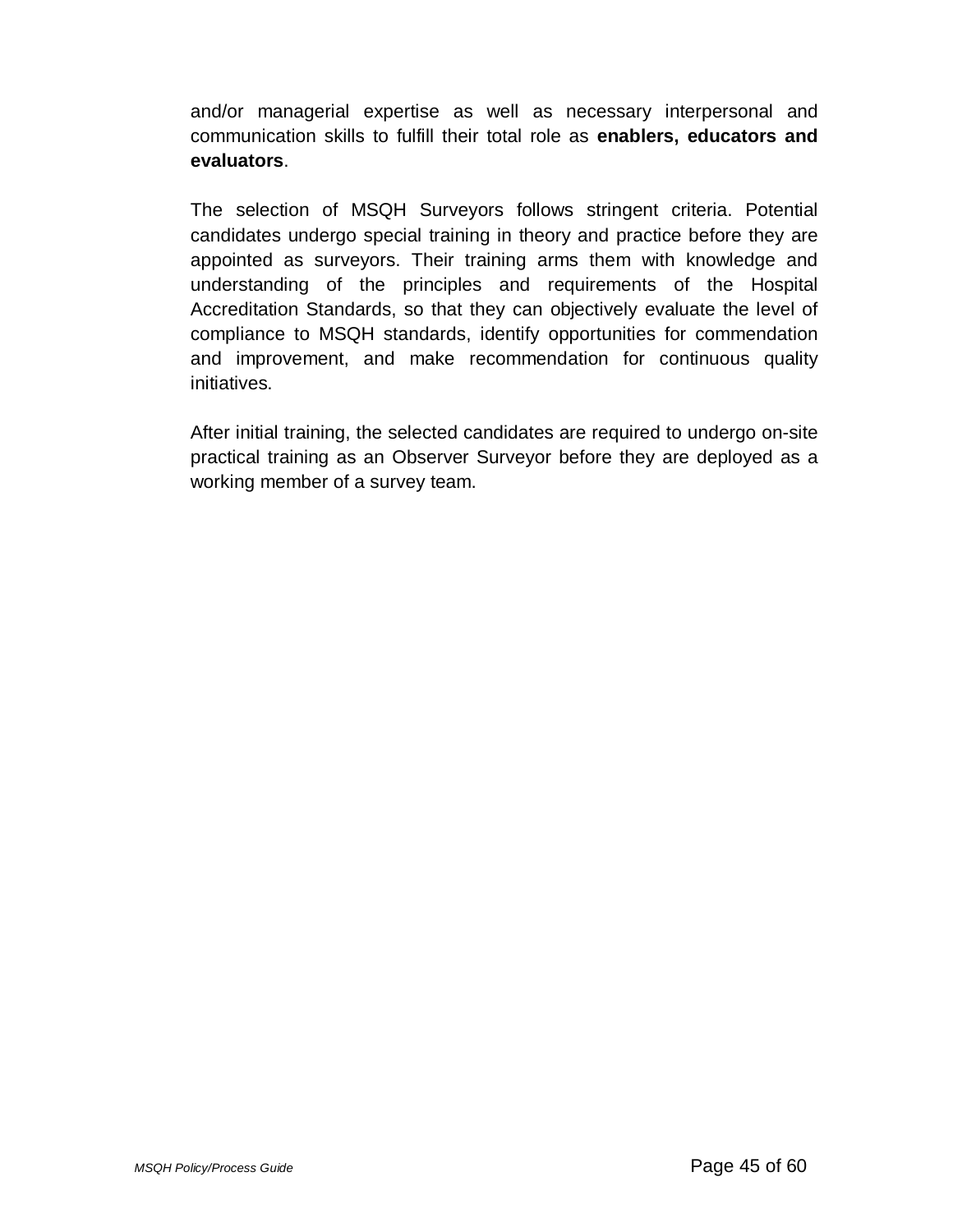# **APPENDIX II.**

## **MSQH SURVEY DOCUMENTATION CHECKLIST**

At the time of the survey, the survey team has to review many documents and records which will attest to the level of compliance to standards which the organization has achieved. Some of these documents, especially the current records, are located and may remain at the workplace to facilitate normal day-today operations. Other documents (especially the historical ones) may have been retrieved from storage.

It is recommended that all documentation required to be reviewed by the surveyors and which are not needed in the day-to-day delivery of services be placed in a suitably secure room within reasonable access by the surveyors. This may be the same room used by the survey team for discussions and report writing so that the documents are on hand for examination, further review and references while the surveyors discuss their observations and findings. A duplicate key to this room should be provided to the Chief Surveyor to allow access by the surveyors after normal work hours, if required.

Minutes of meetings should be available for the year prior to the survey, and should include terms of reference, committee membership and frequency of meetings.

- Written vision and mission statement and values;
- Strategic direction or plan for 3, 5 or 10 years;
- Operational or business plans for 1 or 2 years;
- Goals and objectives of the organization;
- Organisation chart with staff positions and job descriptions;
- Terms of reference of governing body, committees and subcommittees;
- Medical staff credentialing and privileging system;
- Compliance with current laws governing health care in Malaysia;
- Compliance with Ministry of Health policies, rules and regulations;
- Annual performance report;
- Facility floor plan; and
- Description of quality initiatives and the quality improvement system;
- Documented quality activities and projects;
- Policies and procedures directing work practice;
- Risk Management Plan;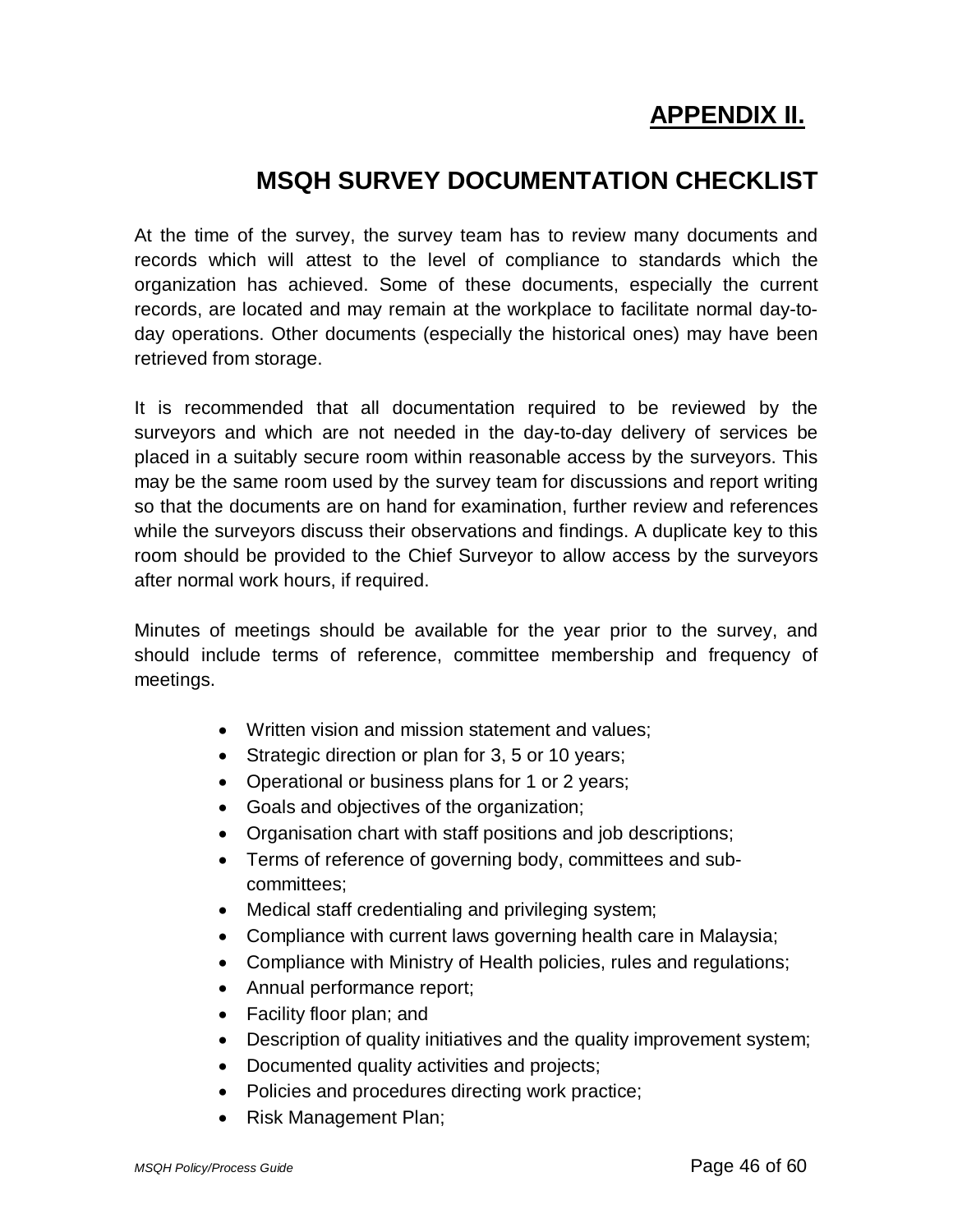- Reports of departures from policies and procedures;
- Minutes of meetings of Governing Body, committees and subcommittees;
- Agreements covering arrangements with contractors and subcontractors;
- Human Resource policies and procedures;
- Human Resource policy manual or Employee Handbook;
- Staff induction, orientation and continued education programmes;
- Staff appraisal system;
- Response to recommendations from previous surveys, if applicable;
- Minutes, and supporting materials of meetings, of the governing body/owner(s) and its sub-committees;
- Minutes of management meetings;
- Minutes of Medical and Dental advisory committee, other committees and departmental meetings of the medical staff, except where prohibited by law;
- Minutes of professional committees and/or inter-professional advisory committees, if such committee exist;
- Minutes of meetings with community interest groups;
- Minutes of meetings of the residents' council/group, where such a group exists;
- The internal disaster plan, records of attendance at fire trainings, reports of fire and internal evacuation drills;
- The external disaster plan and report of the most recent external disaster exercise that involved government agencies such as the police, BOMBA (Fire Authority)
- Occupational health and safety reports;
- Most recent reports of visits from approving or accrediting agencies, where applicable, related to:
	- o Diagnostic imaging
	- o Fire safety, including inspection certificate
	- o Laboratory
	- o Drug control
	- o Nuclear medicine
	- o Occupational health and safety
- Medical staff and/or medical consultants manpower plan;
- Reports of private consultants, such as role studies, operational reviews, and other reports from funding or licensing sources;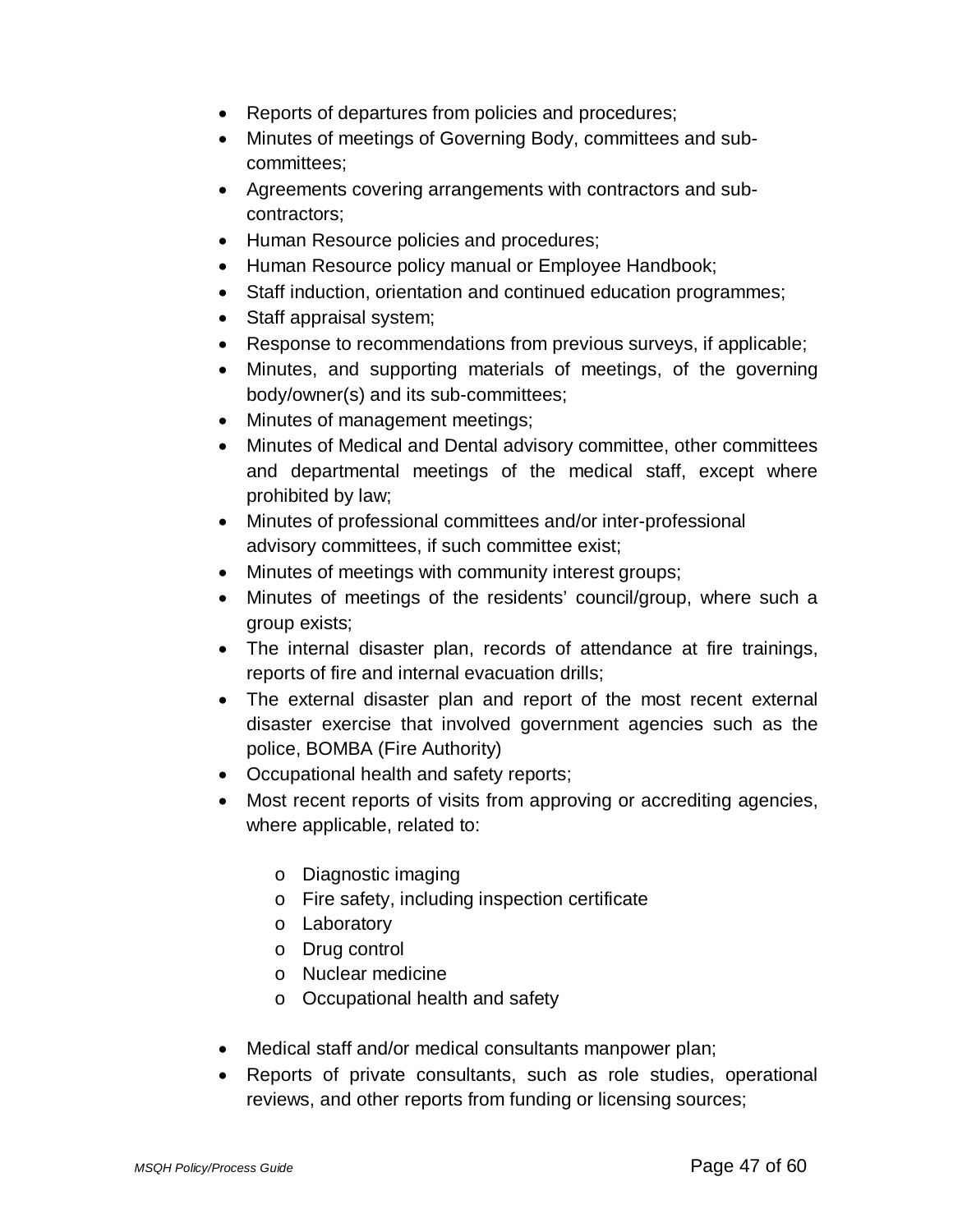- Reports of client/patient, staff, medical practitioners and volunteer surveys; and
- Client/patient and family letters of compliment and complaints, with follow-up action on problems identified.

The surveyors may also request access to review a sample of the following documents, where permitted by legislation:

- Patient Health records as evidence of a complete system;
- Credentialing and privileging system for medical staff;
- Records of credentialing and continued competency; and
- Personnel records.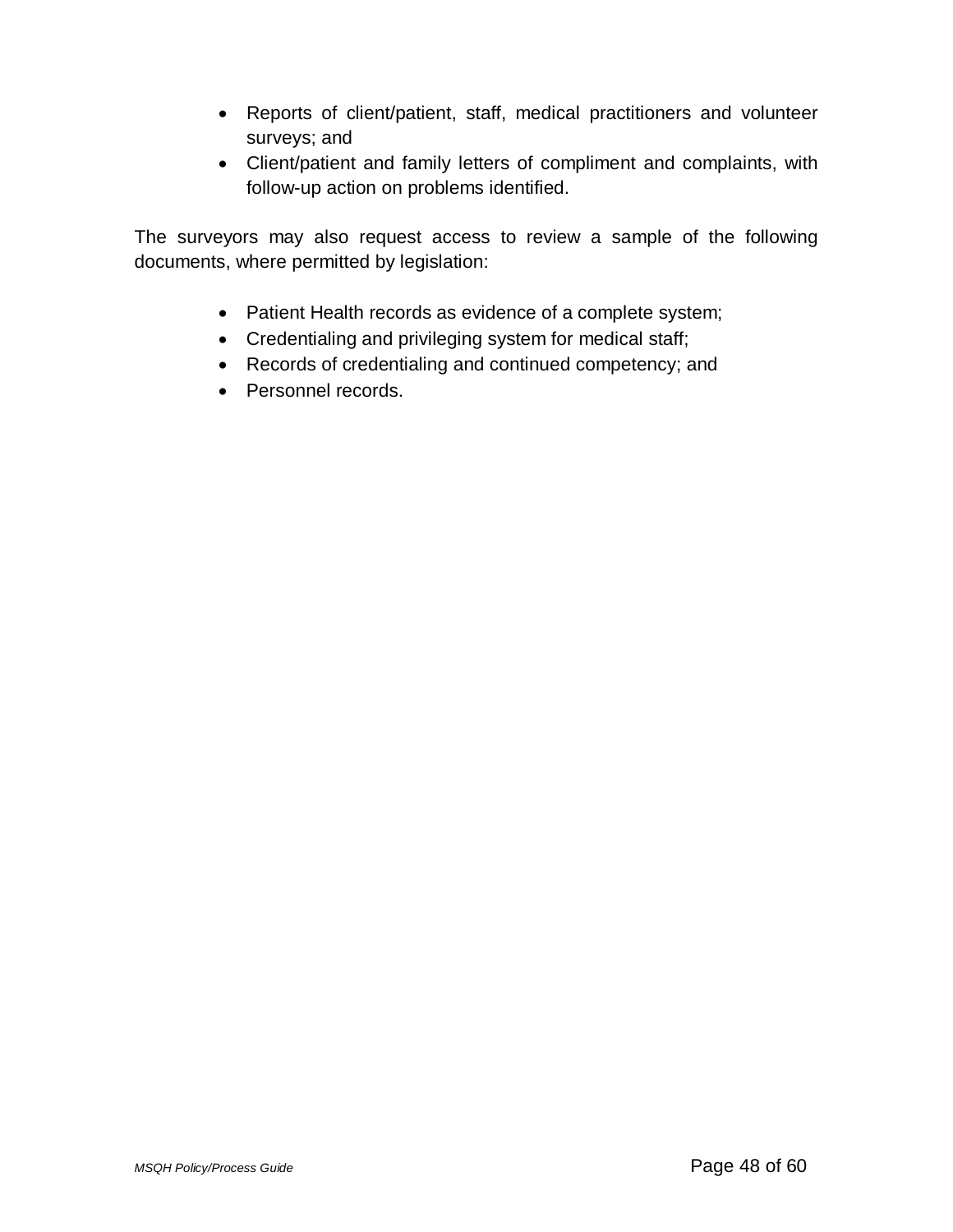## **APPENDIX III.**

## **GUIDELINES FOR FOCUS SURVEY**

The Focus Survey is conducted for a healthcare facility which has been awarded One Year Accreditation.

The facility is required, in the same way as for a full survey, to conduct a self assessment of all those departments/units which were rated 2 or 1. Other departments/units may also be surveyed. The findings are documented on the same edition of the survey standards documents. The self-assessment document, together with two copies of the latest service profile of the facility and a compliance report (recording responses to surveyor comments and recommendations in the survey report) must reach MSQH six (6) weeks before the focus survey date.

#### **1. OBJECTIVE OF THE FOCUS SURVEY**

A focus survey aims to:-

- assess the response and adherence of the healthcare facility to recommendations from the most recent survey,
- assess the level of compliance to standards in specific departments and services which were rated as 2 or 1
- ensure quality performance is maintained in the overall management of the facility in accordance with the Accreditation Status awarded
- assess whether the facility is eligible for an additional three (3) years Accreditation Status

#### **2. SCOPE AND STRUCTURE OF THE FOCUS SURVEY**

2.1. Scope and Duration of Survey

The focus survey is a follow up survey to a full survey which had been conducted within the past 12 months. Nonetheless, a thorough assessment is done on each of the areas of concern, that is, all departments or services which had been rated as 2 or 1.

The survey may take 1 to 2 days, depending on focus areas to be surveyed.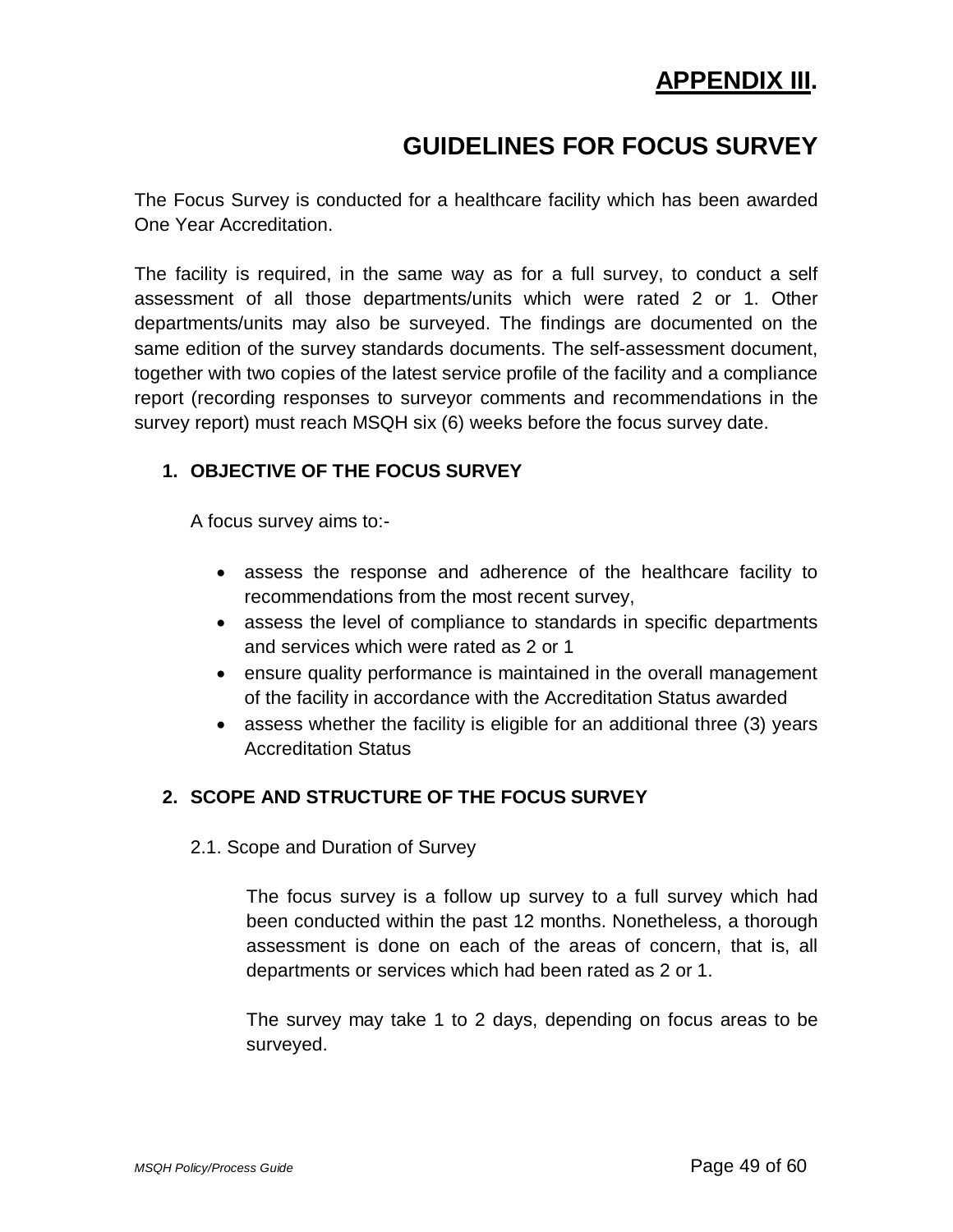#### 2.2. Format of Survey

The Focus Survey shall include:-

- a) A briefing by the Person-In-Charge of the facility director or senior manager on compliance actions taken by the facility, with particular reference to those departments/services rated as 2 or 1.
- b) A Focus Survey by the survey team on these areas of concern (site inspection, interview of staff and clients, review of documentation)
- c) Random Survey on other departments or services to ascertain maintenance of compliance to standards
- d) Debriefing/Summation Conference with Person-In-Charge of facilities, clinical representatives and other relevant key persons.
- 2.3. Survey Team and Surveyor Responsibilities

The survey team comprises of at least two (2) surveyors who had not participated in the previous survey of the facility. The actual number depends on the size of the facility and the number of foci to be assessed.

The responsibilities of the survey team include:-

- i) An off-site review of the full Hospital Survey Report and the recommendations of the previous survey team to determine the task at hand.
- ii) A thorough assessment of the entire department or service that received an overall rating 2 or 1.
- iii) Re-assessment of all the criteria in other departments or services that were rated as 2 or 1.
- iv) Identify and take note of any improved infrastructure or practice, and any remedial action or rectification works which have been undertaken through a review of documentation and observation.
- v) Assess Safety and Performance Improvement Activities to note any further development in the range and type of activities.
- vi) Note any addition or deletion of services in the facility in the past year.
- vii) Hold a debriefing conference (similar to the summation conference) to discuss findings (without the ratings) with the Person-In-Charge and key personnel.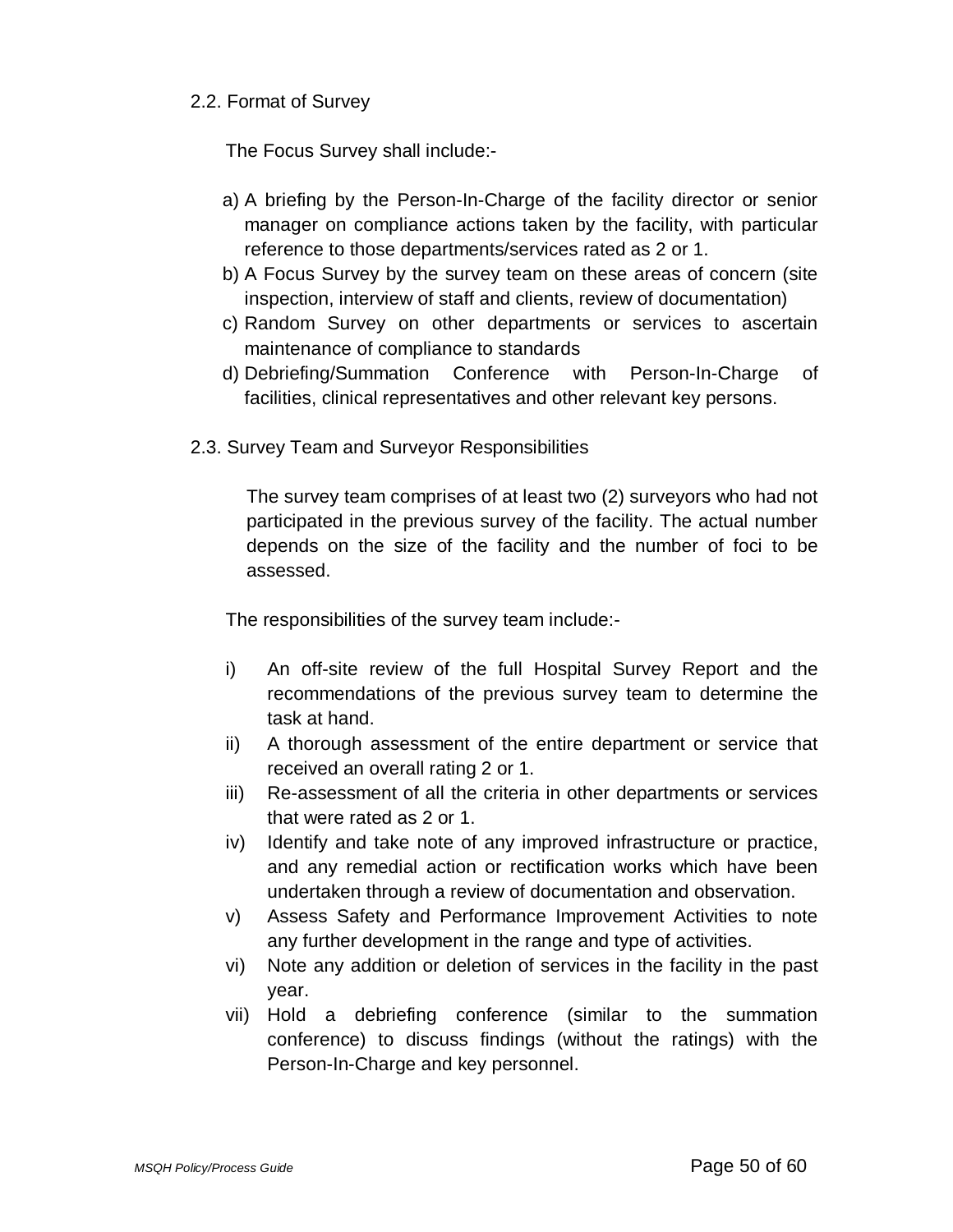#### **3. REPORTING AND ACCREDITATION STATUS DECISION**

The surveyors confer on the current performance and level of compliance of the departments/services selected for assessment in the Focus Survey. The team takes into consideration the remedial actions and rectifications undertaken by the facility in response to the recommendations of the previous survey team.

The surveyors draw a consensus opinion on the award of accreditation status, based on their findings. Individual ballot voting is not required, although the recommendation to MSQH is made on the same Survey Team voting format.

A further three-year Accreditation is awarded if the focus survey team assesses the facility as having substantially complied with all relevant standards. The three-year award extends the accreditation period from the expiry of the one-year Accreditation period.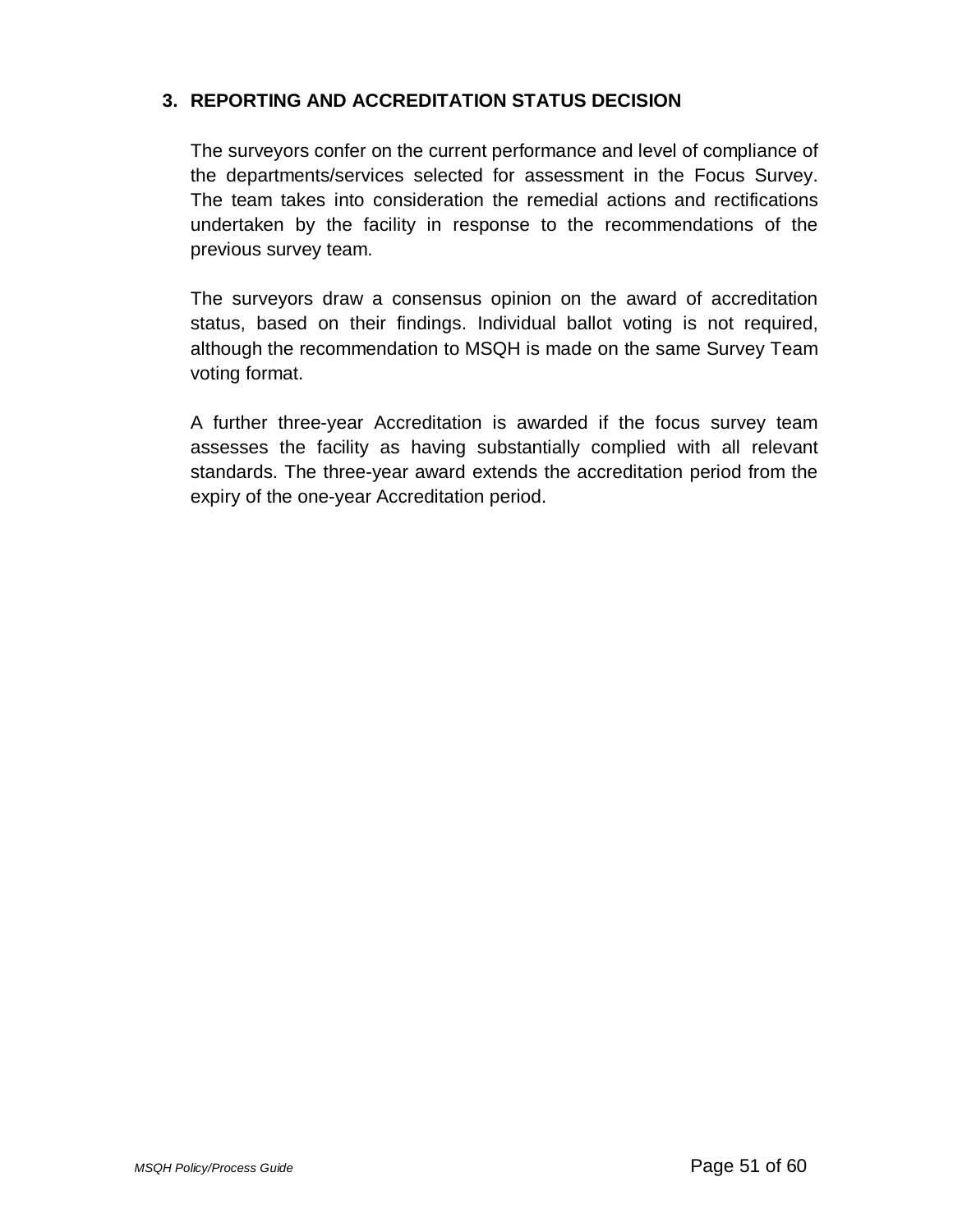# **APPENDIX IV.**

## **GUIDELINES FOR SURPRISE SURVEILLANCE SURVEY**

#### **1 SURPRISE SURVEILLANCE SURVEY**

- 1.1 The Surprise Surveillance Survey is conducted to all accredited hospitals awarded a Four-Year Accreditation Status at the  $24<sup>th</sup>$  month of accreditation period.
- 1.2 The facility is required, in the same way as for a full survey, to conduct a self-assessment of all departments/units.
- 1.3 MSQH will open the Surveillance Survey in electronic system16 weeks prior to the  $24<sup>th</sup>$  month of the accreditation period.
- 1.4 This self-assessment document must reach MSQH through the electronic system six (6) weeks before  $24<sup>th</sup>$  month of the accreditation period together with Standards and Assessment Tool for Chronic Dialysis Treatment (if applicable), two copies of the latest service profile of the facility, statistics on performance indicators and Endorsement Form (MSQH-Surv 25).

#### **2 OBJECTIVE/RATIONALE**

2.1 To ensure continuous compliance to Malaysian Society for Quality in Health (MSQH) Standards and foster CQI by MSQH Accredited Facilities and Services.

#### **3 SURVEYORS FOR THE SURPRISE SURVEILLANCE SURVEY**

3.1 MSQH CEO will select the team for the surprise surveillance survey. Each team constitutes a minimum of two (2) surveyors who were not involved as surveyors for the facility in the current cycle.

#### **4 SELECTION OF SERVICES**

4.1 Services selected for surprise surveillance survey to be related to Patient Safety and to include services rated overall as Partial Compliance/Non Compliance (PC/NC) in the previous survey.

#### **5 NUMBER OF SURVEY DAY**

5.1 One (1) day from 8:00am to 5:00pm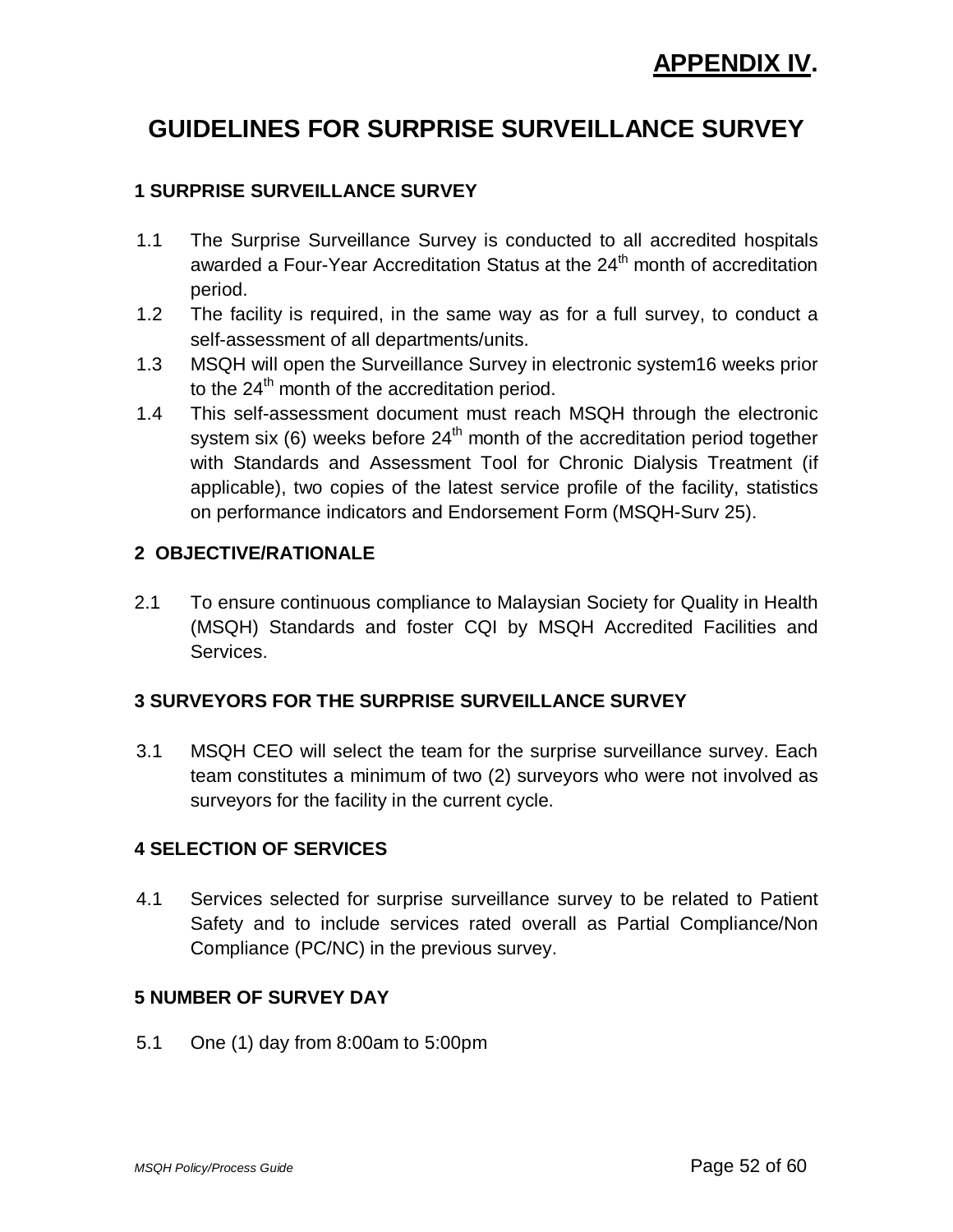#### **6 NOTIFICATIONS OF SURPRISE SURVEILLANCE SURVEY**

6.1 Facility:

CEO shall inform the Person In Charge of the Facility two (2) weeks prior to the visit.

6.2 Surveyors: One week before the date, the survey team shall be noted of their availability.

#### **7 METHODS & ASSESSMENT**

- 7.1 Surprise surveillance survey emphasis on general compliance to MSQH Standards for Healthcare Facilities Services (HCFS) especially for compliance to regulatory/statutory requirements and evidence of continuous quality improvement.
- 7.2 The Chief Surveyor will inform the facility on the selected services to be surveyed at the introduction briefing.
- 7.3 Surveyors will conduct the survey for services selected and validate the remedial actions taken on the recommendations from the previous survey.
- 7.4 A summation conference will be held at the end of the surprise surveillance survey. This summation conference shall be attended by the Person In Charge of the hospital and the Heads of Department.

#### **8 REPORTING**

8.1 On completion of the surprise surveillance survey, the survey team shall submit the report of its findings and recommendations to MSQH Secretariat.

#### **9 ACCREDITATION STATUS DECISION**

- 9.1 Decision on the continuation of the accreditation status will depend on the performance and impact on Patient Safety matters. The survey team will recommend one of the followings:
	- 9.1.1 Maintain the current accreditation status
	- 9.1.2 Recommendations with Action Plans for Implementation in six (6) months period subject to verification. The accreditation status for the Facility remains status quo.
	- 9.1.3 Withdrawal of certification

#### *Note:*

*Accreditation Status shall be withdrawn if the surprise surveillance survey reveals that safety and quality of care have been compromised by the facility. The MSQH shall submit the report to two (2) councillors for voting. In the event, no decision is reached; a third councillor will be requested to vote. Thereafter, the decision will be final.*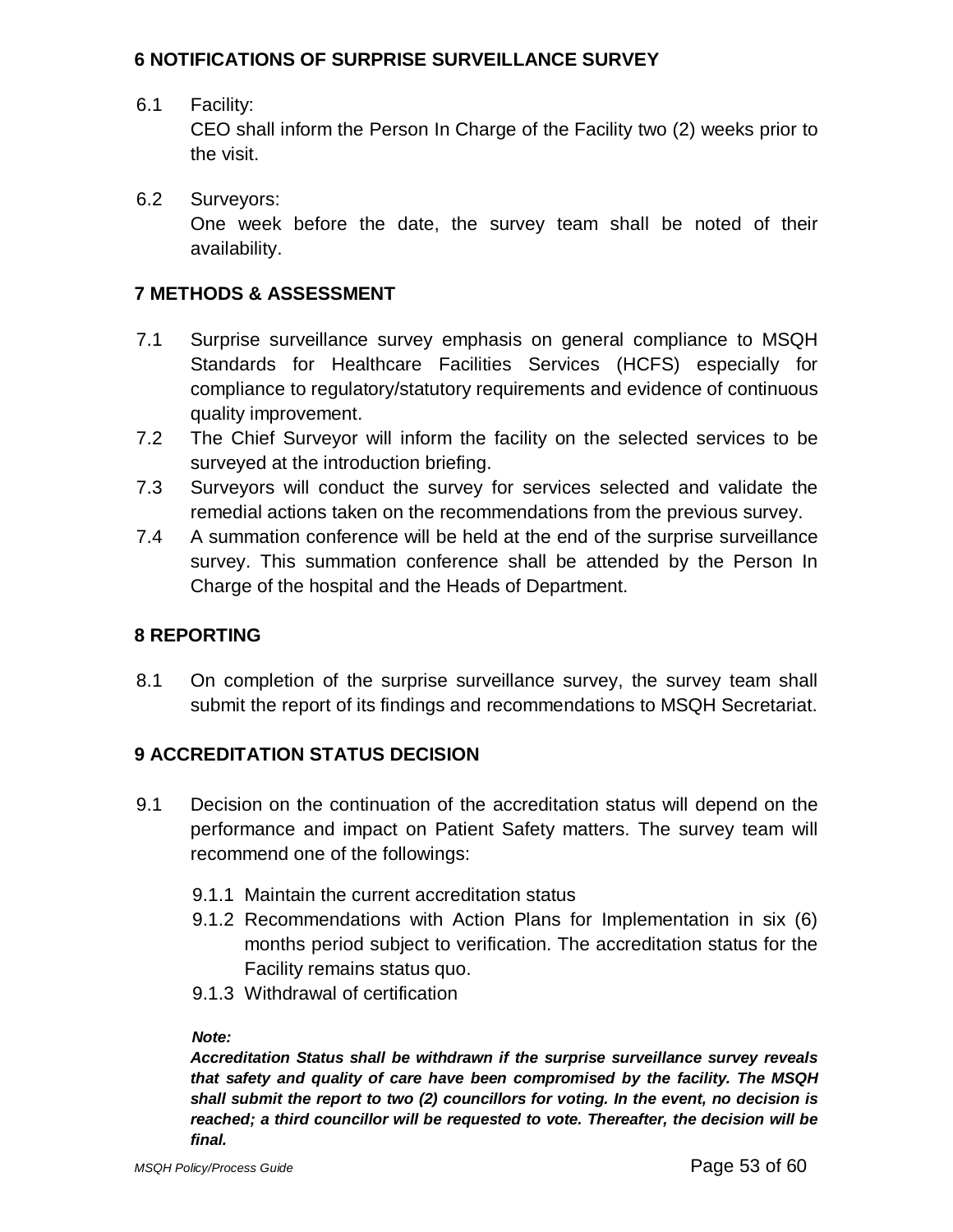

#### **ACCREDITATION STATUS DECISION FOR SURPRISE SURVEILLANCE SURVEY**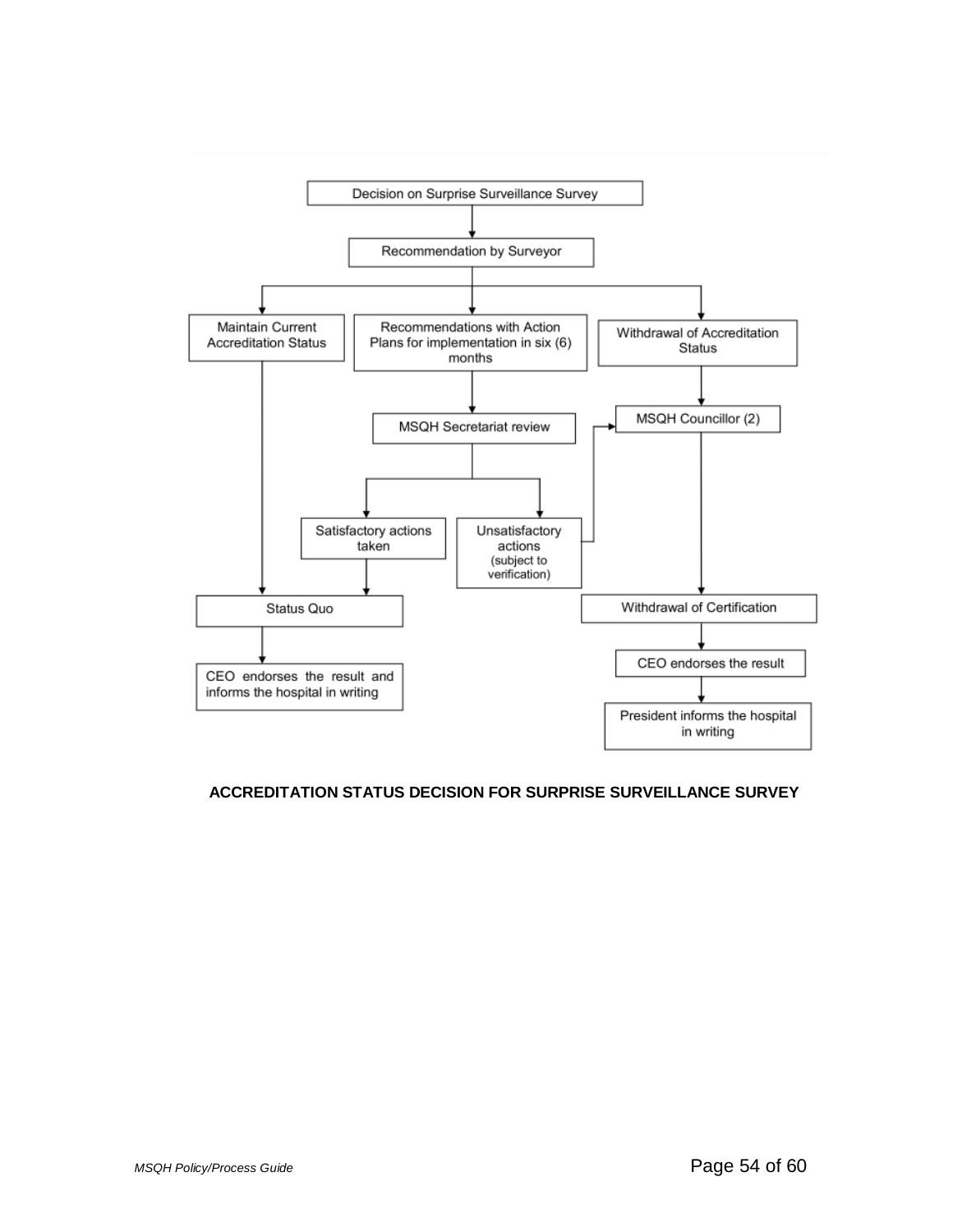# **APPENDIX V. HOSPITAL ACCREDITATION STANDARDS, 5TH EDITION – STANDARD REFERENCE**

| <b>No</b>      | <b>Standard No.</b> | <b>Service Standard</b>                                                     |
|----------------|---------------------|-----------------------------------------------------------------------------|
| 1              | 1                   | <b>Governance, Leadership &amp; Direction</b>                               |
| $\mathbf{2}$   | $\mathbf{2}$        | <b>Environmental and Safety Services</b>                                    |
| 3              | 3                   | <b>Facility and Biomedical Equipment Management and Safety</b>              |
| 4              | 4                   | <b>Nursing Services</b>                                                     |
| 5              | 5                   | <b>Prevention and Control of Infection</b>                                  |
| 6              | 6                   | <b>Patient and Family Rights</b>                                            |
| $\overline{7}$ | $\overline{7}$      | <b>Health Information Management System</b>                                 |
| 8              | $*8$                | <b>Emergency Services</b>                                                   |
| 9              | $*9$                | <b>Clinical Services - Non-specialist Facility (for District hospitals)</b> |
| 10             | $*9A$               | <b>Clinical Services - Medical Related Services</b>                         |
| 11             | $*9B$               | <b>Clinical Services - Surgical Related Services</b>                        |
| 12             | $*9C$               | <b>Clinical Services - Obstetrics and Gynaecology Services</b>              |
| 13             | $*9D$               | <b>Clinical Services - Paediatric Services</b>                              |
| 14             | $*9E$               | <b>Clinical Services - Cardiology Services</b>                              |
| 15             | $*9F$               | <b>Clinical Services - Oncology Services</b>                                |
| 16             | $*10$               | <b>Anaesthetic Services</b>                                                 |
| 17             | $*11$               | <b>Operating Suite Services</b>                                             |
| 18             | $*12$               | <b>Ambulatory Care Services</b>                                             |
| 19             | $*13$               | <b>Critical Care Services - ICU/CCU/CICU/CRW/HDU/BURNS CARE UNIT</b>        |
| 20             | $*13A$              | <b>Critical Care Services - SCN/NICU/PICU/PHDW</b>                          |
| 21             | $*13B$              | <b>Critical Care Services - Labour/Delivery Services</b>                    |
| 22             | <b>*13C</b>         | <b>Chronic Dialysis Treatment</b>                                           |
| 23             | $*14$               | <b>Radiology/Diagnostic Imaging Services</b>                                |
| 24             | $*15$               | <b>Pathology Services</b>                                                   |
| 25             | $*16$               | <b>Blood Transfusion Services</b>                                           |
| 26             | $*17$               | <b>Rehabilitation Medicine Services</b>                                     |
| 27             | <b>17A</b>          | Allied Health Professional Services - Physiotherapy Services                |
| 28             | <b>17B</b>          | Allied Health Professional Services - Occupational Therapy Services         |
| 29             | <b>17C</b>          | <b>Allied Health Professional Services - Dietetic Services</b>              |
| 30             | <b>17D</b>          | Allied Health Professional Services - Speech-Language Therapy Services      |
| 31             | 17E                 | <b>Allied Health Professional Services - Audiology Services</b>             |
| 32             | 17F                 | Allied Health Professional Services - Optometry Services                    |
| 33             | <b>17G</b>          | Allied Health Professional Services - Health Education Services             |
| 34             | <b>17H</b>          | Allied Health Professional Services - Medical Social Services               |
| 35             | <b>171</b>          | Allied Health Professional Services - Psychology Counselling Services       |
| 36             | 17J                 | Allied Health Professional Services - Clinical Psychology Services          |
| 37             | $*18$               | <b>Pharmacy Services</b>                                                    |
| 38             | 19                  | <b>Central Sterilising Supply Services (CSSS)</b>                           |
| 39             | 20                  | <b>Housekeeping Services</b>                                                |
| 40             | 21                  | <b>Linen Services</b>                                                       |
| 41             | 22                  | <b>Food Services</b>                                                        |
| 42             | $*23$               | <b>Forensic Medicine Services</b>                                           |
| 43             | 23A                 | <b>Mortuary Services</b>                                                    |
| 44             | 24                  | <b>Standards for General Application - Generic</b>                          |
| 45             | 24A                 | <b>Standards for Clinical Research Centre</b>                               |

*\*Clinical Services*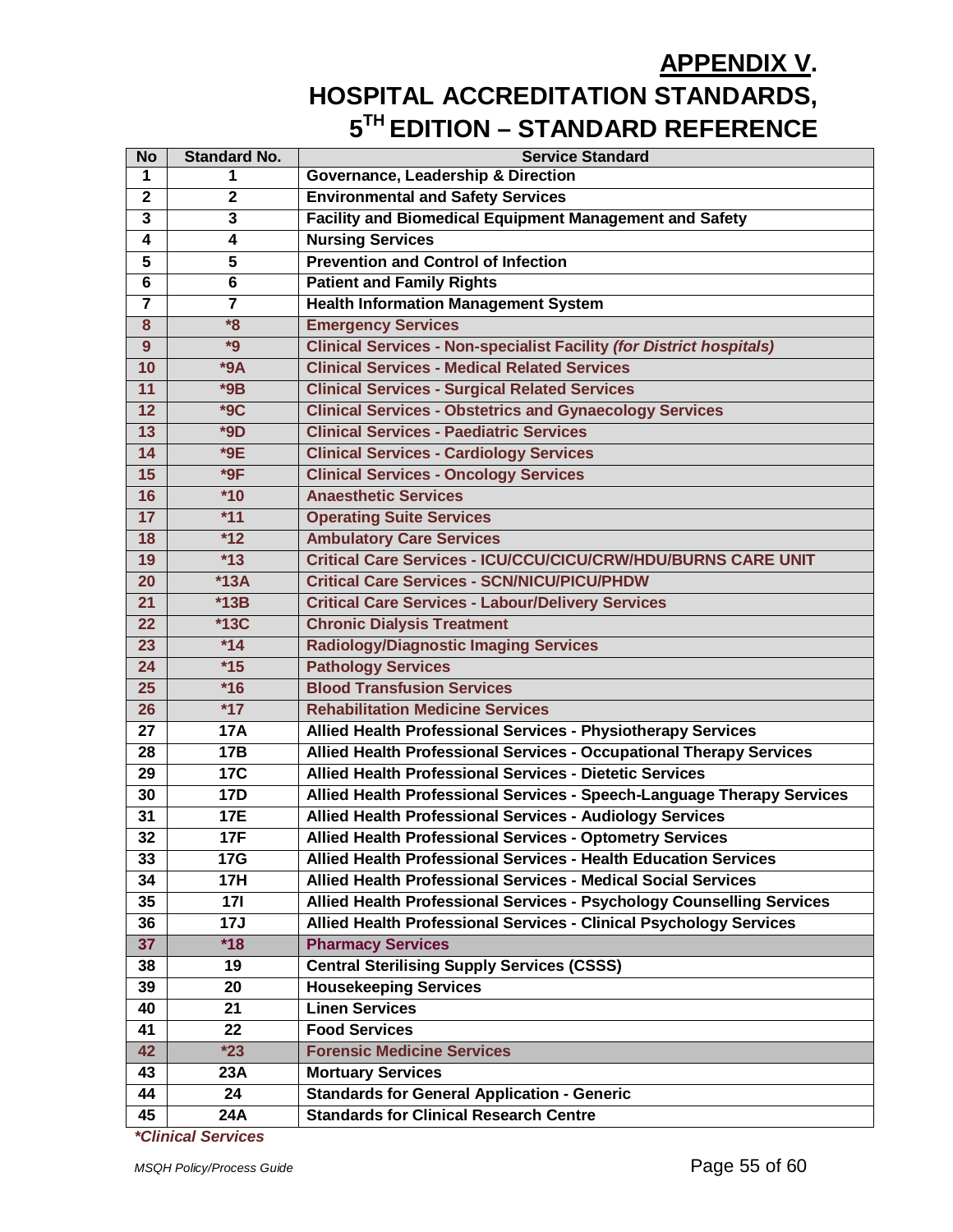## **APPENDIX VI.**

# **GUIDELINES ON RATING SYSTEM – 5TH EDITION MSQH HOSPITAL ACCREDITATION STANDARDS**

1. Use the following rating for each criterion in individual service standard and overall performance of each service standard to determine the level of compliance.

| Rating         | <b>Rationale</b>                                                                                                                   |
|----------------|------------------------------------------------------------------------------------------------------------------------------------|
|                | <b>Excellent achievement</b>                                                                                                       |
|                | i(a) Rating of criteria in each service standard:                                                                                  |
|                | 80% to 100% of evidence of compliance to the criteria have been achieved.                                                          |
|                | i(b) For rating of overall performance of each service standard; an achievement                                                    |
|                | of 80% to 100% of the maximum score of the applicable criteria shall be rated                                                      |
|                | as 4.                                                                                                                              |
| $\overline{4}$ | Example:                                                                                                                           |
|                | The total score of criteria (numerator) divided by maximum score of applicable                                                     |
|                | criteria (denominator).                                                                                                            |
|                |                                                                                                                                    |
|                | $x 100 = 80\%$<br>128 (total score)                                                                                                |
|                | 160 (4 x 40 applicable criteria)                                                                                                   |
|                |                                                                                                                                    |
|                | <b>Good achievement</b><br>ii(a) Rating of criteria in each service standard:                                                      |
|                | 60% to 79% of evidence of compliance to the criteria have been achieved.                                                           |
|                | ii(b) For rating of overall performance of each service standard; an achievement                                                   |
|                | of 60% to 79% of the maximum score of the applicable criteria shall be rated as                                                    |
|                | 3.                                                                                                                                 |
| 3              |                                                                                                                                    |
|                | Example:                                                                                                                           |
|                | The total score of criteria (numerator) divided by maximum score of applicable<br>criteria (denominator).                          |
|                |                                                                                                                                    |
|                | 96 (total score)<br>$x 100 = 60\%$                                                                                                 |
|                | 160 (4 x 40 applicable criteria)                                                                                                   |
|                |                                                                                                                                    |
|                | <b>Fair achievement</b>                                                                                                            |
|                | Rating of criteria in each service standard:<br>iii(a)<br>40% to 59% of evidence of compliance to the criteria have been achieved. |
|                | For rating of 2, risk assessment needs to be performed.                                                                            |
|                | For rating of overall performance of each service standard; an<br>iii(b)                                                           |
| $\overline{2}$ | achievement of 40% to 59% of the maximum score of the applicable criteria                                                          |
|                | shall be rated as 2.                                                                                                               |
|                |                                                                                                                                    |
|                | Example:                                                                                                                           |
|                | The total score of criteria (numerator) divided by maximum score of<br>applicable criteria (denominator).                          |
|                |                                                                                                                                    |
|                | $x 100 = 40\%$<br>64 (total score)                                                                                                 |
|                | 160 (4 x 40 applicable criteria)                                                                                                   |
|                |                                                                                                                                    |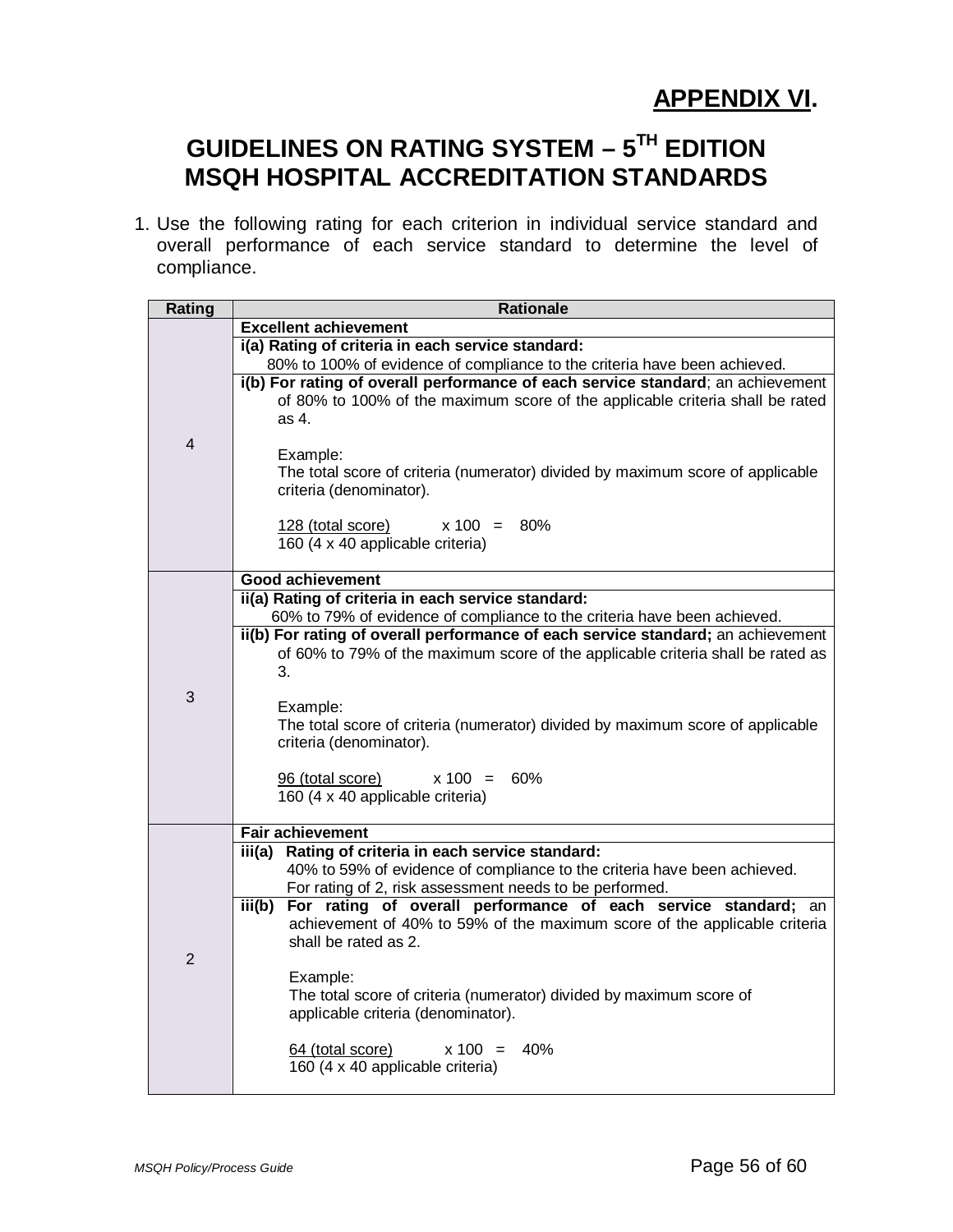| Rating | <b>Rationale</b>                                                                                 |  |
|--------|--------------------------------------------------------------------------------------------------|--|
|        | Poor achievement                                                                                 |  |
|        | iv(a) Rating of criteria in each service standard:                                               |  |
|        | 0% to 39% of evidence of compliance to the criteria have been achieved.                          |  |
|        | For rating of 1, risk assessment needs to be performed.                                          |  |
|        |                                                                                                  |  |
|        | iv(b) For rating of overall performance of each service standard; an                             |  |
|        | achievement of 0% to 39% of the maximum score of the applicable criteria<br>shall be rated as 1. |  |
| 1      |                                                                                                  |  |
|        | Example:                                                                                         |  |
|        | The total score of criteria (numerator) divided by maximum score of applicable                   |  |
|        | criteria (denominator).                                                                          |  |
|        |                                                                                                  |  |
|        | $\frac{56 \text{ (total score)}}{20}$ x 100 = 35%                                                |  |
|        | 160 (4 x 40 applicable criteria)                                                                 |  |
|        |                                                                                                  |  |

#### 2. **Methodology for measuring overall achievement of each Service Standards**:

Every service standard shall be assessed and rated individually for the overall award accreditation status. The overall achievement of each service standard will be measured as follows:

- a. Every core criterion shall achieve a rating of 4 or 3 to obtain the overall rating of 4 or 3 for the respective service standard.
- b. All criteria achieving rating of 2 and 1 shall require risk assessment (by using the risk matrix). In the event, the overall risk is categorized as **Critical** and **High**, the overall rating of the service standard will be rated as 2 or 1.
- c. Overall performance of each service standard is based on the impact on patient and staff safety.
- d. For Centre of Excellence (COE) services to be listed in the certification award, the COE shall achieve overall rating of 4.
- e. Criteria that are not applicable (NA) shall be excluded in the total tally of results for the specific service standards.

#### **3. Risk Assessment**

When a rating of 2 or 1 is given to any criterion during self-assessment, or by the survey team, a risk assessment needs to be carried out.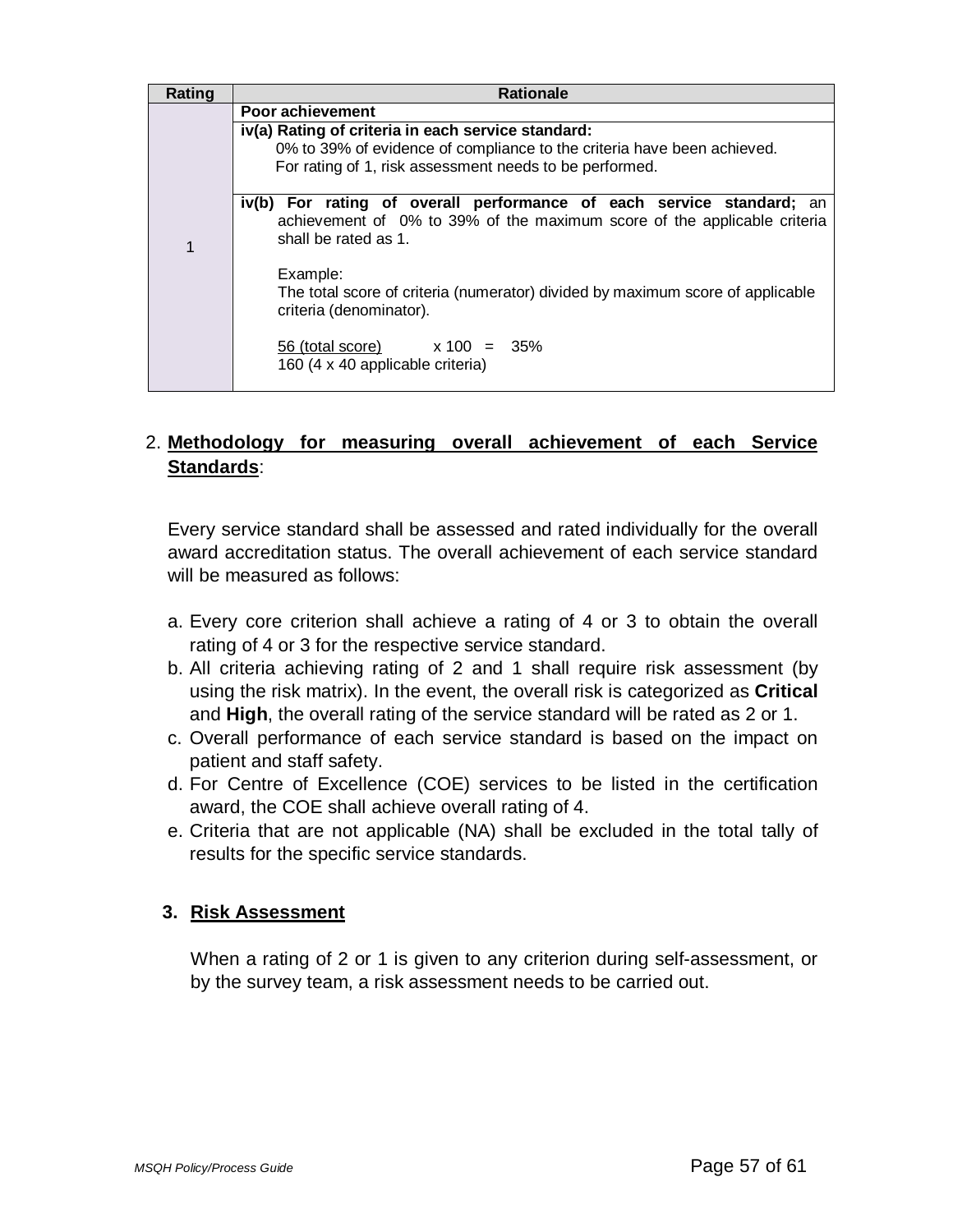

In completing the risk assessment, the risk associated with the criterion should be explicitly stated and a recommendation outlining how the risk will be addressed must be provided.

#### **4. Not applicable (NA) criteria**

- a. In certain situation, depending on the type of facility, certain criteria in service standards may not be applicable to the facility.
- b. Any criterion that is not applicable should be noted in the selfassessment under the Facility Comments and state why the criterion, or parts thereof, are not applicable.
- c. Where the survey team finds evidence that the criterion is applicable (although indicated as not applicable by facility), this will be noted in the report and a rating given.

#### **5. Award Status – Overall Facility Rating:**

#### **5.1 Four-Year Accreditation**

- 5.1.1 For the award of Four-Year accreditation status, the Facility shall have to comply with the following requirements:
	- 5.1.1.1 The following core service standards shall achieve overall rating of minimum 3:
		- i. Standard 1 Governance, Leadership & Direction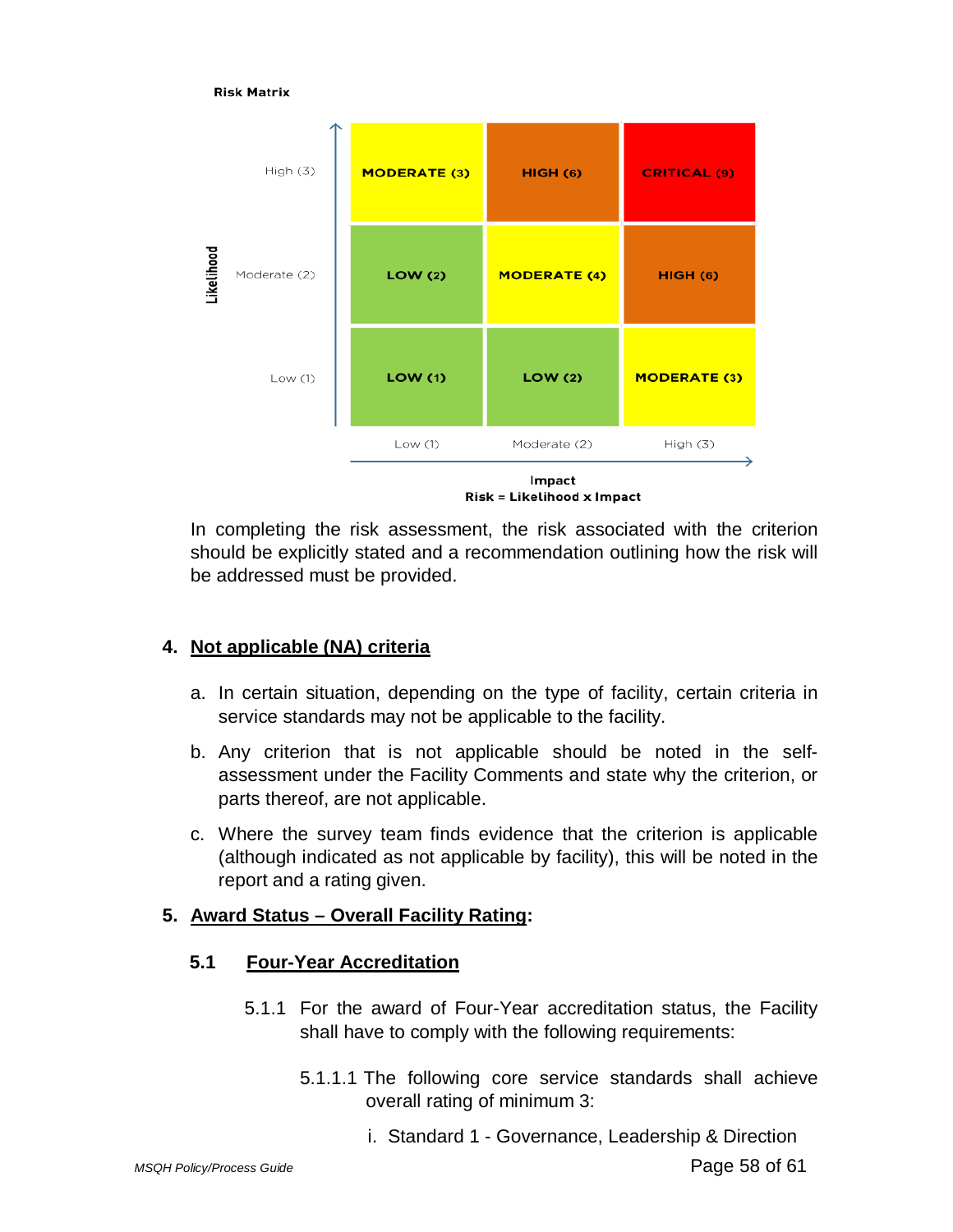- ii. Standard 2 Environmental and Safety Services
- iii. Standard 3 Facility and Biomedical Equipment Management and Safety
- iv. Standard 4 Nursing Services
- v. Standard 5 Prevention and Control of Infection
- vi. Standard 6 Patient and Family Rights
- vii. Standard 7 Health Information Management System (HIMS)
- 5.1.1.2 All clinical services standards including critical care services standards (Appendix V) shall achieve overall rating of at least 3.
- 5.1.1.3 Core criteria must achieve a rating 4 or 3 for the standards to reach compliance. However, a core criterion rating of 2 may be acceptable, if the risk associated with the criterion is **Moderate** or **Low** as calculated on the risk matrix and the necessary action can be achieved within 12 months post award.
- 5.1.1.4 For other services, where there is overall rating of 2 or 1, risk assessment (by using the risk matrix) is required and the risk is categorized as **Moderate**  or/and **Low.**
- 5.1.1.5 Decision for awarding accreditation status takes into consideration:
	- i. overall impact of the hospital services assures patient safety;
	- ii. recommended score from the surveying team and councillors aggregated score.

| <b>Accreditation Status</b> | <b>Four-Year Accreditation</b> |
|-----------------------------|--------------------------------|
| Score                       | $20 - 30$                      |

5.1.2 Additional recommendation based on the achievement for Four-Year accreditation status:

i) Excellent Achievement:

- All Service Standards should achieve a rating of 4;
- No score of 2 or 1 for any criteria in all service standards (No risk assessment).
- ii) Good Achievement:
- Four-Year accreditation status but do not qualify for Excellent Achievement.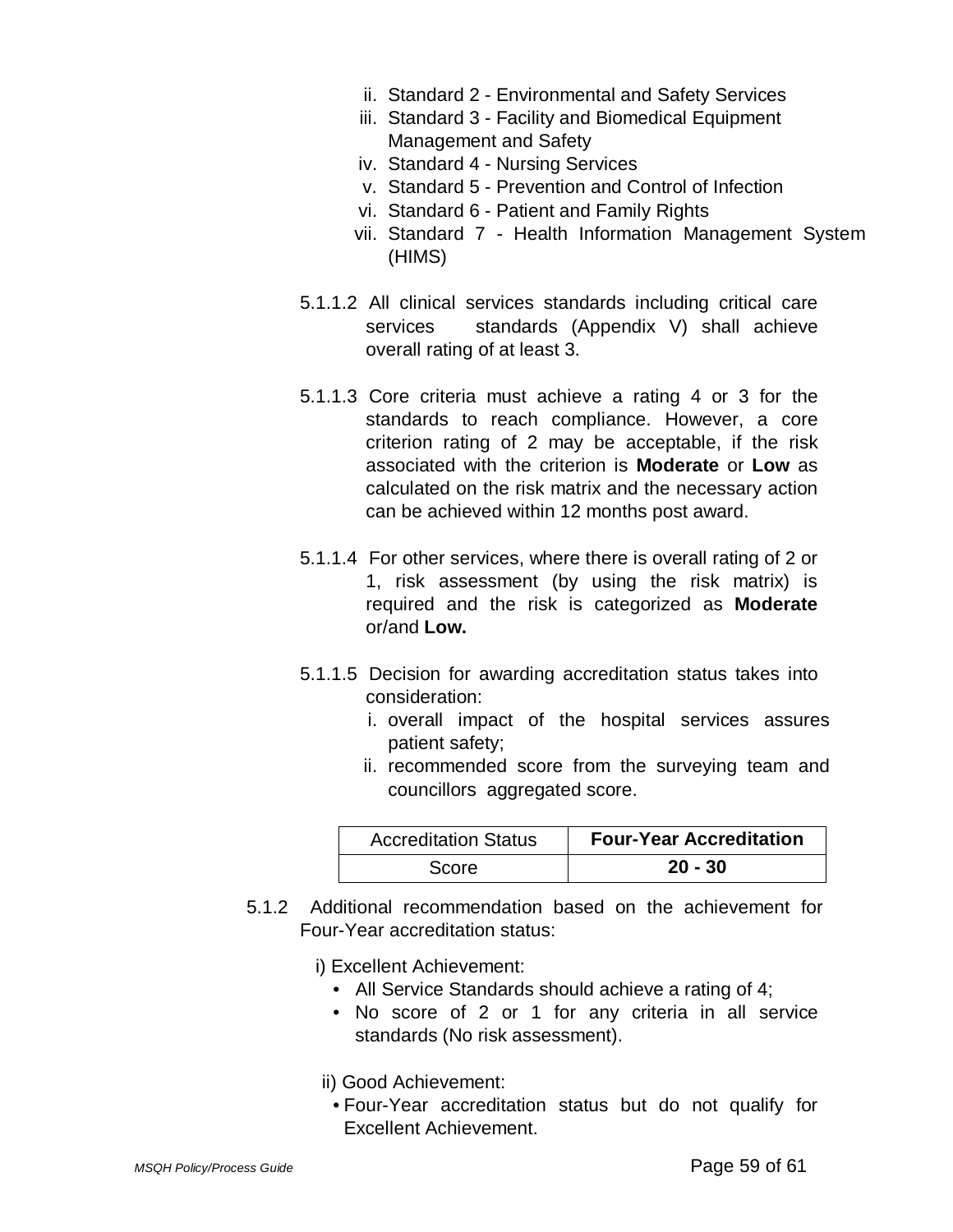#### **5.2 One-Year Accreditation**

- a. The above requirements (5.1) are not met.
- b. Areas for improvement and recommendations can be rectified within 12 months period before the Focus Survey

| <b>Accreditation Status</b> | <b>One-Year Accreditation</b> |
|-----------------------------|-------------------------------|
| Score                       | $10 - 19$                     |

#### **5.3 Non Accreditation**

- a. The above requirements (5.1) are not met.
- b. Areas for improvement and recommendations requires more than 12 months period to rectify.

| <b>Accreditation Status</b> | <b>Non Accreditation</b> |
|-----------------------------|--------------------------|
| <b>Score</b>                | 1 - 9                    |